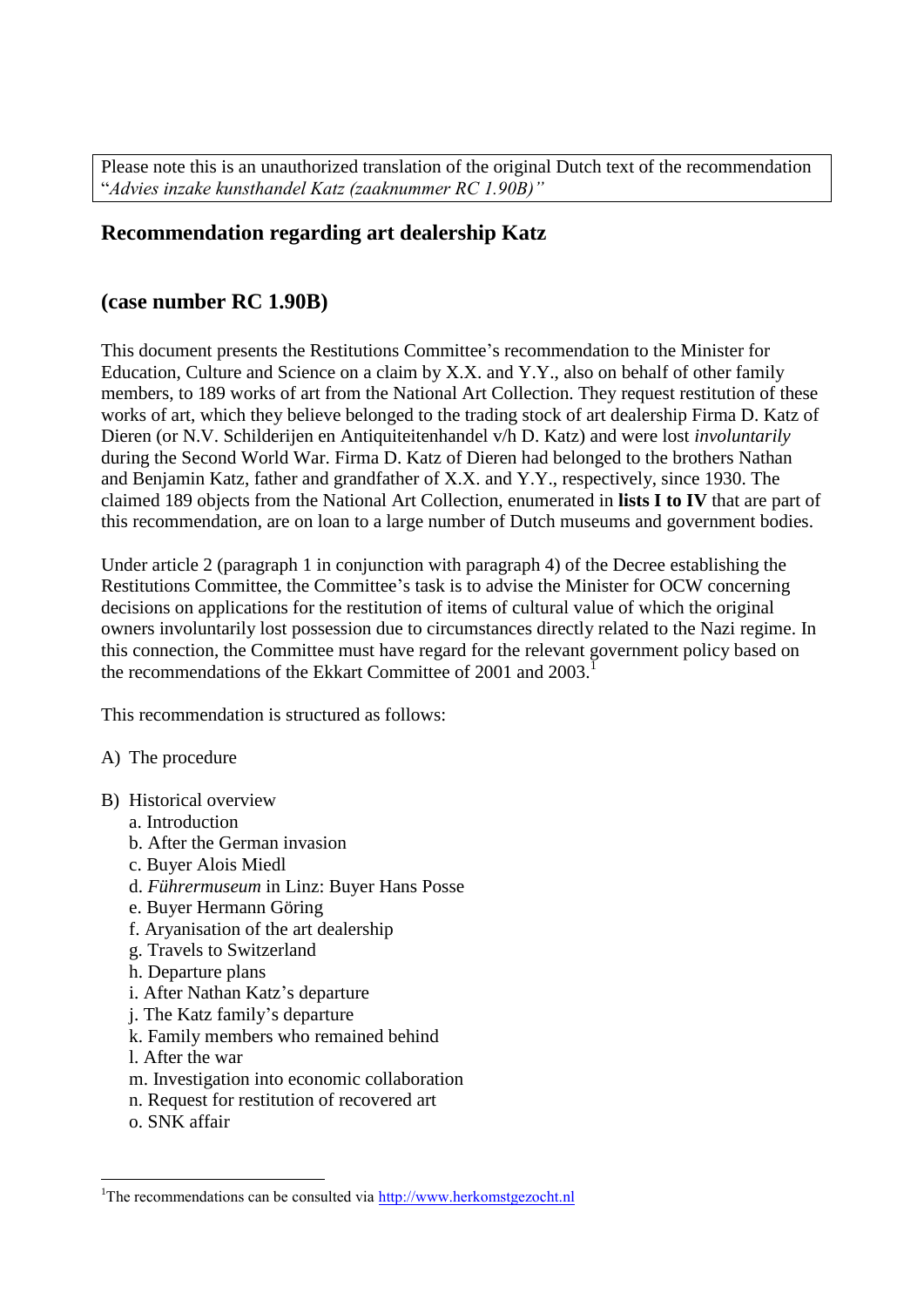## C) Considerations

- 1: The applicants
- 2: Art dealership Katz
- 3: Items of cultural value involved
- 4: Admissibility
- 5 to 8 inclusive: Ownership
- 9 to 37 inclusive: Loss of possession
- 9 to 14 inclusive: Sales to Alois Miedl / kunsthandel v/h J. Goudstikker N.V.
- 15 to 24 inclusive: Sales to the *Sonderauftrag Linz*
- 25 to 31 inclusive: Transactions with Hermann Göring
- 32 to 40 inclusive: Other works of art

D) Conclusion

# **A. The procedure**

In letters dated 1 December 2004, 13 June 2007 and 15 January 2010, the Minister for Education, Culture and Science (hereafter referred to as: the Minister) requested the Restitutions Committee (hereafter referred to as: the Committee) for advice about the applications for restitution by X.X. dated 13 September 2004 and 29 March 2007 as well as about the application for restitution by Y.Y. dated 14 December 2009. The Committee examined the relationship between these applications, combining them in RC file 1.90.

(RC 1.21) The first application for restitution by X.X. (hereafter referred to as: the applicant) concerned the painting NK 1789 and was submitted to the Committee on 1 December 2004. The Committee registered the application under case number RC 1.21 and contacted the applicant in a letter dated 9 December 2004, which was followed by a response from the applicant in a letter dated 5 August 2005. The Committee then instituted an investigation of the facts, the results of which were laid down in a draft investigatory report dated 21 August 2006. This report was sent to the applicant for comment. The applicant then requested various extensions of the response term, the last until 25 August 2007.

(RC 1.90) Meanwhile, in a letter dated 29 March 2007, the applicant submitted a second application for restitution to the Minister, relating to other works of art. This second claim was registered under case number RC 1.90. In consultation with the applicant, the Committee then decided to merge case RC 1.21 into case number RC 1.90 and instituted a fact-finding investigation of the provenance of these works, the circumstances surrounding the loss of possession during the war and the post-war handling of the claims.

During this investigation it emerged that various objects were also being claimed in other cases that have been brought before the Committee. The recommendations in these claims have been deferred and the claims were investigated in conjunction with each other. Partly in connection with the delay in other cases, the Committee decided on 18 August 2008 to split RC file 1.90 into two sub-files, viz. RC 1.90A and RC 1.90B.

The Committee closed RC file 1.90A with a negative recommendation dated 1 July 2009. This recommendation concerned 31 works of art, which, after investigation, were found not to have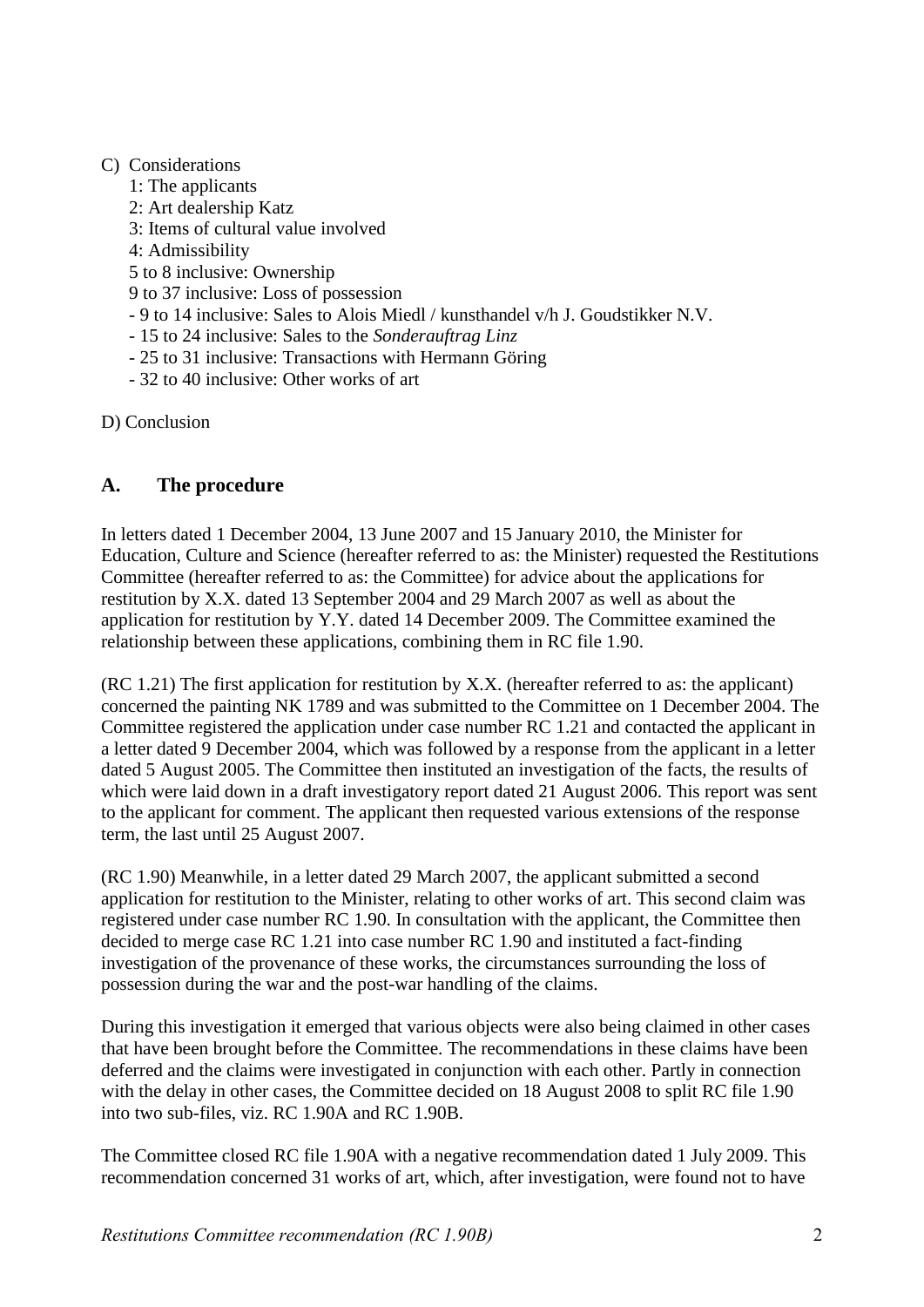belonged to art dealership Firma D. Katz or N.V. Schilderijen en Antiquiteitenhandel v/h D. Katz during the occupation years. The Committee refers for this to its recommendation regarding Katz with file number RC 1.90A.

During the procedure, the Minister withdrew his request for advice concerning a number of works of art in connection with the fact that it had emerged that they are no longer part of the National Art Collection due to a previous restitution, theft or loss. The current recommendation, RC 1.90B, thus concerns the remaining 189 claimed objects, enumerated in **lists I to IV** inclusive. These lists include two paintings that are also claimed by other applicants. These are NK 2655, also claimed by Mautner (RC 1.89B) and NK 2924, also claimed by Arnhold (RC 1.61B). These cases were investigated in conjunction with each other. During the procedure, the applicants in the different cases were able to mutually take cognisance of the relevant facts established by the Committee or the respective other parties. The recommendations regarding Mautner and Arnhold will be adopted at the same time as the current recommendation.

In letters dated 22 October 2008 and 25 November 2008, the applicant stated that she would henceforth be acting on behalf of the other heirs of her father Nathan Katz and on behalf of the heirs of Benjamin Katz. She also reported that these persons are represented by her lawyers Tina Talarchyk and Philip ter Burg. In response to this statement and in connection with the position held thus far by the applicant that the works of art should be regarded as Nathan Katz's private property, the Committee indicated in a letter dated 20 August 2009 that the heirs of Benjamin Katz could submit an independent application for restitution to the Minister. On 14 December 2009, Y.Y. of V. (hereafter also referred to as: the applicant), grandson of Benjamin Katz, stated that he wished to be included as applicant in the RC 1.90B case. The minister submitted this request to the Committee for advice in a letter dated 15 January 2010, after which the Committee included it in the current RC file, 1.90B.

On 22 January 2010, lawyer Thomas Kline (Andrews Kurth LLP) of Washington DC informed the Committee that he had taken over the representation from the previous lawyers and would henceforth be acting on behalf of the joint heirs of the two owners of art dealership Katz, Benjamin and Nathan Katz. He also stated that he no longer held the position that the claimed works of art were Nathan Katz's private property. In a letter dated 30 June 2010, Thomas Kline then submitted copies of powers of attorney given to Y.Y. by sixteen persons referred to by Kline as Benjamin Katz's heirs.

Both the applicants and the Committee conducted extensive (archival) research in the Netherlands and abroad. Research was rendered more difficult because of the lack of administrative information about the Firma D. Katz. In connection with the investigation, an interview took place on 12 October 2011 with Z.Z., Nathan Katz's son, who was born on xx yy 1919 and who experienced the events during the war. **List V**, which is part of this recommendation, contains a justification of the investigation conducted and an overview of the main archives and sources consulted.

On 7 October 2010, the Committee sent a preliminary version of its investigatory report on RC 1.90B to the applicants for comment, specifically requesting more information about the ownership of the claimed works of art. After postponement had been requested and granted, the applicants responded to the draft investigatory report in a letter dated 29 April 2011, in which they provided more information, including a memorandum by Lynn Nicholas and a report by Dr Willi Korte. In part on the basis of this information, the Committee instigated a further

*Restitutions Committee recommendation (RC 1.90B)* 3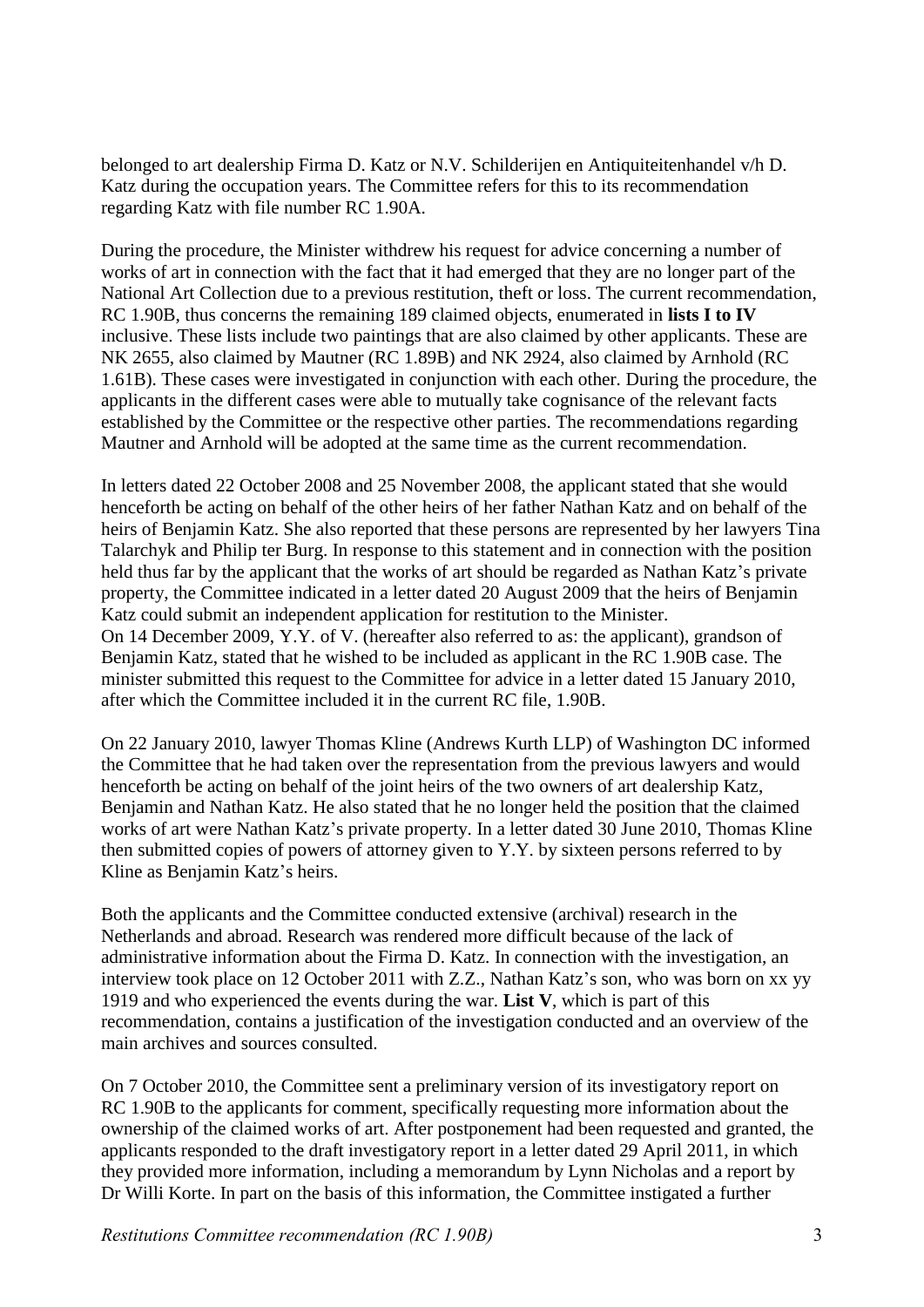investigation. The Committee included the details in a revised version of the investigatory report, which was sent to the applicants in a letter dated 21 October 2011. On 16 December 2011, after postponement had been requested and granted, the applicants responded and submitted further documents, including a second memorandum by Lynn Nicholas. The applicant's responses are part of the Restitutions Committee's RC file 1.90B. After 16 December 2011, the Committee again conducted further investigation of a number of points, the results of which were sent to the applicants, most recently in a letter dated 25 September 2012.

The investigatory report on which this recommendation is based was adopted on 17 December 2012. Under B below is an overview of the established relevant facts. This overview is a summary of the Committee's investigatory report, which will not be published in connection with privacy-sensitive information and the Committee's duty of confidentiality with regard to data from various non-public archives.

R. Herrmann assisted the Committee in this case as advisor.

## **B. Historical overview**

## *a. Introduction*

At the beginning of the twentieth century, David Katz ran an antiques business in Dieren, a village near Arnhem. His four sons were also active in the art and antiques business. According to information in the 1930 trade register, two of them, Nathan and Benjamin Katz, continued their activities as a general partnership using the name of their father's business, which was said to have been discontinued by then. During the 1930s, this art dealership, Firma D. Katz, was established at various addresses in Dieren. Two other brothers, Abraham Katz and Simon Katz, were also active in the art and antiques business. As far as the Committee has been able to ascertain, they were not partners of Firma D. Katz of Dieren, but traded under their own name in Apeldoorn, Dieren and The Hague in the 1930s.

The brothers Nathan and Benjamin were very successful and the reputation of their flourishing business grew. Nathan was the driving force behind the trade in paintings, and the perspective moved beyond national borders. Paintings were purchased in England and other countries, such as works from the Cook collection, and there were intensive collaborations with art dealers in the United States. Nathan Katz also bought works on the instructions of collectors, such as in 1940 for example, when he bought various works from the Cook collection on behalf of the Rotterdam dock magnates D.G. van Beuningen, W. van der Vorm and others. Just before the German invasion in May 1940, the firm opened a branch at Lange Voorhout 35 in The Hague.

### *b. After the German invasion*

In the years after the German invasion, the Dutch art market once again became an important market for German buyers due to the gradual abolition of trade and currency restrictions. Having had to deal for years with virtually unsaleable stocks as a consequence of the economic crisis of the 1930s, the art trade received an enormous boost. The art trade flourished and the price of paintings exploded. Both Adolf Hitler and Hermann Göring attached great importance to building a top-quality art collection and sent their representatives to Dutch art dealers. As far as is known, the first contact between these German buyers and the Katz brothers took place in the first weeks and months after the occupation. After the war, Benjamin Katz said about the mood at the time: '*Na de inval van de Duitsers waren wij angstig voor het verloren gaan van ons bezit*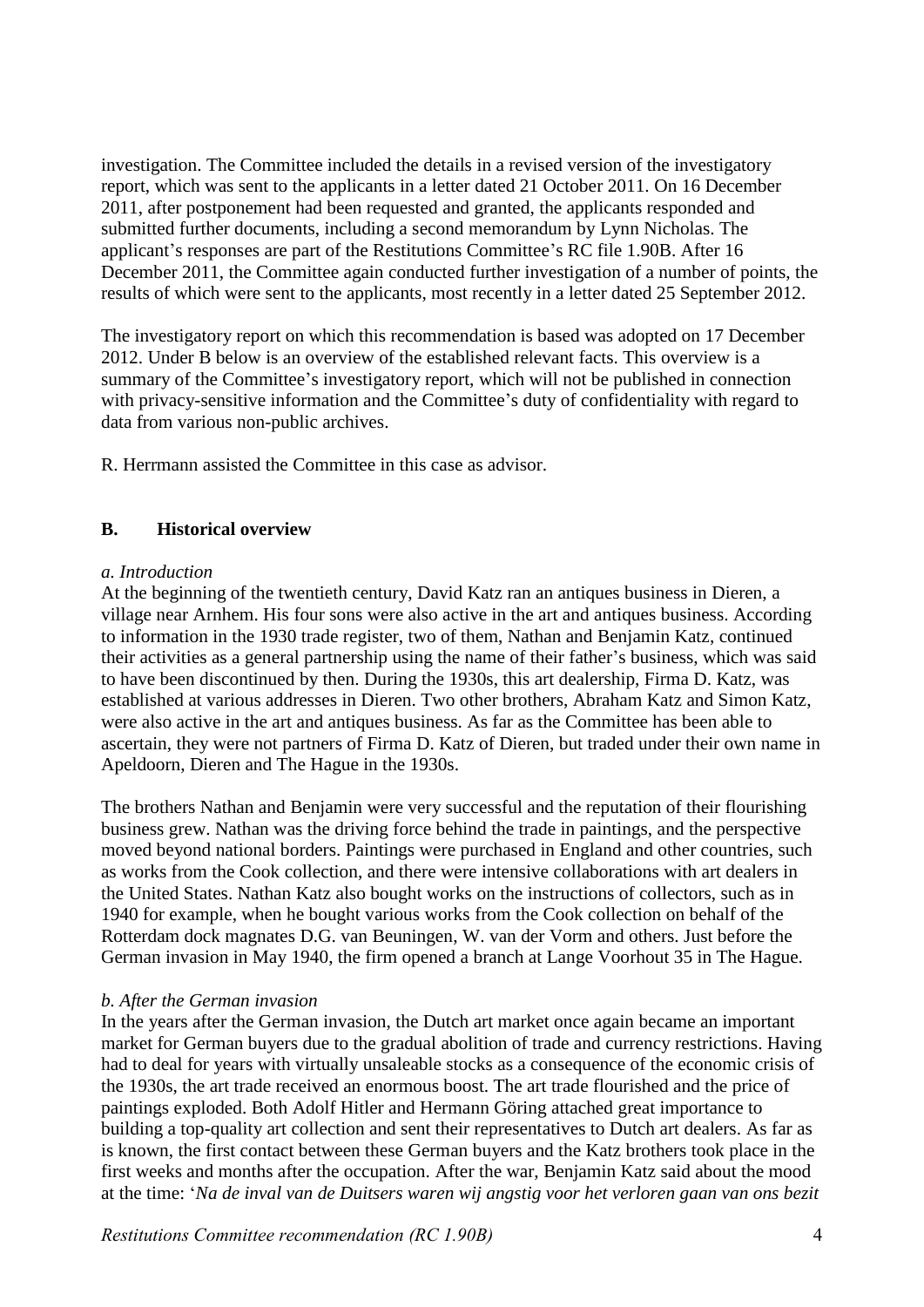*omdat wij Joden waren. In sommige gevallen werden wij verplicht, maar dat was niet direct, om belangrijke stukken aan de Duitsers te verkopen'* [After the German invasion, we feared losing our property because we were Jews. In some cases we were forced, but not immediately, to sell key pieces to the Germans.]

The majority of the works of art that are the subject of the current claim were acquired by representatives of Adolf Hitler and Hermann Göring, and by Alois Miedl, a German speculator and trader with close ties to Göring.

### *c. Buyer Alois Miedl*

In June or July 1940, the Katz brothers came into contact with Alois Miedl, who was involved in taking over art dealership J. Goudstikker N.V. in Amsterdam at the time. Miedl had informed Katz that he was interested in buying paintings and it appeared that the brothers were prepared to sell. The ensuing negotiations were held in Utrecht, with Nathan Katz acting as chief negotiator on behalf of Firma D. Katz. After the war, his brother Benjamin said the following about the progress of the discussions: '*Mijn broer heeft met de Heer Miedl altijd prettig onderhandeld en, toen wij in begin Augustus 1940 het definitieve contract sloten, hadden wij geen bijzondere vrees voor enige actie zijnerzijds.'* [My brother always had pleasant dealings with Mr Miedl, and when we concluded the final contract at the beginning of August 1940, we were not particularly worried that he would take any action]. On 2 August 1940, Miedl and the brothers concluded an agreement under which over 500 paintings, probably the bulk of the trading stock of Firma D. Katz, was purchased by Miedl for NLG 1,822,500. It can be concluded from a post-war investigation that this sum was credited to the business's account a few weeks later.

After the war, Benjamin Katz said: '*In het begin dachten mijn broer en ik, dat de Heer Miedl onze heele zaak leeg wilde koopen en naderhand is mij gebleken, dat dit niet het geval was, want dat Miedl slechts een deel van mijn voorraad wilde hebben. Het is dus niet zoo, dat de Heer Miedl onze heele voorraad wilde koopen en daardoor ons als Joden de mogelijkheid wilde ontnemen om verder onze kunsthandel te drijven'*. [Initially, my brother and I thought that Mr Miedl wanted to buy everything we had in the business and it later turned out this was not the case and that Miedl only wanted to buy some of my stock. So I cannot say that Mr Miedl wanted to buy up all our stock in order to rob us Jews of the opportunity of running our art dealership.] Benjamin Katz also stated that Miedl had indeed paid the purchase price of the transaction on 2 August 1940 and that the sum had been received: '*De koopprijs van de groote partij schilderijen, die wij op 2 Augustus 1940 aan Miedl verkochten, is ons betaald via de Amsterdamsche en Rotterdamsche Bank. Wij kregen bij die banken dus een bedrag van ruim f. 1.800.000.- op ons saldo bijgeschreven'.* [The purchase price of the large batch of paintings we sold to Miedl on 2 August 1940 was paid to us via the Amsterdamsche and Rotterdamsche Bank. In other words, our accounts with those banks were credited with more than NLG 1,800,000.]

After the war, Benjamin Katz said the following about whether any force was exerted during the sales: '*De Heer Miedl heeft op mij en mijn broer nooit dwang uitgeoefend om schilderijen te verkoopen, die mijn broer en/of ik niet wilde verkoopen. De Heer Miedl heeft ons nooit bedreigd met de overigens wel door de Duitschers tegen de Joden genomen maatregelen*'. [Mr Miedl never coerced either me or my brother into selling any paintings we did not want to sell. Mr Miedl never threatened us with the measures which the Germans had indeed put into place with regard to the Jews.] The circumstances of the occupancy did, however, play a part in the decision whether to sell a large batch of paintings in one go. Benjamin Katz said about this: *'Ik* 

*Restitutions Committee recommendation (RC 1.90B)* 5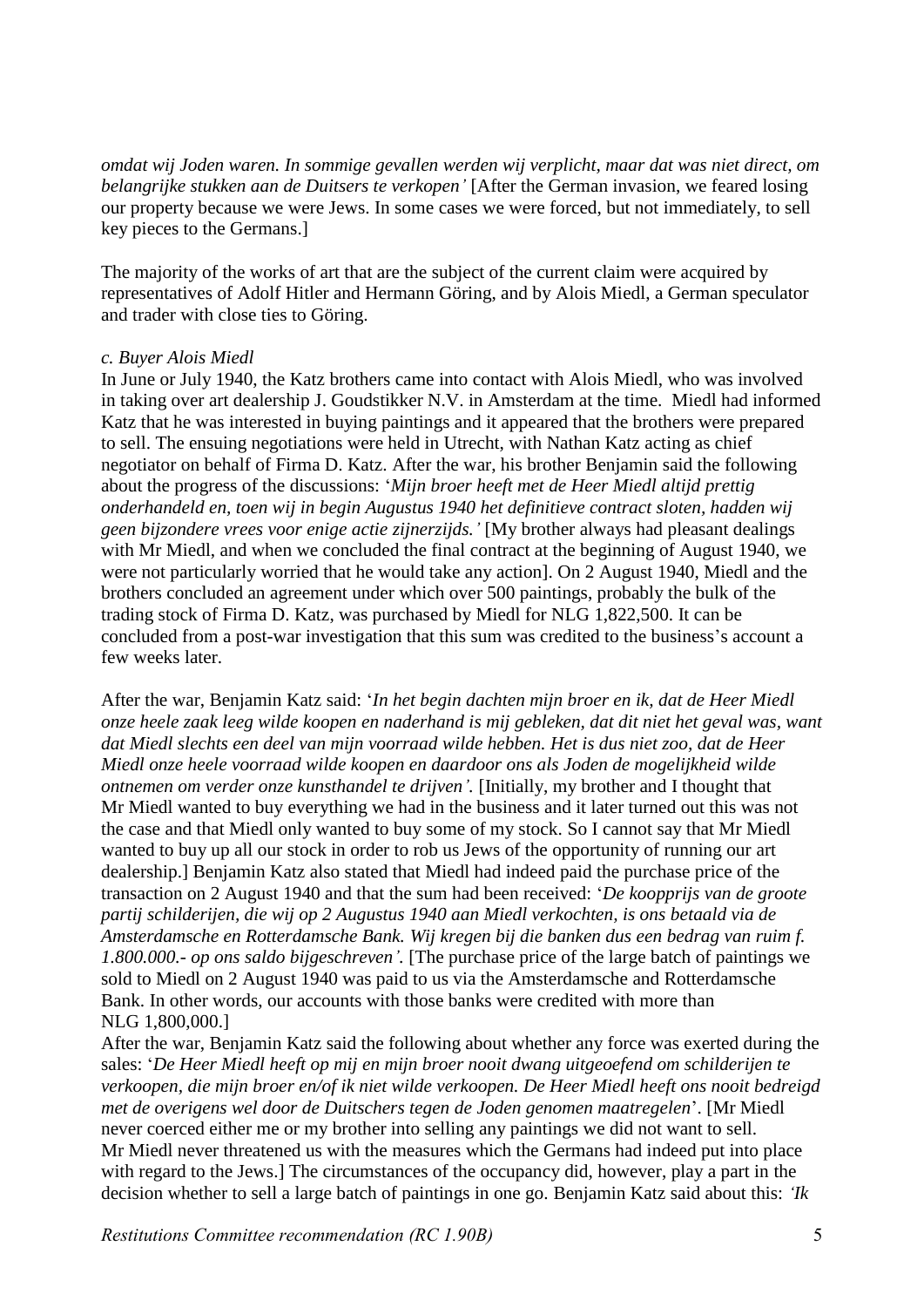*wil nog opmerken, dat ik - wanneer er in Nederland geen Duitsche bezetting was geweest en wanneer er een willekeurige kooper was gekomen - mijn broer en ik er niet over gedacht zouden hebben een zoo groote partij schilderijen bij één transactie te verkoopen'*. [I would like to note that if the Netherlands had not been occupied by the Germans and a random buyer had contacted us, neither my brother nor I would even have considered selling such a large batch of paintings in a single transaction.] He also remarked: '*Wij waren er meer in het algemeen van overtuigd, dat er voor ons niets anders opzat dan te verkopen aan de Duitsers wat zij verlangden'*. [More in general we were convinced that we had little option but to sell to the Germans what they wanted.]

After the large transaction of August 1940, Nathan Katz and Miedl stayed in touch with one another. After the war, Benjamin Katz said that he himself had spoken to Miedl only a few times, but that his brother Nathan talked to him regularly. Benjamin Katz said that he had the impression '*dat Miedl en Nathan goede zakenvrienden van elkaar waren' [that Miedl and Nathan were good business associates].* Nathan Katz concluded various smaller transactions with Miedl, about which Benjamin Katz said after the war: *'Ook bij deze latere, veel kleinere, transacties, heeft de Heer Miedl voor zoover ik weet nooit pressie op mijn broer uitgeoefend of bedreigingen geuit'* [To my knowledge, in the case of these later, far smaller transactions, Mr Miedl also never brought any pressure to bear on my brother or uttered any threats.] In 1941, Miedl was said to have helped Nathan Katz and his family escape during a raid. Miedl allegedly hid them in his house until it was safe to return to Arnhem. Benjamin Katz said about this after the war: '*In 1941 heeft de Heer Miedl zelfs eens mijn broer Nathan met vrouw en kinderen, toen zij door de Duitschers achterna gezeten werden bij een Jodenrazzia in den Haag, helpen ontvluchten'. [In 1941, Mr Miedl even helped my brother Nathan and his wife and children escape when they were being pursued by the Germans during a round-up of Jews in The Hague.]* 

### *d. Führermuseum in Linz: Buyer Hans Posse*

At about the same time as Katz came into contact with Miedl, in the months after the German invasion, Dr Hans Posse made his first visit to the art dealership. Posse was a famous art historian and became director of the *Staatliche Gemäldegalerie Dresden* in 1910*.* In 1939, Posse had been given a special assignment by Adolf Hitler to assemble the collection for the *Führermuseum* which was to be set up in Linz. This assignment and the (informal) organisation set up to accomplish this were called the *Sonderauftrag Linz*. In the Netherlands, Posse was initially assisted by an employee of the *Auswärtiges Amt*, Felix Wickel. In the course of 1942, he also received assistance from a German art historian, Dr Erhard Göpel. Both were employed by the *Referat Sonderfragen*, a department of the *Generalkommissariat zur besonderen Verwendung*, headed by NSDAP delegate Fritz Schmidt. In practice, the department was engaged in influencing the relations between the Netherlands and Germany in the field of culture and in gathering information, such as for the *Sonderauftrag Linz.* Research has shown that the Nazi authorities regarded Nathan Katz as one of their chief contacts on the Dutch art market. It also emerged that the brothers were used as intermediaries for acquiring works of art from persons unwilling to trade (directly) with the occupying authorities, out of principle or for other reasons, but who were prepared to sell to a Jewish art dealer (see also below, under i).

On his first visit to art dealership Katz, Posse showed an interest in several dozens of works. On 29 June 1940, Katz sent Posse a quotation listing 25 paintings, and he wrote: '*Bezugnehmend auf Ihren geschätzten Besuch an unsere Filiale in Haag danken wir Ihnen noch sehr für die grosze Ehre, die Sie uns damit erwiesen haben'.* Posse decided to actually purchase 17 of the 25

*Restitutions Committee recommendation (RC 1.90B)* 6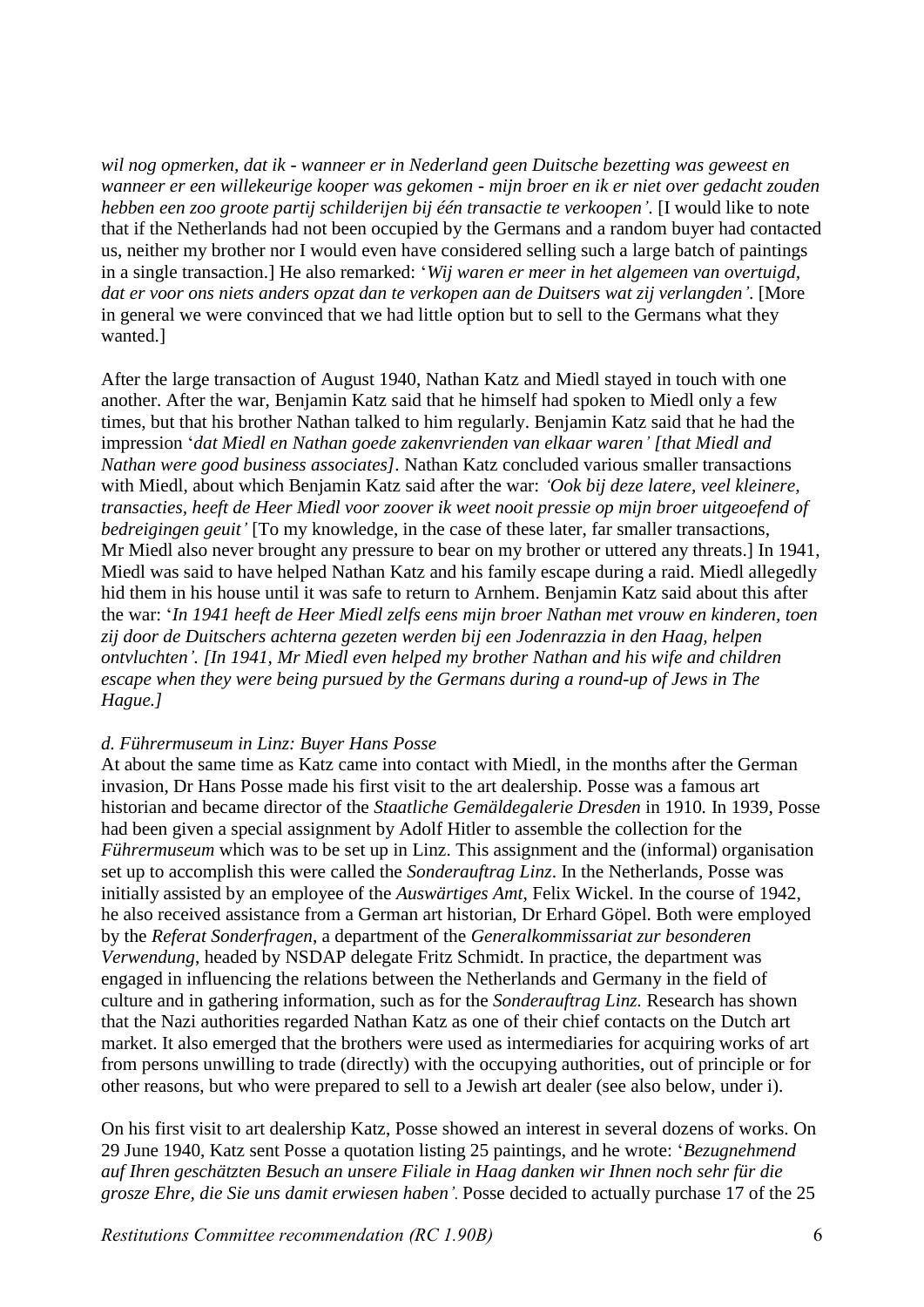works of art. On 19 July 1940, Katz confirmed the purchase worth NLG 358,000, stating that he hoped for more business: '*Wir danken Ihnen sehr für die Tätigung dieses Geschäftes und hoffen recht gern, dass solchens einen Anlass zu weiteren Geschäften geben wird'.* On 24 July 1940, Posse told Martin Bormann, Hitler's private secretary, that he expected that the '*neu angeknüpften Beziehungen [in the Netherlands] fortlaufend weitere Erwerbungsmöglichkeiten von bedeutenden Stücken ergeben werden'.*

More purchases did indeed follow. Until it was wound up in February 1941, the art dealership Firma D. Katz sold works worth over NLG 1.1 million to Posse for the *Führermuseum*. It can be concluded from post-war documents that the sales sums were transferred to and received by the firm. It can also be concluded from archival documents found that in the months following the winding-up of the firm, Posse and his assistants continued to make active use of the services of Nathan Katz for their assignment. Nathan Katz was expected, for instance, to provide information if he came across any interesting works of art, or to immediately buy such works for Posse. In October 1940, Nathan Katz had been instructed by Wickel to immediately notify Posse by telegram if he found anything special and to do so he was permitted to use the facilities at Wickel's office. In addition, Posse was bent on purchasing the collection that belonged to Prof. Dr Otto Lanz, a surgeon of Swiss descent, who had died in Amsterdam in 1935. In the course of 1940, Nathan Katz was closely involved in negotiations about the possible sale of Lanz's collection to Posse.

### *e. Buyer Hermann Göring*

Reichsmarshall Hermann Göring also bought works of art from Firma D. Katz, albeit fewer than Miedl and Posse. Most transactions with Göring probably went through the latter's purchasing agent, Walter Andreas Hofer, an art dealer who was very familiar with the Dutch art market, as he had been director of the The Hague art dealership of his Jewish brother-in-law, Kurt Walter Bachstitz, for some time in the 1920s. Hermann Göring visited the branch of Firma D. Katz in The Hague at least once in person, on which occasion he bought three valuable works from the collection of H.E. ten Cate of Almelo, with Nathan Katz acting as agent. This probably took place on or around 27 September 1940. In a conversation with the Committee, Nathan Katz's son stated that the tension surrounding Göring's visit had made his father feel unwell.

### *f. Aryanisation of the art dealership*

In September 1940, rumours started circulating that the occupational administration was to start expropriating Jewish businesses. Posse and his assistants did, however, express their satisfaction with the services Firma Katz had rendered thus far. So as not to impede the delivery of paintings for Hitler's collection, Posse saw to it that Firma D. Katz was registered with the *Wirtschaftsprüfstelle,* a department of the *Generalkommissariat für Finanz und Wirtschaft*, whose responsibilities included the registration of Jewish businesses, and that he was to be treated with restraint when the restrictive measures were introduced.

On 22 October 1940, Regulation 189/1940 was imposed, obligating all Jewish firms to register their businesses with the *Wirtschaftsprüfstelle* by 30 November 1940. On 12 March 1941, this regulation was followed by regulation 48/1941, the so-called '*Wirtschaftsentjüdungs* regulation. Shortly before this regulation came into force, the art dealership was aryanised on the orders of the *Wirtschaftsprüfstellen*. As a result, Firma D. Katz went into liquidation on 17 February 1941. The liquidator was the brothers' lawyer, Cornelis de Kempenaer from Arnhem. The firm was wound up on 1 June 1943. At the same time as the firm was wound up, a new 'aryan' business was set up, the N.V. Schilderijen- en Antiquiteitenhandel v/h Firma D. Katz. On 19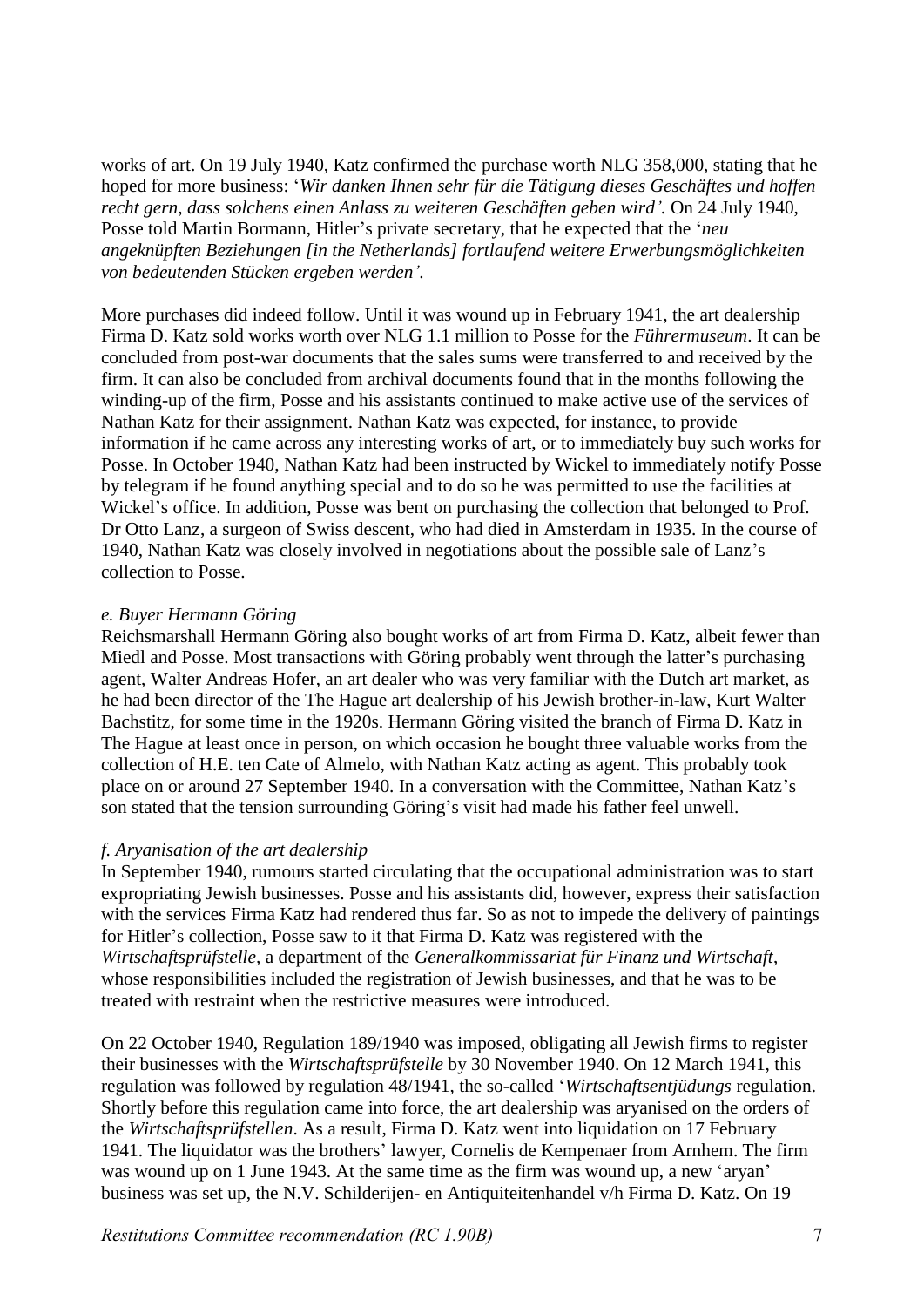May 1941, the establishment of the N.V. was announced in the supplement to the Netherlands Government Gazette. The N.V. was headed by the directors, Dr J.L.A.A.M. van Rijckevorsel and H.E. Tenkink, who had probably been approached for that reason by the brothers. The German Dr H.O. Behrens was appointed as supervisory director, who, as it emerged from documentation found, worked for the *Referat Sonderfragen*. Nathan and Benjamin Katz continued to work against payment as advisors to the company. One of the requirements of the *Wirtschaftsprüfstelle* was that the share of the Katz brothers in the profits of Firma D. Katz was to be placed in a blocked account at the *Vermögensverwaltungs- und Renten-Anstalt*.

Regulation 148/1941, known also as the first Liro regulation, took effect on 8 August 1941. This regulation stipulated that Jews had to make bank assets in excess of NLG 1,000 payable to the looting organisation Lippmann, Rosenthal & Co, Sarphatistraat in Amsterdam. Through the intercession of Posse, Nathan, Benjamin and Abraham Katz were temporarily exempted from this duty, initially for a one-month period.

## *g. Travels to Switzerland*

To give fresh momentum to the discussions with the Lanz family in connection with the purchase on Posse's behalf of the Lanz collection as referred to under d, it was decided at the end of 1940 that Nathan Katz would have to go to Switzerland, where Lanz's widow lived. Wickel organised a visa for him at Posse's request. It was said that there was no danger that Nathan Katz would not return from Switzerland, because *'Das Vermögen von Katz sowie seine Frau und Kinder bleiben hier und befinden sich unter deutschem Zugriff*'. In early March 1941, two weeks after Firma D. Katz had gone into liquidation, Nathan Katz stayed in Basel for a week. It is possible that the brothers considered permanently fleeing the Netherlands, as the applicants sent the Committee a copy of a letter said to have been sent to a lawyer in the United States by one of the brothers on 1 March 1941 which reads: '*(…) if the situation with us becomes still worse, we have plans to come to America; in fact this might happen quite soon'*.

Shortly after Nathan Katz had returned to the Netherlands, Posse thought it desirable that Nathan Katz visit Switzerland again. In May 1941, thanks to the intervention of Hitler's righthand man Martin Bormann and the head of the *Reichssicherheitshauptamt* (RSHA) Reinhard Heydrich, permission was granted. It took a while to get the formalities completed, but on 18 July 1941, Nathan Katz again left for Switzerland, where he stayed for a good two weeks. It can be concluded from correspondence that he was busy exploring the Swiss art market, amongst other things. He also attempted to have his son admitted to Basel University. Back in the Netherlands, on 9 August 1941, Nathan Katz reported his findings about the Swiss art market to Posse, including photos of paintings that were of possible interest to Posse. Among these was a painting by Rembrandt, described at the time as *Portrait of Raman*, in which Posse was greatly interested but which he could not buy because of an acute shortage of Swiss money.

## *h. Departure plans*

Nathan Katz probably informed Posse or his staff in August or September 1941 that he wished to leave the Netherlands permanently (the formal emigration ban for Jews dates from October 1941). Whether Nathan Katz should be granted permission for that depended, according to Wickel, mainly on the extent to which Posse still needed him. On 19 September 1941, Wickel wrote to Posse, asking him to decide *'ob bezw. inwieweit und wie lange Sie N.K. [Nathan Katz, RC] hier noch nötig haben'*. Wickel noted that the most recent regulations of the Nazi administration were a substantial tightening-up of anti-Jewish measures so that Nathan Katz would need to be granted a further exemption to enable him to continue his work on Hitler's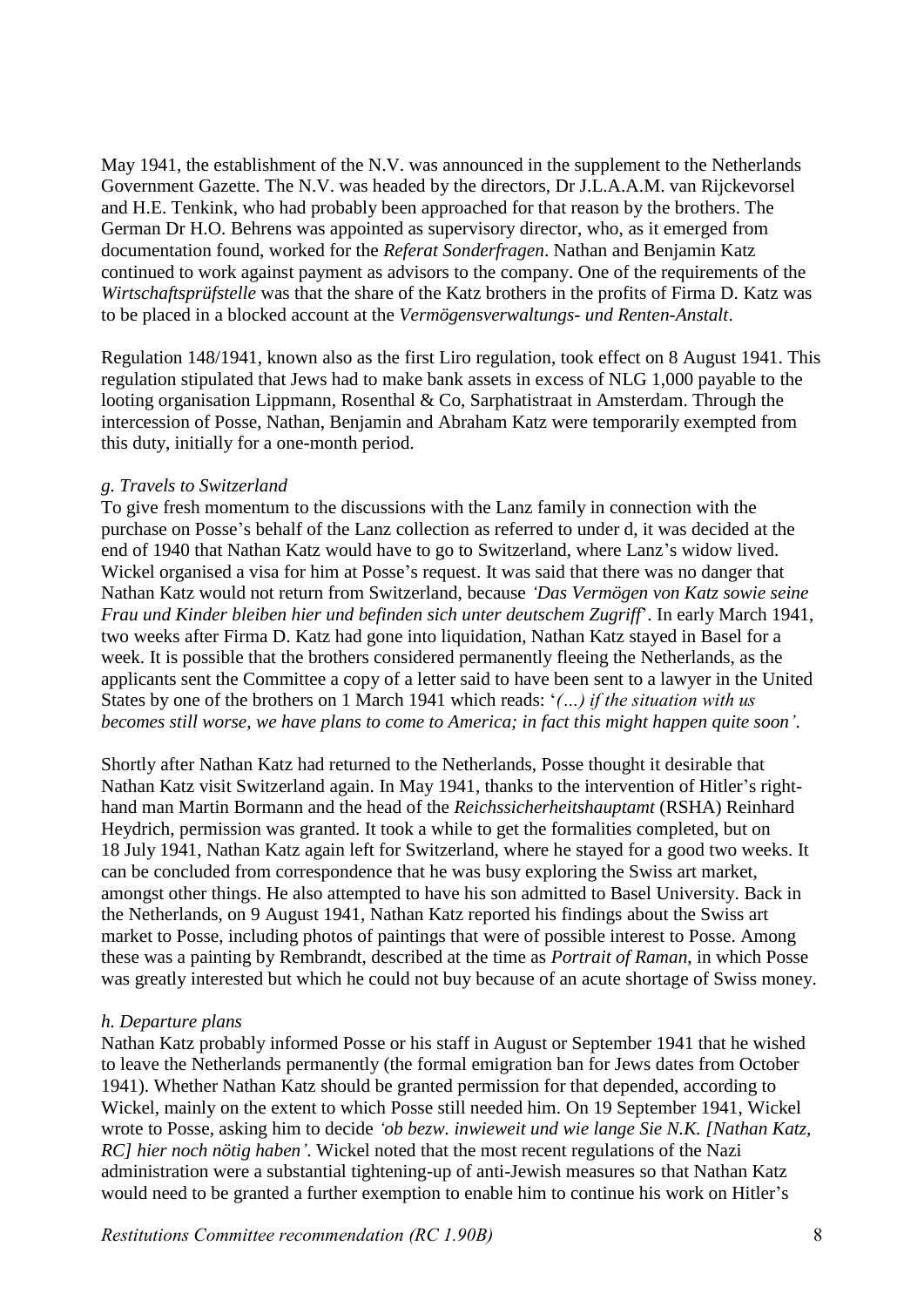behalf in a more or less normal manner. However, repeated requests submitted by Wickel on Posse's orders caused resentment in parts of the Dutch occupation administration. This left Wickel in a vulnerable position seeing as he was of part Jewish descent himself. On 8 October 1941, Posse wrote to Wickel: '*Sicherlich ist es weder für Sie noch für mich ein reines Vergnügen. Aber wir brauchen die Leute vorläufig noch im Interesse unseres Auftrags'.* Wickel suggested to Posse that Nathan Katz be allowed to leave the country within three to four months. His brothers Benjamin and Abraham were to be presented with a similar proposal and if they rejected this, they would be fully subject to the anti-Jewish regulations from 15 October 1941, according to Wickel. The first deportation trains left Vienna, Prague, Luxembourg and Berlin at around the same date.

The brothers probably agreed to the proposal. In November 1941, Nathan Katz tried to obtain a transit visa for Switzerland, aiming to travel from there via Cuba to the United States. As security, a guarantee requested by the Swiss authorities that he would not be a burden on the authorities, he transferred several large sums of money to Switzerland. On 13 November 1941, Nathan Katz wrote to Posse about his possessions in the Netherlands, '*das Ergebnis einer harten und mühevollen Lebensarbeit'.* He expected that he would have to leave most of his possessions behind in the Netherlands, but in his letter he asked if he were allowed to take a sum of money and various goods, varying from jewels to paintings, with him so that he could build a new existence. According to Nathan Katz the '*mir Ihrerseits stets erwiesene Hilfsbereitschaft'* had given him the courage to personally ask Posse to have his proposal looked upon favourably by the authorities in question. Nathan Katz argued that he assumed that *'meine Dienste auch in der Zukunft für Sie von Nutzen sein und von Ihnen in Anspruch genommen worden können'*, on the basis of which he hoped that Posse would manage to obtain permission from the responsible authorities.

A few days after receiving Katz's letter, Posse discussed the matter with *Generalkommissar*  Schmidt, suggesting that Nathan Katz's departure be made as simple as possible. It was expected of Benjamin Katz, who remained behind in the Netherlands for the time being, that he continue to work for Posse. The completion of the formalities was held up a few times in the bureaucracy, but despite these setbacks, Posse continued his efforts to support the emigration plans of Nathan Katz and his family. After a request for an entry visa was rejected by the Swiss authorities on 16 January 1942, permission for a temporary stay was granted after all on 2 February 1942, initially for two weeks. Before he left, Nathan Katz had his household effects, which included paintings, put in storage at furniture warehouse De Gruyter in Arnhem. His family probably arrived in Switzerland on 11 February 1942, after a train journey Nathan Katz's son described as 'frightening'. A few weeks later, Posse visited Nathan Katz and the director of the Netherlands Institute for Art History (RKD), Dr Hans Schneider, who had meanwhile also travelled to Switzerland, reporting to Wickel on 30 March 1942 that Nathan Katz was working for him in Switzerland: '*Ich habe in der Schweiz eine ganze Menge sehr schöne dingen erworben. N.K. [Nathan Katz, RC] bin ich zweimal begegnet; er arbeitet für uns'.*

### *i. After Nathan Katz's departure*

After Nathan Katz had left the Netherlands, his brother Benjamin took on work on Posse's behalf. On 10 April 1942, he reported to his brother: *'Ik heb nog eenige zeer belangrijke schilderijen kunnen krijgen voor Dr. P. en verwacht hem dan ook spoedig. Dus alles loopt goed'*  [I have been able to get some very important paintings for Dr P. and expect him shortly. So everything is going well.] Meanwhile, Posse was found to be suffering from a serious form of cancer. In support of his assignment, he was assisted by Dr Erhard Göpel, who was to monitor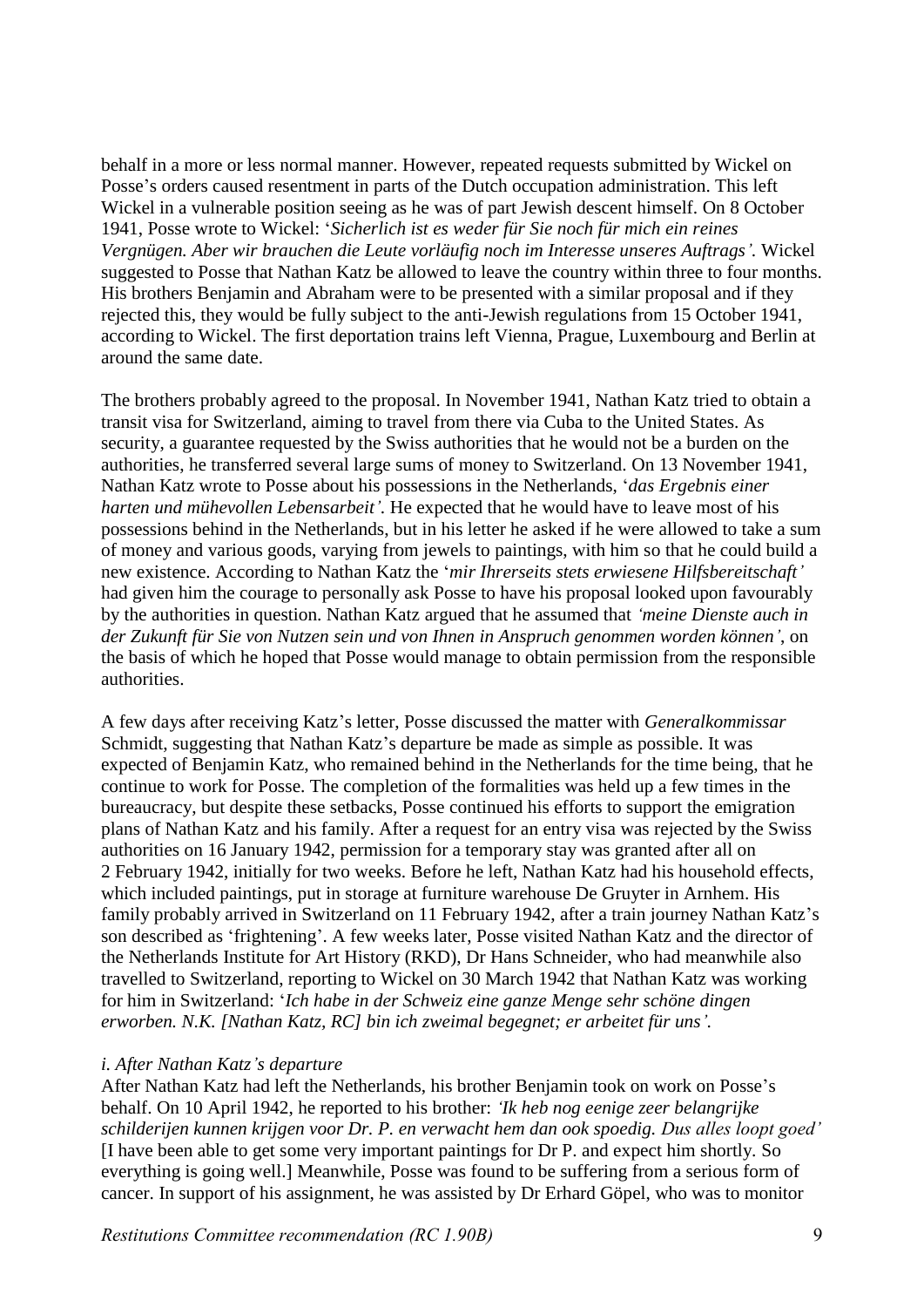the art trade in the Netherlands. Posse welcomed this because he considered the Dutch art market to be of key importance: '*Es wäre tief bedauerlich, wenn eine unserer schönsten Weiden infolge des Abflusses von NK [Nathan Katz, RC] trockengelegt und unsere Kühe infolgedessen keine Milch mehr geben würden'.* However, Benjamin Katz's room to manoeuvre was very restricted by the anti-Jewish measures. Wickel reported to Posse '*daß Juden keine Personenwagen mehr gebrauchen dürfen, sein Verfügungsrecht über sein Vermögen läuft demnächst ab; seine Erlaubnis zur Besichtigung von Ausstellungen, Museen etc. ist bereits abgelaufen, er benötigt seinen Sohn, da er die eine und andere Verbindung nicht allein aufrecht erhalten kann, und dieser braucht dann auch wieder Ausweise'.* Wickel also noted that on top of that, Jews were also obliged to wear a star. Because Posse had been unable to lend his support to attempts to get the required exemptions because of his illness, Wickel had been unable to ensure that they were in place on time.

On 17 May 1942, Benjamin Katz wrote to his brother in Switzerland that things were going as planned, '*maar veel zorgen in deze tijd. Dat begrijp je wel. Dat ik overal alleen voor sta als er*  wat te regelen is, valt dit niet mee. Het wordt natuurlijk slimmer en dat drukt (...) Ik hoop dat ik *je spoedig de hand kan drukken, want ik ben erg moe, maar zal proberen door te zetten'* [but this is a worrying time. You'll understand that. It's not easy for me that when it comes to organising things, as I'm on my own. It's obviously getting worse and that weighs me down (...) I hope I will be able to shake your hand soon, because I'm very tired but I will try to persevere.] On 26 June 1942, a friend of Nathan Katz's wrote him a letter in which he said about Benjamin Katz: '*Gisteren was je oudste broer even bij me, om eens bij te praten. Hij ziet er beter uit, maar vindt de geregelde reizen naar het Haagje [Den Haag, RC] niet bijzonder prettig. Hij kan zich nu beter begrijpen, dat jij daar een moeilijke tijd hebt gehad'* [Your eldest brother dropped in yesterday to catch up. He is looking better but does not like the regular trips to The Hague. He's now better able to understand that you had a hard time there.] The first major deportations started in the Netherlands in the weeks following that. The first transport from Westerbork to extermination camp Auschwitz-Birkenau took place on 15 July 1942.

It can be concluded from documentation found that Benjamin Katz obtained various exemptions from the German administration to enable him to work, including an exemption from the obligation to wear a star. However, repeatedly securing exemptions for Benjamin Katz became increasingly difficult. In June 1942, *Generalkommissar* Schmidt was aiming to obtain an extension for an indefinite period but *Reichskommissar* Seyss Inquart only permitted a month's extension of the dispensation. The brothers also had to submit a detailed specification of assets within a few weeks. Based on this, Seyss-Inquart decided in August 1942 that they had to hand in a quarter of their assets to the looting organisation Lippmann, Rosenthal & Co, Sarphatistraat (analogous with the original regulation concerning payment of *Reichsfluchtsteuer* in Germany). It was only with a great deal of difficulty that Göpel was eventually able to extend the exemptions until 1 October 1942. In a letter, Göpel elucidated this objective: '*Die Privatmittel von Herrn B. Katz dienen vorläufig noch immer zu Vorfinanzierungen gewisser Ankäufe, die diskret erfolgen müssen, und ohne daß die Holländer erfahren, wer hinter diesen Käufen steht. Die Erfahrungen des letzten Monats haben leider bestätigt, daß dieser Umweg immer noch eingeschlagen werden muß'.*

## *j. The Katz family's departure*

On 5 August 1942, Göpel wrote that the emigration of all 25 Katz family members was envisaged and that this proposal had, in principle, been approved but that the practical implementation of the plans would probably prove to be quite complex. In this period, various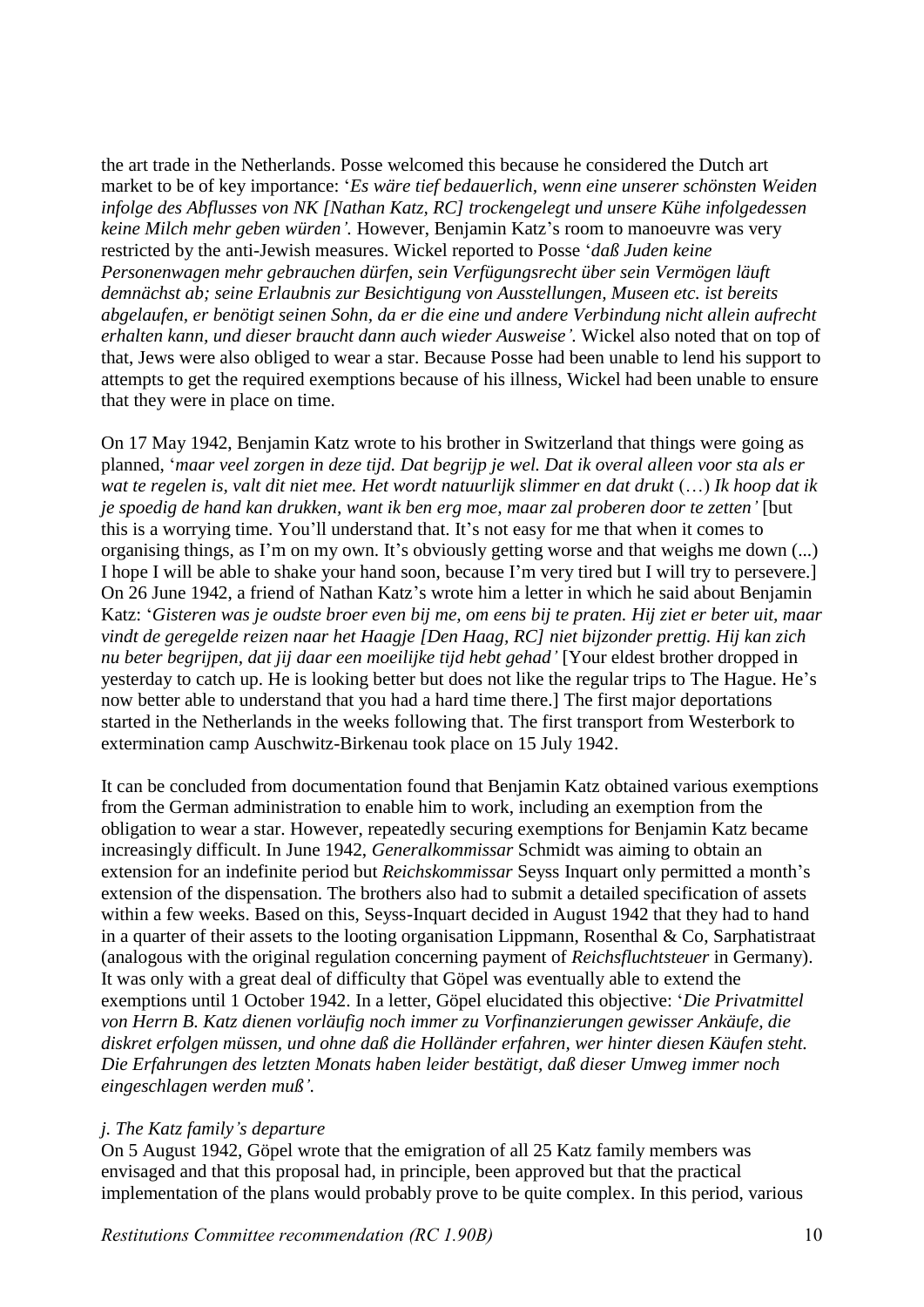people, including those linked to art dealership Katz, were attempting to enable Jews to emigrate to or via Switzerland in exchange for paintings. Among the people who wished to leave the country in this way was probably Dr A.B. de Vries, the later director of the Stichting Nederlands Kunstbezit (the Dutch Art Heritage Foundation, SNK) and his family (see below under n). Members of the Lanz family and Dr Hans Schneider were presumably involved in the plans, which were probably changed on countless occasions and about which it is not known whether they were actually carried out in the end.

At the end of September 1942, Benjamin Katz presumably promised Posse Rembrandt's *Portrait of Raman* that Nathan Katz had shown Posse earlier in Switzerland and which he wished to have (see under g), if he and his family could leave the country safely. Eventually, an exchange did indeed take place (see for the post-war restitution of the *Portrait of Raman* under n).

The wholesale deportations and raids where Jews were picked up and taken from their houses were meanwhile in full swing. It can be concluded from letters that Benjamin Katz was under heavy pressure at this stage: '*Mijn kop zit totaal vol. Zoveel komen bij mij om te helpen, maar dat kan niet allemaal' [My head's completely full. So many people come to me for help but I can't do it all]*. On 23 September 1942, Martin Bormann's assistant wrote Posse a letter saying that Benjamin Katz and 25 members of the family had been allowed to travel to Switzerland, but urgency was called for because the situation could change rapidly. Meanwhile, the brothers' lawyer tried to arrange for the emigration of various friends and acquaintances and a request was made to Nathan Katz to make funds available and to organise visas. In addition to Benjamin Katz, this also caused great tension and uncertainty among other members of the family. On 13 October 1942, Schneider said the following about Nathan Katz to Wickel: '*Die Sorge um seine Verwandten setzt ihm furchtbar zu und hofft er, dass diese und namentlich seine Schweigereltern inzwischen geschützt wurden und davon auch Kenntnis erhalten haben'.*

Although they were initially to emigrate to Switzerland, the group with Benjamin Katz eventually travelled by train to Spain on 20 October 1942. Nathan Katz had arranged for the necessary visas from Switzerland. Like his brother, Benjamin Katz also put his household effects in storage with the firm of De Gruyter in Arnhem. The group was accompanied on their journey to Spain by the deputy head of the *Zentralstelle für Jüdische Auswanderung* in Amsterdam, Ferdinand Hugo Aus der Fünten, and the head of the SD in Amsterdam, Willy Lages, two of the most important individuals in charge of implementing the deportation of Jews from Amsterdam. Their presence was probably meant as a guarantee and intended to ensure that the family did indeed reach their intended destination, otherwise the painting would not be released in Switzerland. From Spain, the group took a boat to Jamaica. In the course of 1943 and 1944, some of them returned to Great Britain to join the army or work for the Dutch government. On 9 November 1942, Schneider wrote a letter to Posse thanking him on behalf of Nathan Katz for his support. After the brothers' departure, the *Referat Sonderfragen* used the The Hague branch of the art dealership for the storage and transit of works of art.

### *k. Family members who remained behind*

Nathan Katz had also requested permission for his parents-in-law to come to Switzerland. However, it emerged that they had not been included on the list of individuals who had been given permission by the German authorities to leave the Netherlands. Schneider subsequently attempted to arrange for this permission via Posse. From August 1942, Posse's condition continued to deteriorate and he communicated more and more through telegrams with Wickel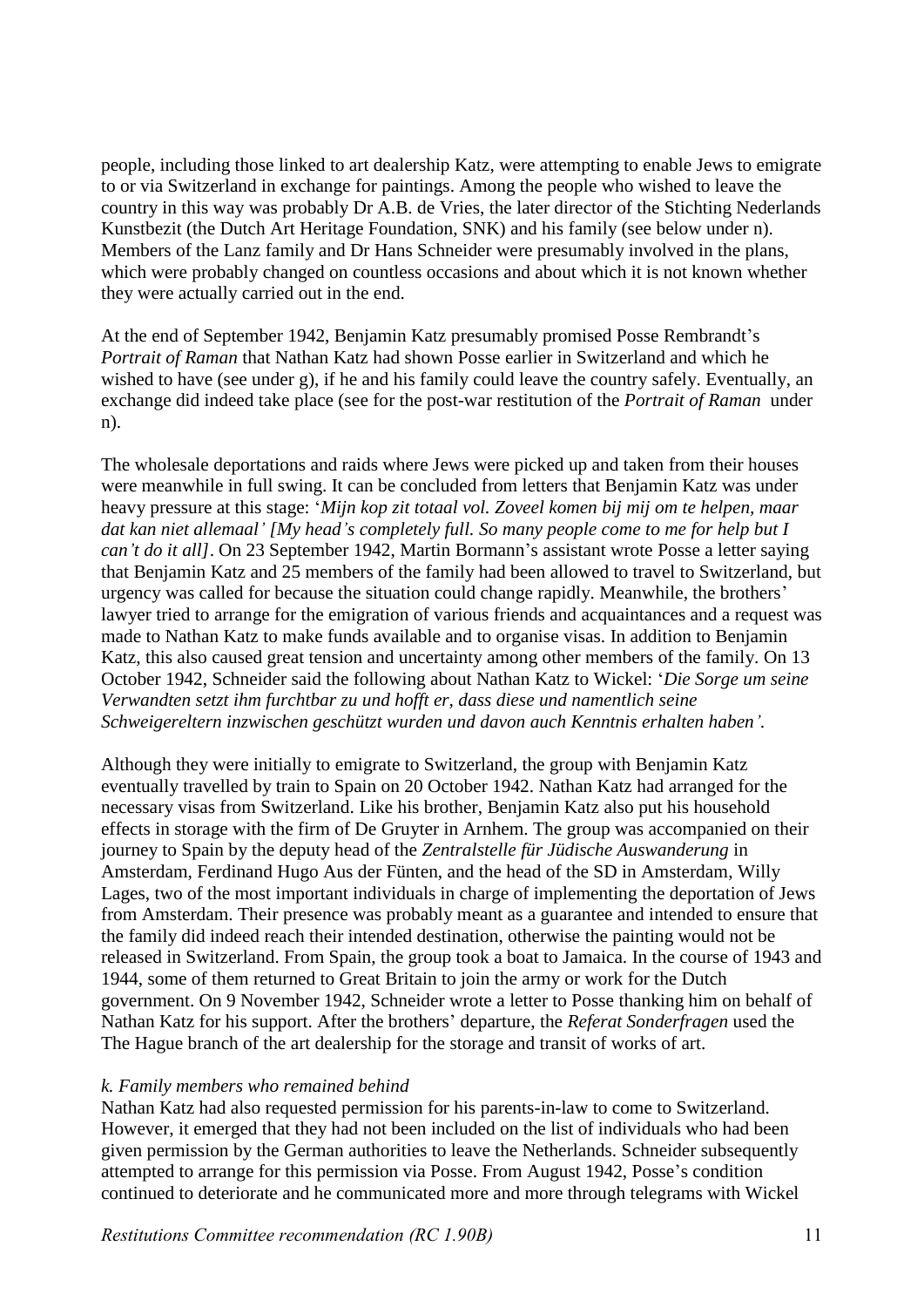and Göpel from the *Landhausklinik* in Berlin. He died on 8 December 1942. After several anxious months, Nathan Katz's parents-in-law joined their family in Switzerland, probably in mid-December 1942. During his stay in Switzerland, Nathan Katz offered financial support to stateless refugees.

After the group with Benjamin Katz had left the Netherlands, a few family members remained behind, among whom was Eva Katz-Franken, the brothers' mother. A brother of Nathan and Benjamin, Simon Katz, also stayed behind in the Netherlands, with his wife Roosje. As agreed, they initially received protection against deportation but at the end of 1943 they were arrested on the orders of the SD and taken to Westerbork. On 18 October 1943, *Reichskommissar* Seyss-Inquart, *Generalkommissar zur besonderen Verwendung* Ritterbusch, envoy Otto Bene, commander of the *Sicherheitspolizei* and the SD Erich Naumann, the head of *Gestapo Referat IV B 4* in The Hague Wilhelm Zöpf, head of the *Referat Sonderfragen* Ruoff and Dr Erhard Göpel convened in a meeting about the Katz family. After a lengthy discussion, Seyss Inquart and Naumann eventually agreed to exempt Nathan and Benjamin's aged mother from wearing the Star of David and allow her to stay in Dieren. The four remaining members of the family stayed in Westerbork but '*werden jedoch wie die Frederiks-Juden behandelt, vom Abtransport zurückgestellt*'. They would be given permission to emigrate *'wenn die Einreise für ein anderes Land beschafft worden ist'.* As Nathan Katz had stated that in that event he was prepared to make a painting available, further negotiations about the family members' emigration were conducted by Posse's successor, Prof. Hermann Voss.

It can be concluded from correspondence found in the *Bundesarchiv Koblenz* that as late as 1944, while he was in Switzerland, Nathan Katz had attempted to get his family freed by making works of art available to the *Sonderauftrag Linz*. The elderly mother of the brothers, Eva Katz-Franken, probably died in the Netherlands on 9 November 1944. Family members who had been interned at Westerbork were deported later after all, to concentration camp Bergen-Belsen. When the Germans evacuated this camp ahead of the Red Army advance, they ended up in the so-called 'lost transport', a packed train that drifted in between enemy lines for weeks. Benjamin and Nathan Katz's eldest sister did not survive this and she died in April 1945, near Schipkau in Germany.

### *l. After the war*

After the liberation, Benjamin Katz returned to the Netherlands and continued the art dealership in Dieren. His brother Nathan remained in Switzerland with his family. In 1946, the Dutch government awarded Nathan Katz the silver *Erkentelijkheidsmedaille* [Medal of Appreciation] for his support of refugees.

Shortly after the liberation, an employee of art dealership Katz visited the De Gruyter furniture warehouse in Arnhem, where the brothers had stored their respective household effects before leaving the country. Much had been destroyed and stolen: '*maar er zit nog aardig wat, ook van Heer Bey [Benjamin Katz, RC], veel lijkt er door elkaar, panelen ingetrapt, sloten opengebroken, schilderijen zijn er bij waar zij dwars door het doek hebben geslagen'* [there is still quite a bit, also of Mr Bey's (Benjamin Katz, RC), a lot seems jumbled up, panels kicked in, locks forced, there are some paintings whose canvasses have been hit right through the middle]. Benjamin submitted a request for damages to the German authorities via Stichting JOKOS, which was granted. However, due to a misunderstanding between Nathan Katz's widow and her civil-law notary, the request for damages for the loss of Nathan Katz's very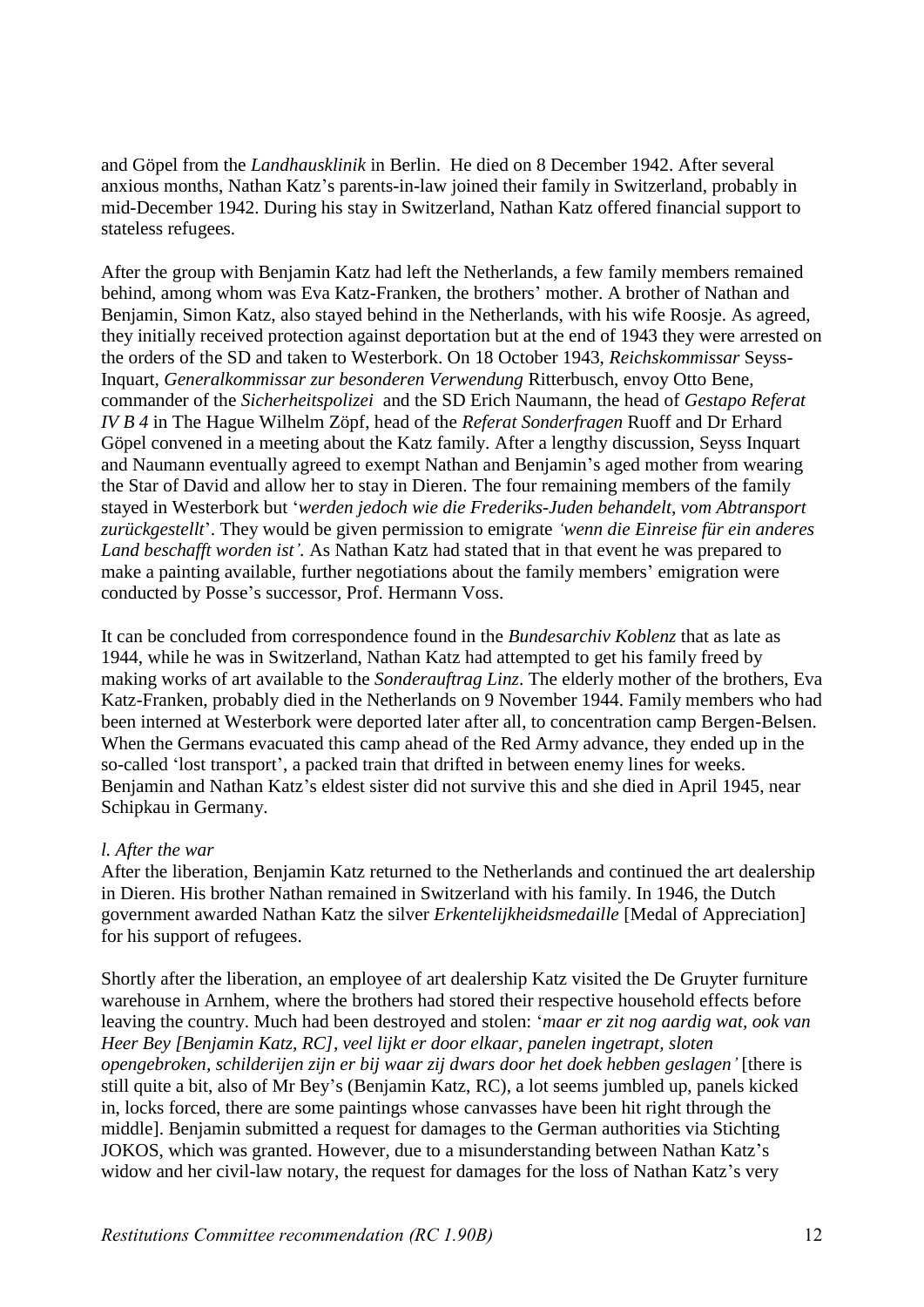valuable household effects was not submitted until after the statutory term had lapsed, so that only a fraction of the total claimed amount could be paid out.

#### *m. Investigation into economic collaboration*

After the liberation, the fact that art dealership Katz had supplied large quantities of art to the Germans during the occupation caused quite a stir. The Political Intelligence Department launched an investigation into the art dealership on suspicion of trading with the enemy or economic collaboration. In December 1947, the investigators reported on the attitude and activities of Benjamin and Nathan Katz. They concluded that the brothers had indeed supplied paintings to the Germans. Nathan Katz was said to have acted as '*Sachverständiger'* for the Germans, for which he received a salary. It was not possible to ascertain whether these activities were conducted voluntarily. Within the Special Criminal Jurisdiction this was regarded as a complicated case. The investigation should therefore focus on the period before the liquidation of Firma D. Katz in February 1941. It would be difficult to prove that there had been no duress on account of the brothers' Jewish origins after this period. The case was eventually dismissed.

#### *n. Request for restitution of recovered art*

After the war, several hundred works of art that the brothers Katz had supplied to the Germans were recovered from Germany and Austria. No declaration forms completed by Kunsthandel Katz for paintings that the art dealership had lost possession of during the war were found in the SNK archive. SNK director Dr A.B. de Vries, a good acquaintance of Nathan Katz's from his Swiss period, was said to have granted the art dealership exemption because the administration of art dealership Katz was no longer available.

The brothers submitted a first application for restitution relating to two paintings on 15 May 1946, through their lawyer, Cornelis de Kempenaer. According to the brothers' lawyer, he himself had been obliged to transfer the profits of the works to Lippmann, Rosenthal & Co, Sarphatistraat (Liro). Two paintings were returned in exchange for assignment of a debt of NLG 127,000 owed to the former Liro bank. The Rembrandt, which had been given to Posse in exchange for Benjamin Katz and his family leaving the country (see under j), was returned too. On 19 February 1947, Katz's lawyer then requested the return of 26 other paintings, in respect of which advance talks had probably been held between SNK director De Vries, the Katz brothers and their lawyer. To support this application for restitution, Katz's lawyer submitted, amongst other things, statements by the former director of the RKD, Dr Hans Schneider, and by art historian Prof. Dr J.G. van Gelder, both of whom said that the Germans had coerced the brothers, also naming Posse by name. Van Gelder stated that:

*Bij alle moeilijke gevallen is ondergeteekende vaak te hulp geroepen; telkens weer moest hij vaststellen, dat tegen overmacht niets te doen was en dat onder pressie kunstwerken moesten worden verkocht, wilde het leven van de familie Katz niet in gevaar komen. (…) De leiding had aanvankelijk Dr. Posse, Dr. Voss met zijn vertegenwoordiger Dr.E.Göpel en ambtenaren van diens bureau. Alleen onder grooten druk zijn een aantal kunstwerken verkocht; een zeer grote rol heeft hierbij gespeeld de angst voor het wegvoeren van familieleden. Van een vrijwillige verkoop is nooit sprake geweest, temeer niet, daar tegenover verkoop van goederen elke mogelijkheid voor inkoop van goederen ontbrak. Achteraf kan worden geconstateerd, dat de taktiek van de Heeren Katz juist is geweest, wat nooit van tevoren kon gezegd worden; zoals bekend zijn ruim 30 familieleden uiteindelijk gered door vertrek naar het buitenland.* 

[I was called in to assist in all difficult cases, and each time, I was forced to conclude that there was nothing you could do about a situation of force majeure and that the paintings had to be sold under duress if the lives of the Katz family were not to be endangered. (…) Initially, Dr Posse, Dr Voss with his representative Dr E. Göpel and officials from his office were in charge. It was only under considerable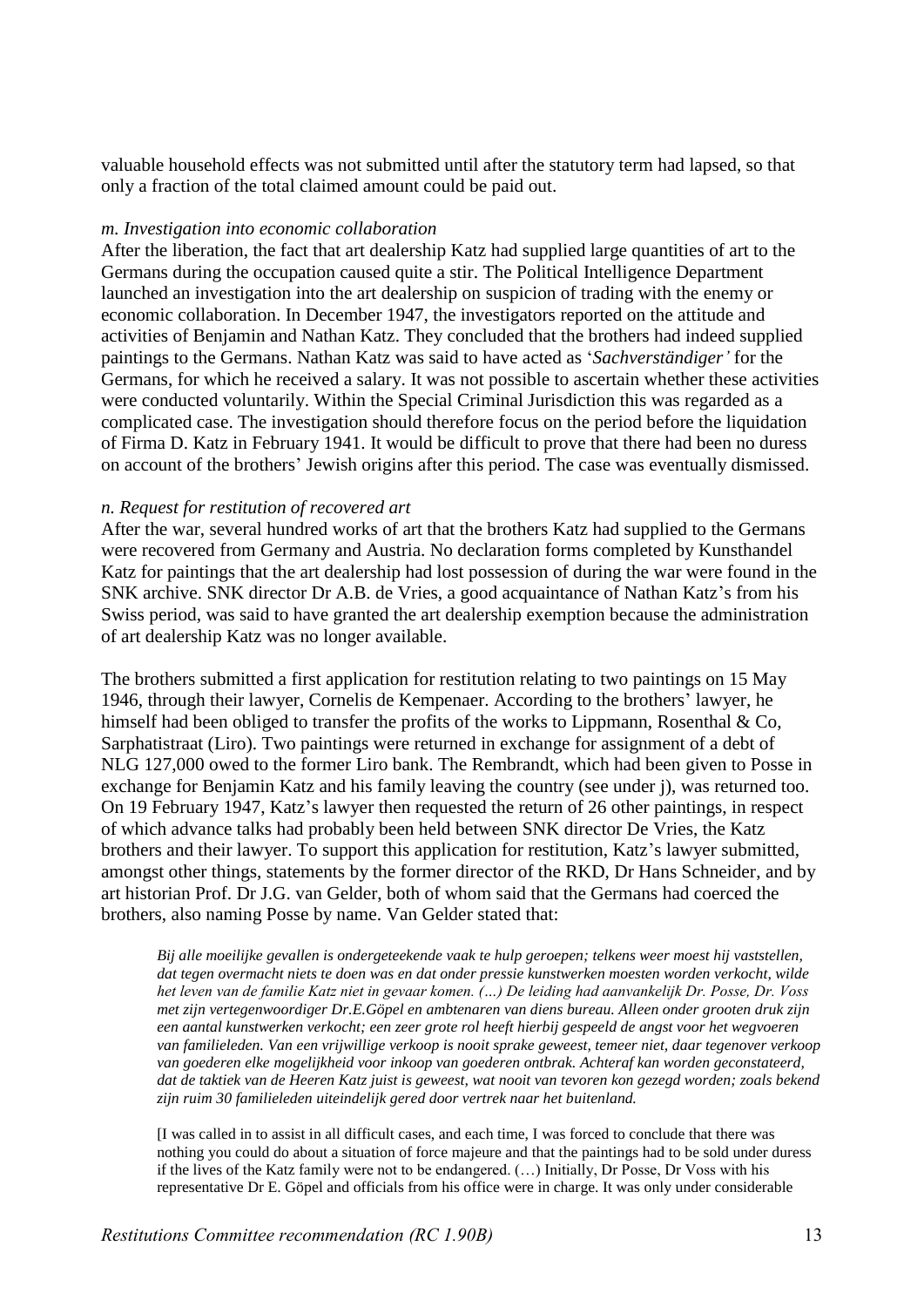duress that a number of works of art were sold. The fear that members of the family would be deported played a major part in this. This was never a voluntary sale, especially not since the sale of goods was never matched by the purchase of goods. With hindsight it can be concluded that Mr Katz's tactics were right, something that you never know beforehand. As we know, over 30 members of the family were saved by going abroad.]

#### Schneider stated:

*Destijds kon ik alles zeer van nabij volgen, omdat ik bij de inval der Duitschers de gebroeders Katz behulpzaam ben geweest bij het verbergen van hun belangrijke schilderstukken. Toen zij later door den genoemden opkoper Posse in 't nauw werden gedreven, kwamen zij telkens bij mij het hart lichten. Ik heb hen aangeraden alle transactie's zoo veel mogelijk te traineeren en er vooral naar te streven, dat zij aan eventuele verkoop hunner stukken de conditie van "loskoop" voor hun zelf en hun familieleden annex konden maken. In dien zin heb ik dan ook persoonlijk bij den heer Posse gepleit - en succes ermee gehad.*

[At the time I was able to follow everything from close by because I had helped the Katz brothers to hide their most important works of art when the Germans invaded. Every time they were cornered by the said buyer Posse, they came to me to pour out their woes. I advised them to delay all transactions wherever they could, and especially to attach to the sale of any of their works the condition of a "ransom" for themselves and their family members. I also argued that personally with Mr Posse, and was successful.]

SNK director De Vries's opinion about the paintings for which an application for restitution had been submitted was that while duress certainly did play a part, it was still unclear whether there had been a quid pro quo. Because of this unclarity, Katz's lawyer had suggested paying a sum of money and donating some important paintings to Dutch museums in reciprocation of the return of the work, an uncommon regulation in those days. With the consent of such authorities as the Netherlands Property Administration Institute (NBI) and the Ministry of Education, Arts and Sciences, 25 works of art were returned to the Katz brothers on payment of a sum of NLG 289,000 and the donation of three of the works - what were at the time called the Bicker portraits by Maarten van Heemskerk and a Rubens oil sketch - to the State of the Netherlands.

### *o. SNK affair*

In the course of 1948, a judicial investigation was launched into the activities of the director of the SNK, seeing as there was a suspicion that various irregularities had occurred at the foundation. During this investigation, the works returned to Katz were also looked into. The suspicion arose that De Vries had given undue preference to the Katz brothers when returning the paintings. On 8 July 1948, Dr A.B. de Vries and Benjamin Katz were arrested in connection with this and interrogated for several days. The public prosecutor charged with corruption cases, W.H. Overbeek, formally opened the investigation on 12 July 1948. The arrest caused quite a stir in the press. Some newspapers conducted a fierce campaign against De Vries and certain issues were greatly magnified. Various witnesses were heard in the following years, including the German Alois Miedl, who had fled to Spain just before the liberation. At the request of the Dutch authorities, who provided him with a letter of safe-conduct and a reimbursement of expenses, Miedl visited the Netherlands from the end of August to mid-September 1949 in order to give evidence against De Vries and Katz. Action was also brought against Katz's lawyer, C. de Kempenaer, after it emerged that the debt of NLG 127,000 with Liro had not come about as a result of the sale of paintings, as he had previously claimed. Nathan Katz died in Switzerland on 29 August 1949, before he could be interviewed.

The investigation dragged on for a while and was wound up on 10 January 1951. Public prosecutor Overbeek recorded his findings in a detailed final report, in which he concluded that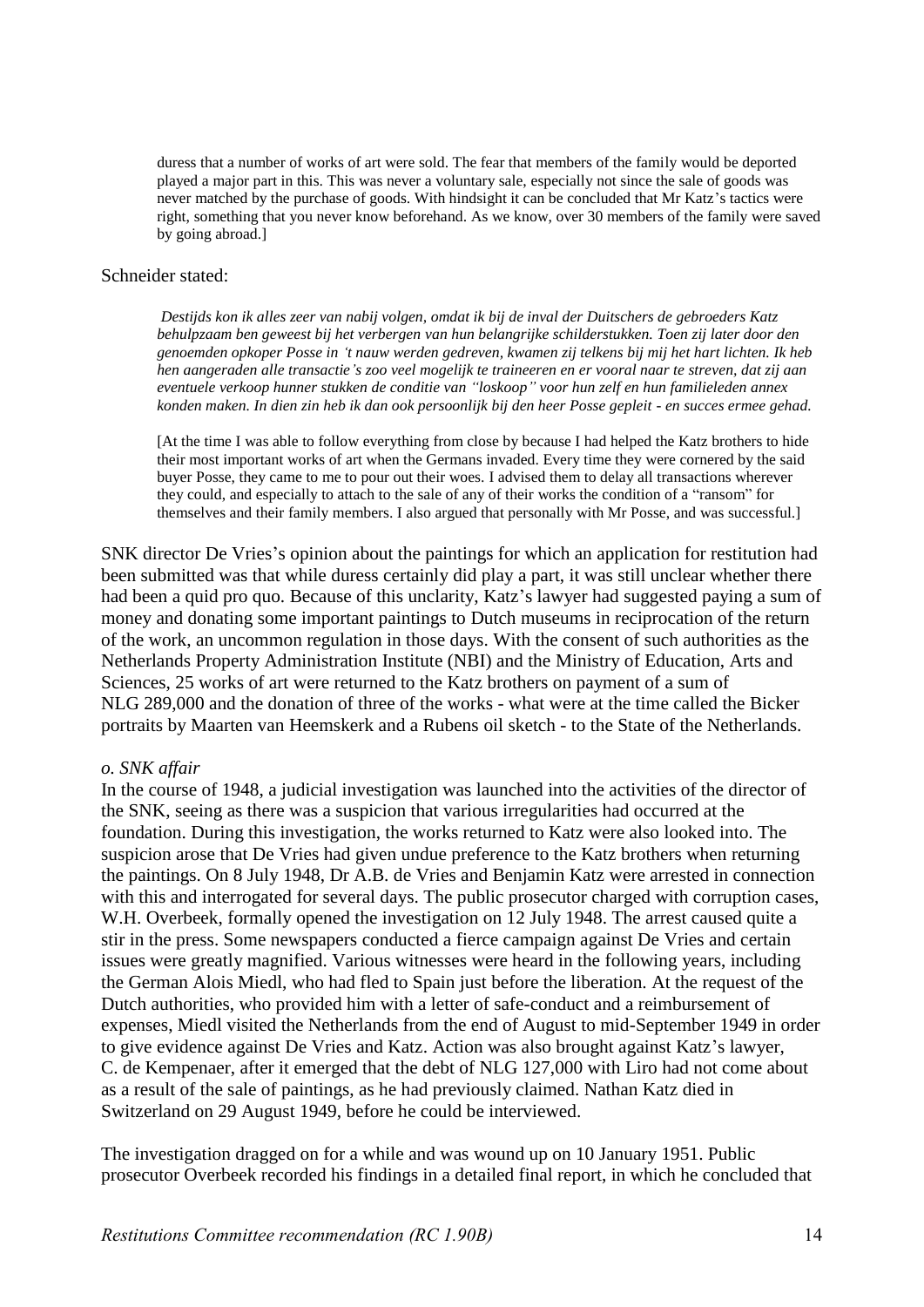De Vries had acted out of personal sympathy for the Katz brothers and with a view to Dutch museological interests, and that he had not been motivated by any personal gain. Overbeek saw Katz's lawyer as the driving force behind the largest of the contested claims, and he doubted the latter's good faith on certain points. Overbeek also reported on Nathan and Benjamin Katz's activities during the occupation. In his view, compared to other Jews in the Netherlands, the brothers were in a very privileged position and the firm had greatly benefitted from the flourishing of the art market at the beginning of the war due to the German's interest in buying art. As to the extent to which coercion had been at issue, Overbeek considered the following: '*Het zal moeilijk zijn precies een onderscheid te maken tussen de hierbij gebleken koopmansgeest en het begrijpelijke gevoel van angst, dat bij hen tegenover de bezetters bestond'*. [It will be difficult to distinguish exactly between the business sense that was in evidence and the understandable feeling of fear they would have felt with regard to the occupying authorities].

Because in De Vries's case the investigated facts were on the '*grens van het strafrechtelijke en de beleidssfeer*' [border between what was criminal and what was policy] and the lingering case had caused considerable suffering, Overbeek regarded further action against De Vries not desirable. As the charges against Benjamin Katz could not be proved, and his brother Nathan had meanwhile died, Overbeek recommended not prosecuting Benjamin Katz any longer either. The public prosecutor followed the advice with regard to Benjamin Katz, who '*inmiddels een volslagen wrak* [is] *geworden, zo zelfs, dat zijn verhoor nog nauwelijks heeft kunnen plaats grijpen'* [has meanwhile become such a wreck that an interrogation has hardly been possible at all] but on 28 February 1951, Dr A.B. de Vries was handed a notice to the effect that prosecution would be continued. On 18 April 1951, by order of the district court, De Vries was granted immunity from further prosecution because of insufficient evidence of guilt.

Once the decision was taken to drop the case against Benjamin Katz, the Ministry of Finance did investigate whether it was possible and desirable to annul the return of paintings to Katz or else claim sums of money from him. The state advocate investigated the case but concluded that various difficulties would first have to be overcome. After all, the element of uncertainty with regard to the quid pro quo received had deliberately been included in the equation when concluding the agreement (of amical restoration of rights) between Katz and the SNK, and the element of 'force' in the sale to the Germans was not easy to refute, in part because in a previous case concerning the sale made by a private Jewish individual to Miedl, the Council for the Restoration of Rights had decided that this had been an enforced transaction. Nonetheless, negotiations took place between the State of the Netherlands and the Katz family, which eventually resulted in payment to the State of the Netherlands of NLG 183,250.20 plus interest by way of a settlement, thus bringing the case to a close.

Finally, in connection with a supposed embezzlement of money and mismanagement, the Katz family instituted a further action against their former lawyer, De Kempenaer. On 11 December 1952, the district court of Arnhem sentenced him to render account of his actions, as the Katz family demanded. The district court refrained from passing judgement on any sum he might have to pay. The proceedings dragged on until 1958, when the High Court decided that the lawyer was not obliged to pay a sum to Katz. Benjamin Katz died in 1962. The family continued the art dealership for a while, after which it was wound up and discontinued on 1 January 1974.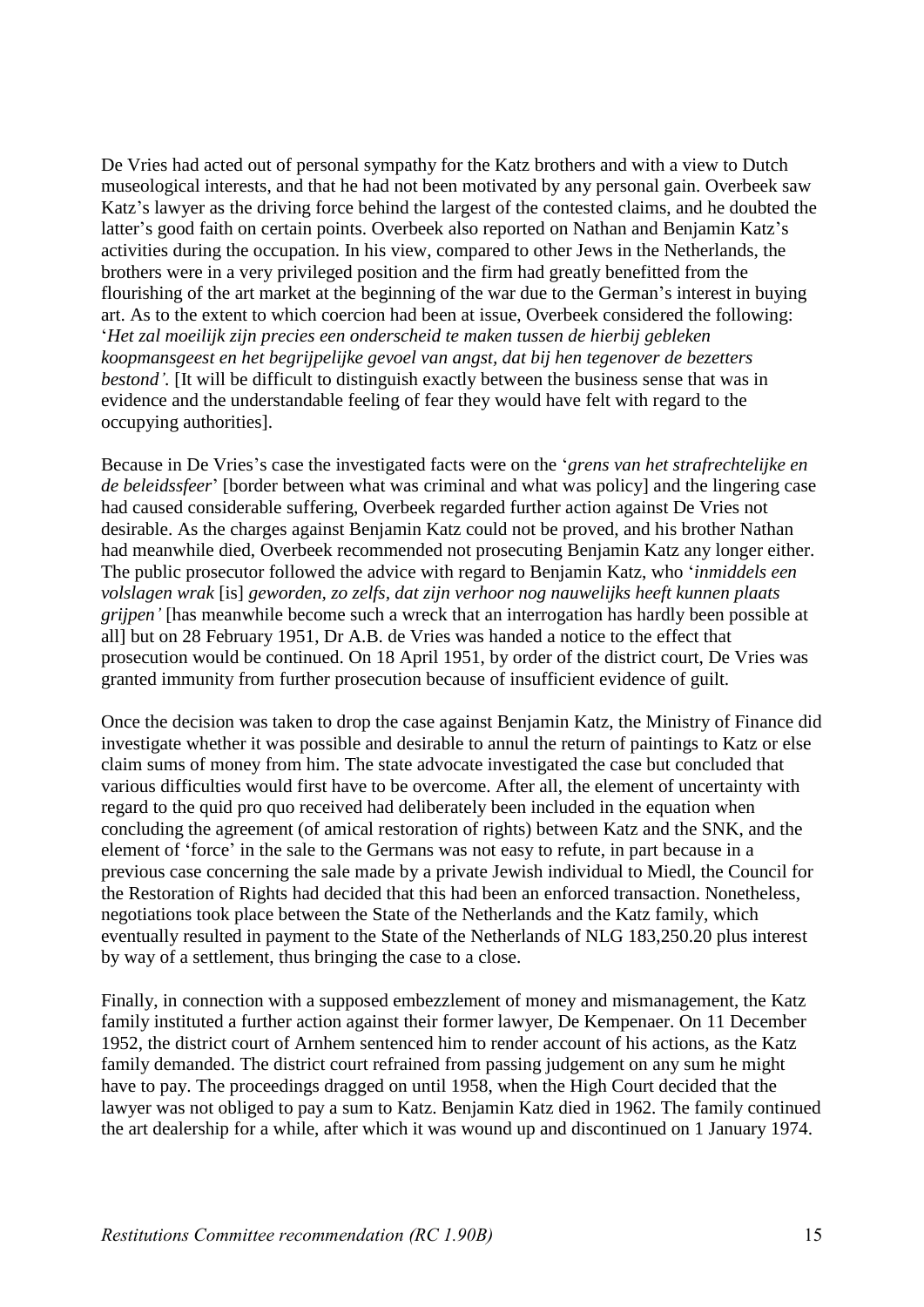## **C. Considerations**

## The applicants

1. Applicant X.X. of B., United States, stated that she is the heir of her father Nathan Katz (1893-1949) and that she is acting on her own behalf and that of three other heirs of Nathan Katz, viz. Z.Z. of B., Switzerland, A.A. of T., France, and B.B. of S., France. Applicant Y.Y. of V. states that he is entitled to the estate of his grandfather, Benjamin Katz (1891- 1962). He acts on his own behalf and that of sixteen other descendants of Benjamin Katz, viz. C.C., D.D., E.E., F.F., G.G., all of C., Venezuela, H.H. of H., I.I. of A., J.J. of H., K.K. of A., L.L. of L., United Kingdom, M.M. of N., United Kingdom, N.N. of A., France, O.O. of A., P.P. of D., Q.Q. of A. and R.R. of D..

The Committee sees no reason to doubt the status of applicant X.X. as person (partly) entitled to the estate of Nathan Katz, nor that of Y.Y. as person (partly) entitled to the estate of Benjamin Katz.

## Art dealership Katz

2. Nathan and Benjamin Katz, of Jewish descent, were the only partners in the partnership set up by them in 1930, Firma D. Katz of Dieren, in name a continuation of the art dealership set up by their father. From 1940 on, the firm also had a branch in The Hague. In connection with anti-Jewish measures, Firma D. Katz went into liquation on 17 February 1941 and was formally wound up on 1 June 1943. In order to enable continued trading, the occupying authorities ordered the establishment of N.V. Schilderijen en Antiquiteitenhandel v/h D. Katz on 19 May 1941. Non-Jewish business relations were appointed directors. After the war, these directors stepped down and Benjamin Katz continued the business. According to the applicants, the shares were distributed to Benjamin and Nathan Katz (50% each), on the basis of which the applicants stated that Benjamin and Nathan Katz were in actual fact the owners of N.V. Schilderijen en Antiquiteitenhandel v/h D. Katz. As a result of bogus constructions in connection with the occupation, it is now no longer possible to reconstruct what the actual legal and financial relationship was between the brothers, Firma D. Katz and N.V. Schilderijen en Antiquiteitenhandel v/h D. Katz during and after the war. Based on the available data, the Committee deems that Nathan and Benjamin Katz should be regarded as the economic stakeholders in Firma D. Katz and the aforementioned N.V., both of which will be jointly referred to in this recommendation as 'art

## Items of cultural value involved

dealership Katz'.

3. The applicants have in mind the return of **189** works of art, primarily paintings, of which it is stated that they were part of the trading stock of art dealership Katz, as included in **lists I to IV inclusive** which are appended to this recommendation. The majority of these works were returned to the Netherlands from Germany after the Second World War, following which the State of the Netherlands incorporated them in their national art collection. The works do not include any of the works stored at De Gruyter in the Netherlands during the war (see the Historical overview under l).

In 2012, the majority of the works were on loan to various Dutch museums and government bodies under NK inventory numbers.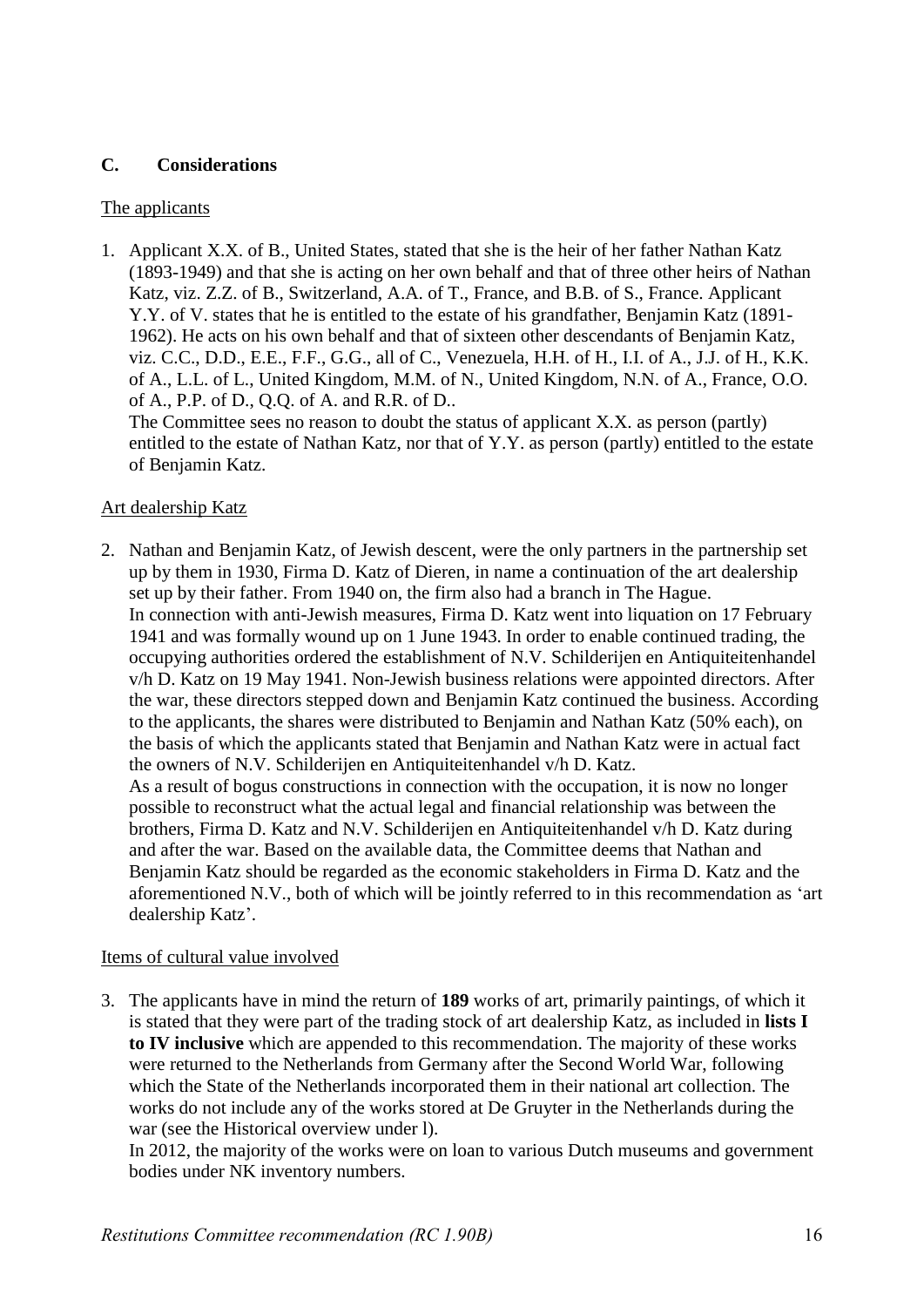## Admissibility

4. The first question the Committee has to answer is whether the applicants are admissible in their application, or are not as a result of a previous definitive settlement of the claim. In its recommendations to the government in 2001, the Ekkart Committee restricts the notion of a 'settled case' to those cases '*in which the Council for the Restoration of Property Rights or another competent court has pronounced judgment or in which a formal settlement was made between the lawful owners and the bodies which in hierarchy rank above the SNK.'* In response to this, the government stated that the notion of a 'formal settlement' can lead to uncertainty and decided that a case will be considered settled *'if the claim for restitution has intentionally and deliberately resulted in a settlement or the claimant has explicitly withdrawn the claim for restitution.*'

In this context, the Committee refers to the factual account as summarised under n and o of the Historical Overview. This suggests that while the Katz brothers and the Dutch restitution authorities reached an amical settlement after the war whereby the brothers received some thirty works of art against payment of a sum of money, that this arrangement only pertained to the works in question. With regard to the currently claimed paintings, the contact between the Katz brothers and the Dutch restitution authorities did not lead to a judicial ruling or a settlement. Nor can it be concluded that after the war, the Katz brothers explicitly waived their claim to the return of the works as included in this case. During its investigation, the Committee has not found any such explicit statement.

The Committee notes that in part due to the actions of the Dutch restitution authorities, the settlement of the procedure was so confused that it would not seem opportune to regard this post-war handling in the current procedure as an impediment to launching an investigation in the current claim.

The Committee decides that the applicants' claim is admissible and will investigate the claim in more detail below.

## **Ownership**

- 5. The next question the Committee has to answer is whether the title to the claimed works of art has been proved with a high degree of probability and there are no indications to the contrary. The Ekkart Committee's eighth recommendation from 2001 includes this as a condition for restitution. The question of whether loss of possession of the claimed objects was *involuntary* cannot be addressed until it has been ascertained that art dealership Katz was owner of these works. The Committee found no indications that there were paintings among the claimed works that belonged to Nathan or Benjamin Katz's private collection.
- 6. The investigation into the ownership of the works of art was made more difficult by the fact that the applicants were not able to submit the chief source of information, i.e. the records of Firma D. Katz up until aryanisation in March 1941, nor was this administrative data found elsewhere. As a result, the Committee has had to base its judgement on the provenance investigation into individual works in the Netherlands Art Property Collection by the Origins Unknown Agency (BHG) and more secondary on documentation found during the Committee's and the applicants' investigation. A great many sources were consulted, including exhibition and auction catalogues, invoices of buyers from and sellers to art dealership Katz, statements of accounts and information gathered by the Allied Forces after the war and now kept in various national and international archives (see for an overview of the chief sources consulted **list V**). Due to the absence of the art dealership records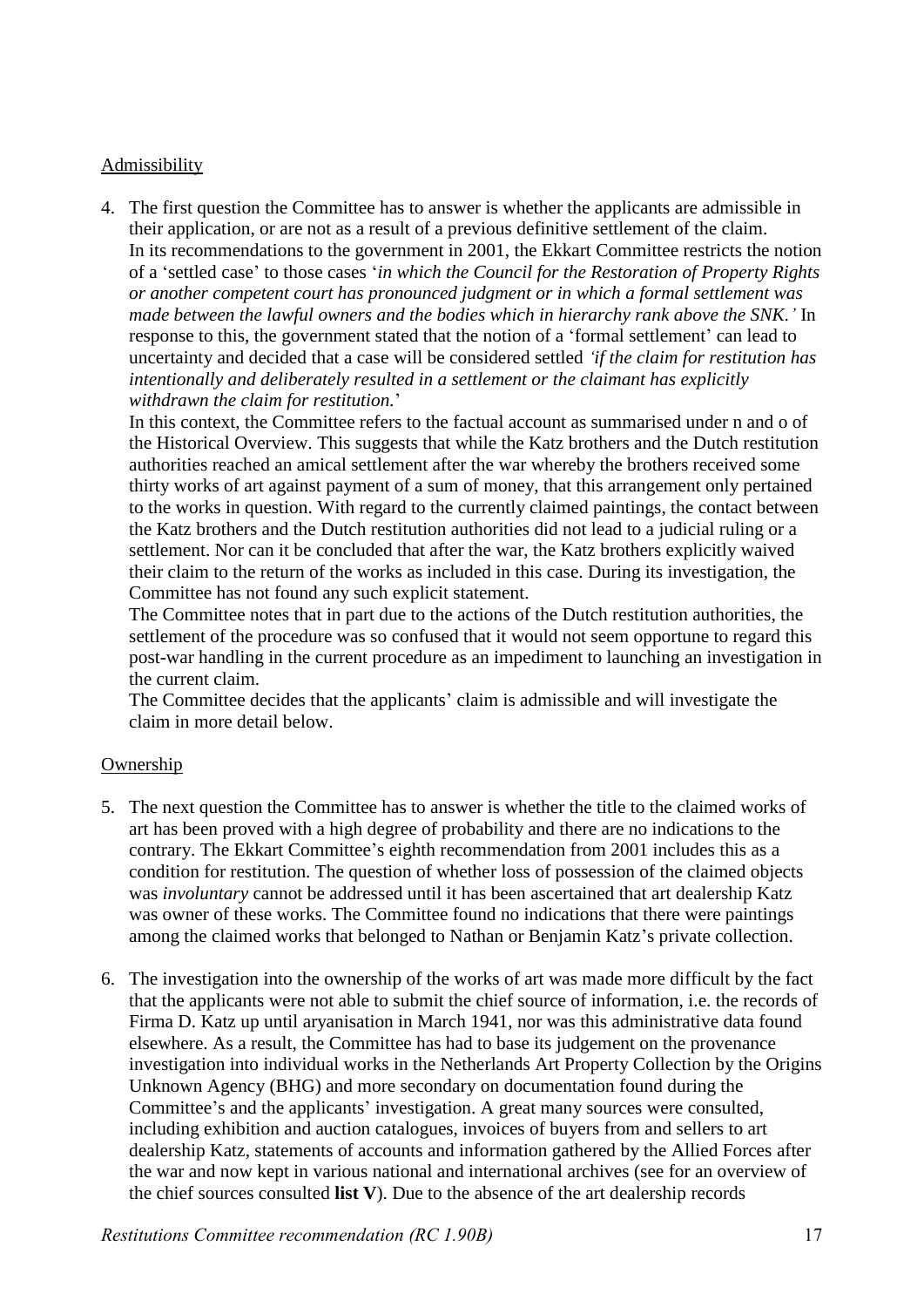themselves, it has proven extremely difficult, if not impossible, to establish ownership of art dealership Katz in the relevant period.

- 7. Moreover, when assessing the ownership issue, the fact alone that the Katz brothers sold a work of art does not automatically indicate that they owned the object in question. In this context the Committee refers to the following circumstances:
	- Art dealership Katz, in particular Nathan Katz, regularly acted as agent in the sale of paintings on behalf of *other* owners. The Katz brothers also regularly purchased works of art on behalf of third parties (sometimes from their own funds) to then pass them on to their clients. After the art dealership had sold a major part of its trading stock to German entrepreneur Alois Miedl in August 1940, and was no longer able to draw from a large stock of its *own*, this role became even more important.
	- During the war, Nathan and Benjamin Katz were called in by the *Sonderauftrag Linz* to monitor the Dutch art market and buy works of art for the *Führermuseum* that was to be set up. Irrespective of whether or not, and if so, the extent to which the Katz brothers had freedom of choice when it came to working for the *Sonderauftrag Linz*, it must be concluded that they were, in a sense, employed as an extension of the occupation authorities' acquisition policy. Even after the 'aryanisation' of the company in February 1941, the Katz brothers remained active on the art market, during which they enjoyed temporary protection from anti-Jewish measures so that they could continue their work for the occupying authorities.

This way of dealing meant that there was often just a short window between the acquisition of a work, either in their own name or on behalf of a third party, and the sale or resale by the Katz brothers.

In light of the above, the Committee concludes that with regard to most of the claimed works nothing *more* has been ascertained than that art dealership Katz was *involved* in their sale during the occupation. That involvement does not, as a matter of course, prove that art dealership Katz did in actual fact own the works in question.

- 8. All things considered, with regard to the claimed individual works of art in the current case, the Committee is of the opinion that it can only be said that '*the title to the claimed works has been proved with a high degree of probability and there are no indications to the contrary'* is the case if:
	- convincing indications have been found that works were already owned by Firma D. Katz before the German invasion; and that in addition
	- there are convincing indications that at the time of the loss of possession during the war, art dealership Katz was (still) the owner of the works in question.

## Loss of possession

### Sales to Alois Miedl / kunsthandel v/h J. Goudstikker N.V.

9. Among the claimed works of art are **101** objects that were sold during the German occupation of the Netherlands by or through art dealership Katz to Alois Miedl or to the art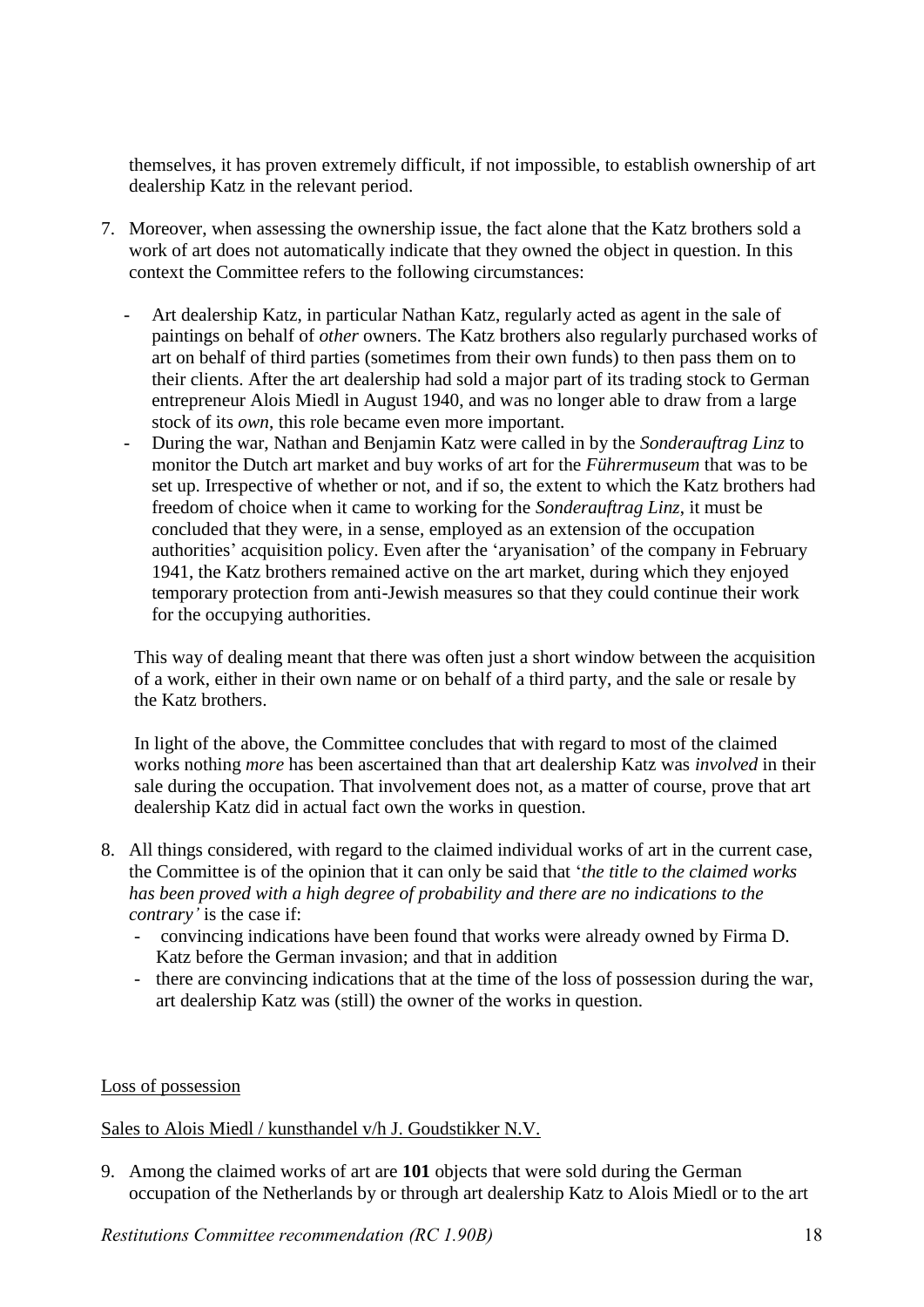dealership v/h J. Goudstikker N.V. run by him. The largest transaction with Miedl took place on 2 August 1940, but transactions did take place after that too. In the context of this recommendation, the Committee regards the works in question as a single category. These works will hereafter be referred to as 'Miedl works' and have been included in **list I**. The Committee refers to the Historical Overview under c. for the relevant facts.

- 10. With reference to considerations 5 to 8 inclusive, the Committee concludes that insufficient information was found about the majority of these objects to be able to determine that art dealership Katz's title to them has been proven with a high degree of probability. In view of the following opinion about the nature of the loss of possession, a detailed specification of this category is not necessary.
- 11. Pursuant to restitution policy regarding the art trade, as laid down in the Recommendations for the art trade by the Ekkart Committee in 2003, loss of possession is in any case involuntary if objects were stolen, confiscated or sold under duress. The Committee concludes that the Katz brothers sold works of art to Miedl and that there was no question of theft or confiscation with regard to any of the Miedl works. The most important transaction concerned a sale by Firma D. Katz of over 500 paintings at a sale price of NLG 1,822,500 on 2 August 1940.
- 12. To assess the nature of the loss of possession, it is essential to explain recommendation 5 of the Ekkart Committee of 2003, which states the following: *Generally, it is hard to determine when sales of artworks by art dealers during the war were voluntary or involuntary. The fact that decades have passed and the information can now only be obtained from people who were not actually present at the time makes it necessary to in any case make optimum use of that which those involved or their immediate surviving relatives recorded immediately after the war.* With regard to the latter, the Ekkart Committee refers in particular to the SNK declaration forms filled in by the art dealer or their heirs themselves. Declaration forms such as these are missing in the current case (see the Historical Overview under n). Post-war statements by Benjamin Katz relating to the sales to Miedl were found, however (see Historical Overview under c).
- 13. When it comes to assessing the nature of the loss of possession, the Committee considers Benjamin Katz's post-war statements of importance:
	- *'De Heer Miedl heeft op mij en mijn broer nooit dwang uitgeoefend om schilderijen te verkoopen, die mijn broer en/of ik niet wilde verkoopen. De Heer Miedl heeft ons nooit bedreigd met de overigens wel door de Duitschers tegen de Joden genomen maatregelen'.* [Mr Miedl never coerced either me or my brother into selling any paintings we did not want to sell. Mr Miedl never threatened us with the measures which the Germans had indeed put into place with regard to the Jews.]
	- '*Mijn broer heeft met de Heer Miedl altijd prettig onderhandeld en, toen wij in begin Augustus 1940 het definitieve contract sloten, hadden wij geen bijzondere vrees voor enige actie zijnerzijds'* [My brother always had pleasant dealings with Mr Miedl, and when we concluded the final contract at the beginning of August, we were not particularly worried that he would take any action].
	- '*De koopprijs van de groote partij schilderijen, die wij op 2 Augustus 1940 aan Miedl verkochten, is ons betaald via de Amsterdamsche en Rotterdamsche Bank. Wij kregen bij die banken dus een bedrag van ruim f. 1,800,000.- op ons saldo bijgeschreven'.* [The purchase price of the large batch of paintings we sold to Miedl on 2 August 1940 was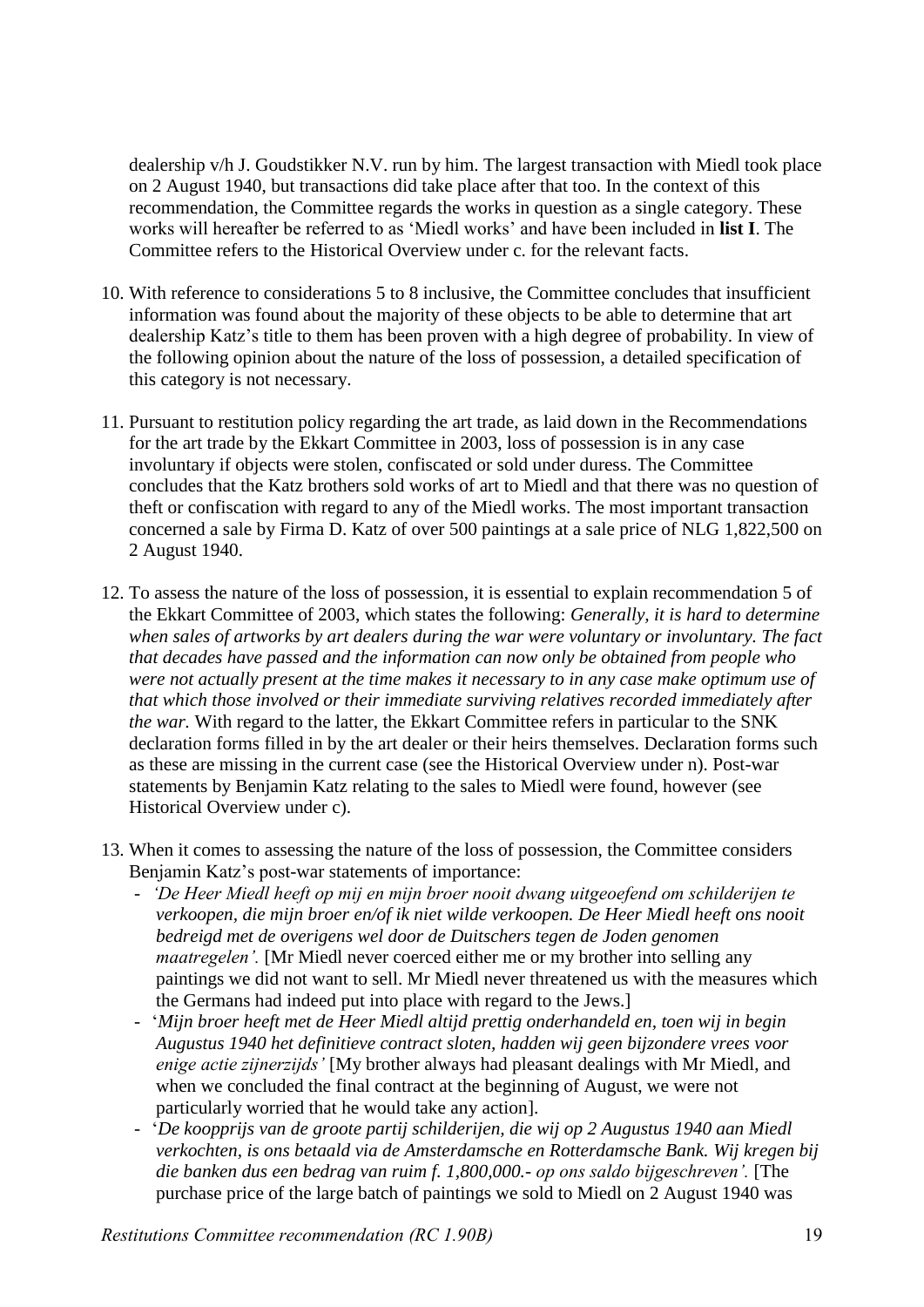paid to us via the Amsterdamsche and Rotterdamsche Bank. In other words, our accounts with those banks were credited with over NLG 1,800,000.

- During an interrogation, Benjamin Katz confirmed that after the major transaction, his brother had concluded various other deals with Miedl during which there was also no question of his having been coerced by Miedl: '*Ook bij deze latere, veel kleinere, transacties, heeft de Heer Miedl voor zoover ik weet nooit pressie op mijn broer uitgeoefend of bedreigingen geuit*' [To my knowledge, in the case of these later, far smaller transactions, Mr Miedl also never brought any pressure to bear on my brother or uttered any threats].
- Benjamin Katz also stated that Miedl and his brother had been on good terms: *'Voor zoover ik weet sprak mijn broer Nathan de Heer Miedl nogal eens en mijn indruk was, dat Miedl en Nathan goede zakenvrienden van elkaar waren. Ik heb hem zelf maar een paar keer gesproken'.* [As far as I know, my brother talked to Mr Miedl fairly often and my impression was that Miedl and Nathan were good business associates. I myself spoke to him only a few times].
- 14. With regard to the nature of the loss of possession of the Miedl works, the Committee considers that in the case of a sale by an art dealer, the single fact that the purchasing party was part of the Nazi regime or had close dealings with them, such as Miedl, does not suffice to conclude that the transaction was involuntary, especially not if these were transactions for which prices that were in line with the market would seem to have been paid, as with the Miedl works. In addition, no indications of direct threat or force were found in this category. As Benjamin Katz himself said after the war, although the Katz brothers had to work under pressure as a result of the general exigencies of war, Miedl did not bring any pressure to bear on them during these transactions (see above, consideration 13, and Historical Overview under c).

The Committee concludes that the Miedl works were the subject of business transactions appropriate to the point of departure of policy for the art trade formulated by the Ekkart Committee *'that the art trade's objective is to sell the trading stock so that the majority of the transactions, even at the Jewish art dealers' in principle constituted ordinary sales'*, and will recommend rejecting the claim to this category of works.

## Sales to the *Sonderauftrag Linz*

- 15. It appears that **65** of the currently claimed works of art ended up via sales through the agency of art dealership Katz in the collection of the *Führermuseum* in Linz that was to be established. Art dealership Katz probably started supplying works to the *Sonderauftrag Linz* in July or August 1940. Various German officials, in particular the director of the *Gemäldegalerie Dresden*, Dr Hans Posse, purchased the paintings referred to in the Netherlands. The Committee is handling these works of art as a single category. They will henceforth be referred to as 'Linz works' and are enumerated in **list II**. The Committee refers to the Historical Overview under d, f, g, h, i, j and k for the relevant facts.
- 16. With regard to the title to the Linz works and with reference to considerations 5 to 8 inclusive, the Committee considers that for the majority of these objects insufficient information has come to light to be able to determine that art dealership Katz's title to them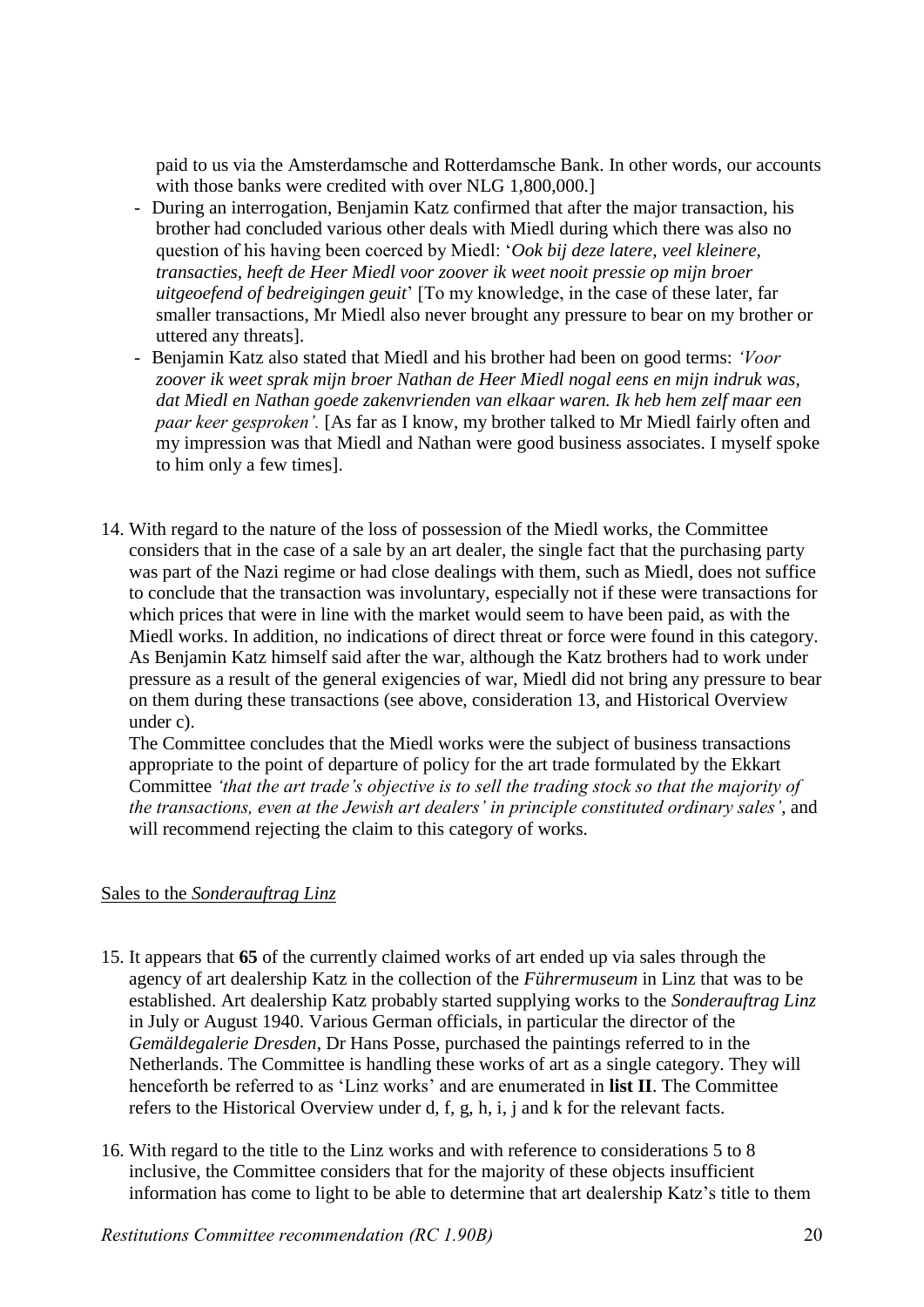has been proved with a high degree of probability, so that in this regard the required criteria for restitution have not been met. As for those Linz works with regard to which art dealership Katz's title has been proved with a high degree of probability, the fact that loss of possession occurred as a result of consequences directly related to the Nazi regime must likewise be proved with a high degree of probability. In light of the following, a detailed discussion of the title to the individual works can be omitted, except for what is stated under 22 and 23.

- 17. The documentation found during the investigation indicates that after the German invasion of the Netherlands, the Katz brothers remained very active on the art market. One of their chief customers besides Alois Miedl was Dr Hans Posse, director of the *Gemäldegalerie* in Dresden, who Hitler had made responsible for building the collection of the planned *Führermuseum*. In order to acquire interesting new works on the Dutch art market, Posse frequently called on the expertise of the Katz brothers, who in return were given temporary protection from anti-Jewish measures for themselves and members of their family. Thanks to this temporary protection, the Katz brothers were still able to trade on the art market with a relative degree of freedom, even after the introduction of anti-Jewish measures. On various occasions, Nathan Katz also travelled to Switzerland from the Netherlands in order to act in the interests of the *Sonderauftrag Linz*. The Committee finds that although there was a disproportionate balance of power between the Katz brothers and Posse, it can be concluded from documentation found that over time, a working relationship was established with some of the staff of the *Sonderauftrag Linz*. Although the pressure on the brothers and their family built up steadily during the occupation as a consequence of increasing anti-Jewish measures by the Nazi regime, the Katz brothers enjoyed a special position as long as they continued supplying art to Posse.
- 18. The Committee is convinced that the occupation authorities linked the uninterrupted protection of the Katz brothers and their families to their willingness to continue putting their expertise at the disposal of the *Sonderauftrag Linz*. The Committee notes that as time went on, the brothers have to be regarded not so much as independent traders, as they were increasingly restricted by the dictates of their clients, but that they operated more as intermediaries. In other words, they bought art in order to pass it on to Posse, and did less and less business with their own stocks. As a result of the deterioration of circumstances as the war continued, and the increasing threat that their protection would come to an end, both Nathan Katz and Benjamin Katz at some point made it known that they wished to leave the Netherlands, an aim which was endorsed by Posse and his assistants. Eventually, Nathan Katz left with his family for Switzerland in February 1942, while his brother Benjamin left Europe via Spain for South and North America with a group of 24 family members in October 1942. Nathan Katz's parents-in-law left for Switzerland in December 1942. This could not have been done without the intervention of Posse and his assistants.
- 19. Considering the results of the investigation as summarised under B, the Committee finds that it is difficult to determine the dividing line between normal business activities in a flourishing art market and involuntary sales. For this purpose, reference is made to the ruling of public prosecutor W. Overbeek, who conducted intensive investigations into the sales of Firma D. Katz to German buyers shortly after the occupation, in connection with possible fraud concerning the post-war restitutions to the firm, voicing his opinion in his final report: '*Het zal moeilijk zijn precies een onderscheid te maken tussen de hierbij gebleken koopmansgeest en het begrijpelijke gevoel van angst, dat bij hen tegenover de bezetters*

*Restitutions Committee recommendation (RC 1.90B)* 21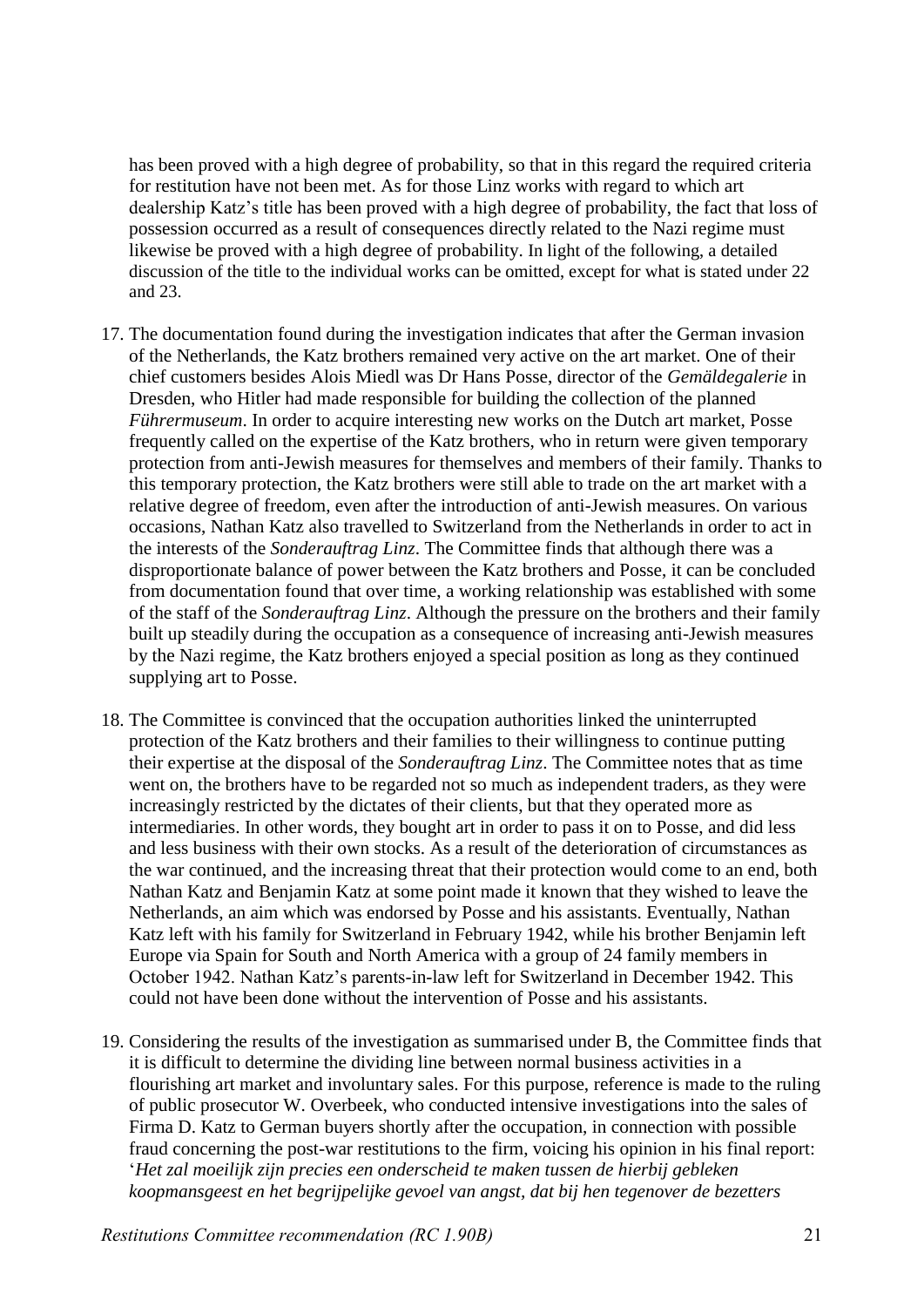*bestond'* [It will be difficult to distinguish exactly between the business sense that was in evidence and the understandable feeling of fear they would have felt with regard to the occupying authorities] (see the Historical Overview under o)*.* Although the Committee does take into account the fact that the Katz brothers entered into transactions with or on behalf of the *Sonderauftrag Linz* at some point under the influence of the circumstances of war, so that they could count on protection from anti-Jewish measures and eventually leave the Netherlands with a large number of family members, it does not regard the transactions in question - except for what is stated under 22 and 23 - as involuntary loss of possession within the framework of restitution policy.

- 20. The Committee considers the following in this regard. In this case, declaration forms as referred to in recommendation 6 of the Recommendations for the restitution of artworks of art dealers are missing. Hence for restitution to take place according to that recommendation, there must be indications proving with a high degree of probability that sales took place under duress. Where appropriate in this case, such indications would, in any case, include threats with reprisals and promises to supply passports or letters of safe conduct as part of the transaction. The Committee has not found any indications of this nature, also not in relation to the currently claimed works sold for the *Sonderauftrag Linz* after the introduction of anti-Jewish measures. Moreover, with regard to several of these works, art dealership Katz's title has also not been proved with a high degree of probability. The Committee has also taken into consideration the premise formulated in the restitution policy that the point of departure for the art trade is to sell the trading stock so that the majority of the transactions even at the Jewish art dealers' in principle constituted ordinary sales. Furthermore, on the basis of source material found, it is likely that the Katz brothers received prices for their deliveries to the *Sonderauftrag Linz* that were, by and large, in line with market prices. In the case of the art trade, the single fact that the purchasing party was part of the Nazi regime does not suffice to conclude that transactions were involuntary.
- 21. As such, the required high degree of probability of involuntary sales has not been sufficiently established. The statements made by Dr Hans Schneider, Prof. J.G. van Gelder and Benjamin Katz quoted under B, letter n, do not hold enough weight to conclude otherwise.
- 22. The Committee does, however, see reason to depart from the above in one case. This concerns the painting *Man with high cap* by F. Bol (NK 1668), which art dealership Katz sold to the *Sonderauftrag Linz* on 19 November 1941. Nathan Katz acquired this work before the war, in March 1940, from the Cook collection, via art dealership Thomas Agnew & Sons of London (see Historical Overview under a). This art dealership's administrative records show that this transfer of title took place and this was also confirmed to the Committee in an interview with the son of the London art dealer. There are no indications that Nathan Katz purchased the current NK 1668 on behalf of a third party or that he had again lost possession of the work in the intervening period. The ownership criterion as set out in considerations 5 to 8 has therefore been met.

The Committee believes that the sale of NK 1668 is directly connected to the Katz family's departure, in respect of which it considers the following circumstances to be of overriding importance:

- From the autumn of 1941, Nathan Katz had been making preparations to leave the country, for which he was trying to arrange a transit visa. In order to enter Switzerland, the authorities required him to transfer large sums of money as security.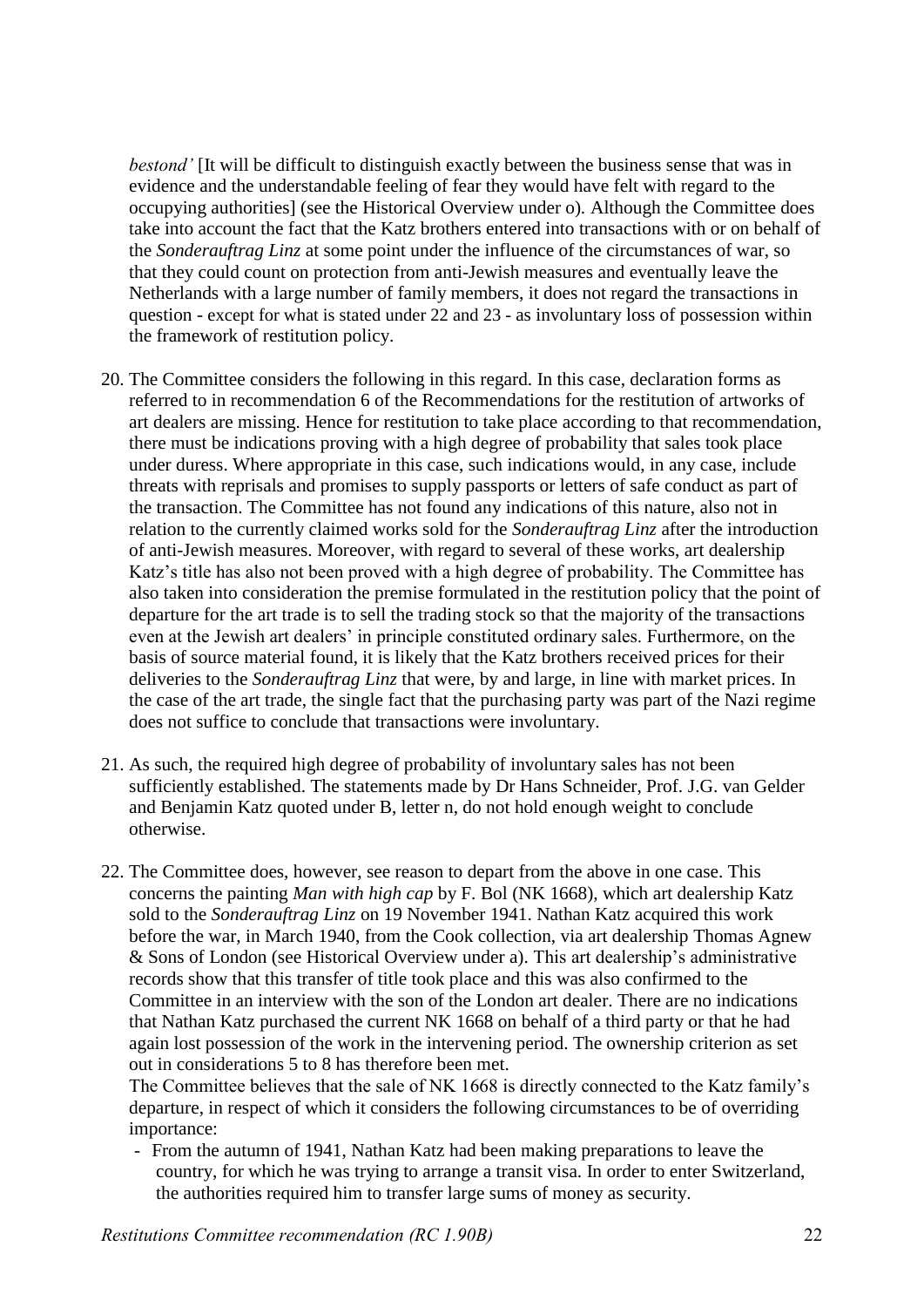- The goodwill towards the Jewish family Katz, on the basis of the brothers' usefulness, threatened to come to an end on 15 October 1941. This is evidenced in a letter dated 19 September 1941 from Felix Wickel of the *Referat Sonderfragen* to Posse (see Historical Overview under h). In this letter, Wickel asked Posse to decide *'ob bezw. inwieweit und wie lange Sie N.K. [Nathan Katz, RC] hier noch nötig haben'*. Wickel noted that the most recent orders of the Nazi administration were a substantial tightening-up of anti-Jewish measures, so that Nathan Katz would need to be granted a further exemption to enable him to continue his work on Hitler's behalf in a more or less normal manner. In his letter, Wickel also wrote about Nathan's brothers Benjamin and Abraham Katz. The brothers were given the opportunity to leave the Netherlands, but they were also issued with a clear ultimatum. If they stayed in the Netherlands, they would be fully subjected to persecution measures from 15 October 1941 onward.
- As background to this, the Committee refers to the general emigration ban for Jews that was to take effect in the Netherlands from October 1941, and to the first deportations of Jews in central Europe from October 1941.
- 23. NK 1668 was sold to Posse on or about 19 November 1941. In the Committee's opinion, there are indications that make it highly probable that this sale took place under duress. These indications include first of all the fact that the anti-Jewish measures that had now come into force threatened to apply in full to the brothers, leaving them in a very vulnerable position. Also, in order to leave the country, the brothers were entirely dependent on Posse and his assistants. In addition, they could not leave without financial means required for exit visas, funds and securities to facilitate and pay for dozens of members of the Katz family to travel.

In contrast to NK 1668, which has been established as having been the property of the art dealership before the war, the title to the other works that the art dealership Katz sold to Posse from the end of September 1941 has not been established. The Committee will recommend the restitution of NK 1668.

24. The Committee has considered whether restitution should be subject to an obligation to pay. It can be concluded from an invoice found during the investigation that the Katz brothers received a sum of NLG 60,000 for the current NK 1668. Under the fourth recommendation of the Ekkart Committee of 26 April 2001, the obligation to repay a sum received only applies if the former seller was able to freely dispose of the proceeds. Pursuant to government policy, there are no grounds for repayment if it is likely that the sum was used in attempts to escape Nazi persecution.

The Committee considers that it is unlikely that the Katz brothers or their heirs could actually dispose of the sums freely. However, the Committee does take into account the fact that the Katz brothers had to pay large sums of money to leave the Netherlands with their family, not only for exit visas and the required transfer of significant funds to Switzerland, but also because in the end, the Nazi authorities forced the brothers to credit a quarter of their capital to an account with the looting bank Liro controlled by the occupying authorities. For this reason, the Committee does not consider it justified to impose a payment obligation in return for NK 1668.

## Transactions with Hermann Göring

25. It has been established that **14** of the claimed works ended up in Hermann Göring's art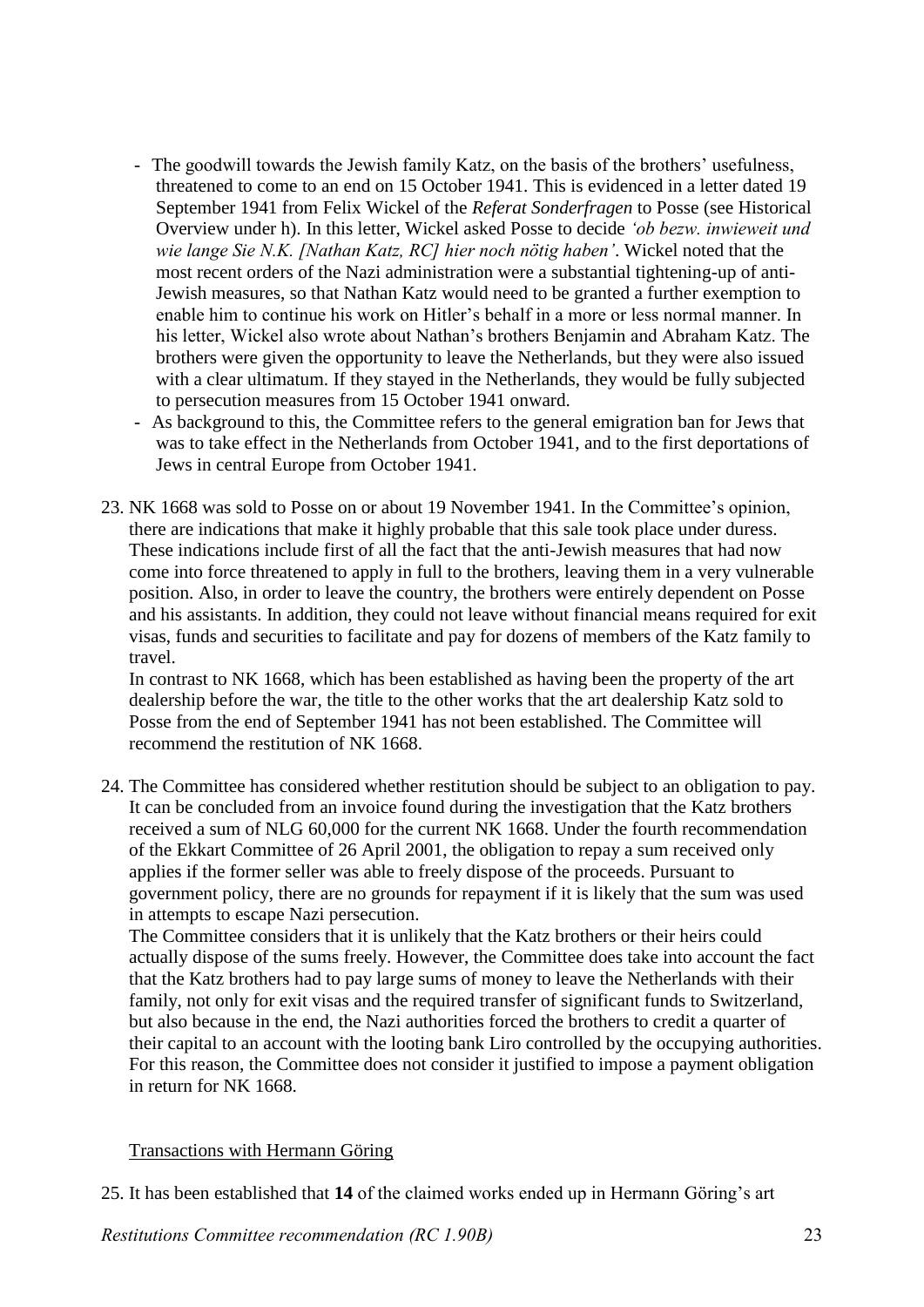collection via art dealership Katz. These works will hereafter be referred to as 'Göring works' and have been included in **list III**. The Committee refers to the Historical Overview under e for the relevant facts.

- 26. With regard to the title to the Göring works and with reference to considerations 5 to 8 inclusive, the Committee considers that insufficient information has come to light about the majority of these objects to be able to determine that ownership by art dealership Katz has been proved with a high degree of probability. With regard to the Göring works, the title to which can be considered proven to a high degree, the Committee must decide whether the loss of possession of these works was involuntary as a result of circumstances directly related to the Nazi regime.
- 27. The following categories apply to the Göring works:
	- a) The works NK 1600, NK 1824, NK 1825 were sold on or about 28 July 1940. This applies in all likelihood to NK 2716 too.
	- b) The works NK 1695, NK 1751, NK 2465 and NK 2608 were sold on or about 27 September 1940.
	- c) The work NK 1890 was sold in January 1941.
	- d) The works NK 2575, NK 2777, NK 2826, NK 2923 and NK 3103 were part of a group of paintings for which Göring paid by delivering a painting by Meindert Hobbema to Nathan Katz in Switzerland.
- 28. The Committee considers the following with regard to the paintings under the categories a and c.

Based on the documentation found, which includes invoices and receipts from art dealership Katz to art dealer W.A. Hofer, who acted as Hermann Göring's buyer, the Committee assumes that these works were acquired for Göring on the said dates. The sales took place during the first eight months of the German occupation of the Netherlands when the Katz brothers were active on the art market and were doing a lot of business, as outlined in the Historical overview. With regard to the sale of these works, no indications were found during the investigation to suggest financially unbalanced business transactions or a situation in which Hofer directly threatened or coerced art dealership Katz.

The Committee therefore concludes with regard to these works of art that an involuntary loss of possession is not probable to a high degree. In this regard, the Committee again refers to the point of departure of the art trade policy *'that the art trade's objective is to sell the trading stock so that the majority of the transactions even at the Jewish art dealers' in principle constituted ordinary sales'*.

The Committee concludes that the claim to the works in the categories a and c cannot be allowed.

- 29. The works in category b were sold by or through art dealership Katz for Hermann Göring's art collection on or about 27 September 1940. Because the note *'Betrag dankend erhalten'*  was found on an invoice from Firma D. Katz addressed to W.A. Hofer, and because no indications were found that the works were not paid for, the Committee assumes that art dealership Katz received the money for the paintings in question.
- 30. The Committee concludes that Hermann Göring personally visited art dealership Katz in The Hague at the same time as the current works were sold. In an interview with the Committee, Nathan Katz's son described this visit, remembering in particular the tension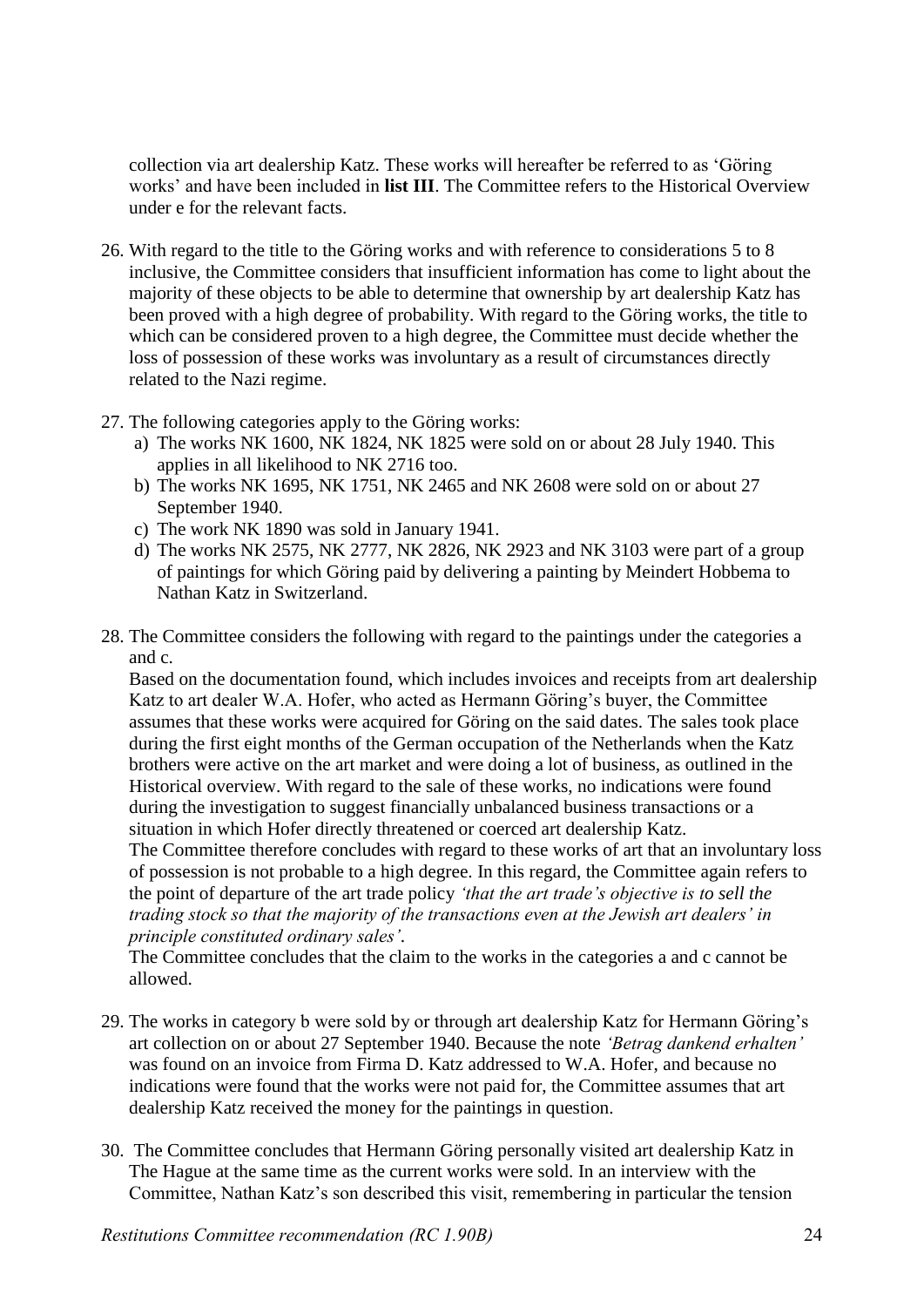and the fact that his father was unwell for a while as a result.

The following is stated about the above visit in an American intelligence agency's post-war document: *'KATZ, Nathan – Dieren bei Arnheim, The Hague, Lange Voorhout 35 (…) GOERING went to KATZ's shop on one occasion when pictures were being bought through him from ten CATE'.* During the investigation, the Committee found invoices for the paintings in question *'from ten Cate'* showing that Göring bought three works of art, including the currently claimed NK 2608, which belonged to the art collection of H.E. ten Cate, an industrialist from Almelo. During an interrogation, Göring himself referred to the aforementioned visit: *'For instance, art dealer Katz, from whom I once purchased three pictures (…)'.* 

Although the above sources mention the purchase of three paintings from the Ten Cate collection (not property of the art dealership Katz) during Göring's visit, the Committee does not deem it impossible that the other paintings in category b were also sold during Göring's visit. Should a sale of that kind have taken place, with Göring actually purchasing work from a Jewish dealer in person, an involuntary loss of possession would not be unlikely. The Committee cannot, however, decide on this seeing as no indications were found that make it probable to a high degree that all the works in category b were owned by art dealership Katz.

31. With regard to the paintings in category d, a report written by the American intelligence agency was found during the investigation which suggests that these works were part of a transaction agreed with Nathan Katz on 22 March 1941, which would seem to have elements of an exchange. This concerns the delivery of nine works of art by art dealership Katz for which at some point, probably 1942, Nathan Katz received compensation in the form of a painting by Meindert Hobbema from Göring's art collection. It can be concluded from documentation found that a German diplomatic courier delivered the Hobbema painting to Nathan Katz in Switzerland in 1942. No indications were found during the investigation that would suggest that any form of coercion was exercised on Nathan or Benjamin Katz by Hofer or on his behalf.

## Other works of art

- 32. Under the claimed works of art are nine (**9**) objects that cannot be classified in the above transactions or concerning which special circumstances existed. These works are enumerated in **list IV**. The Committee considers it advisable to describe the individual works of art in this category in more detail. These works are NK 2603, NK 2823, NK 1815, NK 2633, NK 2172, NK 2207, NK 2655, NK 2711 and NK 3292.
- 33. During the investigation it became clear that the paintings with inventory numbers NK 2603, NK 2823 and NK 1815 were (possibly) sold by art dealership Katz to the Amsterdam art dealership P. de Boer. In the BHG's provenance reconstruction of NK 2603, the name 'Katz' and the year 1940 were found next to the painting. P. de Boer of Amsterdam was said to have bought the work, possibly from art dealership Katz, in December 1941. Art dealership Katz sold NK 2823 and NK 1815 to art dealership P. de Boer in September 1940. It has not been proved to a sufficiently high degree that any of the three works were owned by art dealership Katz. In addition, the Committee assumes that the sale to the Dutch art dealership P. de Boer was an ordinary sale in the context of the normal business activities of art dealership Katz.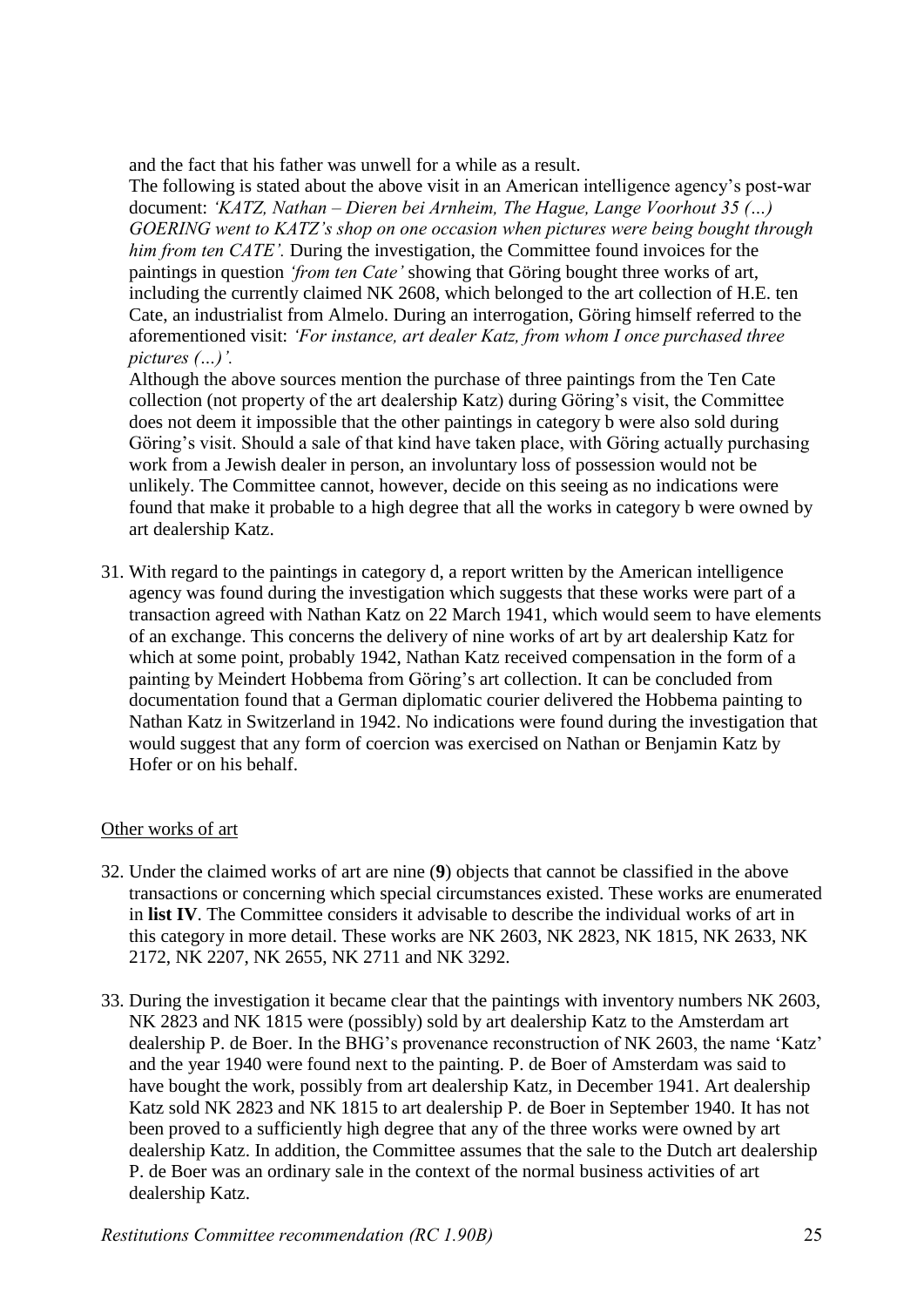- 34. The Committee considers the following with regard to the work with the current inventory number NK 2633. Documentation consulted suggests that this work was delivered for transport to the The Hague branch of art dealership Katz in October 1940, as part of a sale by a third party to the *Sonderauftrag Linz*. The applicants state the following about NK 2633: '*There seems essentially no connection to Katz. It is possible that this work was taken to the Katz premises to be shipped to Posse along with other items leaving Holland at this time'*. No indications were found that suggest that art dealership Katz was in any other way involved in the sale of the painting so that the criteria for restitution as worded in the restitution policy have not been met.
- 35. The investigation of NK 2172 has not provided any certainty as to it being owned by art dealership Katz nor as to the circumstances of the loss of possession. The name 'N. Katz' and the year 1941 were found in the BHG's provenance reconstruction. The investigation into the provenance of the work was complicated by the fact that, during the occupation, several paintings whose description is very similar to NK 2172 changed hands. Nor was any information found as to who the owner of the work was, when and in what way it was lost and to whom. The applicants were also unable to provide the Committee with any relevant information on this. Given that it is not clear how art dealership Katz was involved in this painting, the restitution criteria have not been met.
- 36. With regard to NK 2207, the Committee considers that provenance information found suggests that Firma D. Katz sold this painting to art dealership Malmedé of Cologne in March 1941. Documentation found also suggests that the purchase price owed was paid to Firma D. Katz in liquidation. However, during the investigation, no indications were found that prove to a high degree that art dealership Katz owned NK 2207, nor were any indications found that indicate enforced loss of possession. The criteria for restitution have therefore not been met.
- 37. The current NK 2655 is also part of an application for restitution in the Mautner case (RC 1.89B). Investigations have shown that NK 2655 ended up in Germany in 1943/1944, but it is not clear whether art dealership Katz was involved in this. In response to the Committee's investigation of NK 2655, the applicants agreed on this conclusion, saying that *'[T]here is no strong documentation for Katz involvement*'. The criteria for restitution have therefore not been met. As such, a more detailed assessment of the respective applications for restitution in the Katz and Mautner cases is not necessary. With regard to NK 2655, the Committee refers to its recommendation regarding Mautner (RC 1.89-B) that was adopted at the same time as the current recommendation.
- 38. With regard to NK 2711, the Committee concludes that there is insufficient proof that art dealership Katz owned NK 2711 and for that reason alone, the restitution requirements have not been met. All that is known about this painting is that it was taken to the Frederik Muller auction house in Amsterdam, after which it came into the possession of Dr H. Posse. The name Katz is mentioned in the BHG's provenance reconstruction for the period between when the work went to auction and when Posse was said to have bought it. It has not become clear what role Katz may have played in this, however.
- 39. With regard to NK 3292, indications were found during the investigation suggesting that art dealership Esher Surrey in The Hague sold the work to Alois Miedl on 26 July 1940.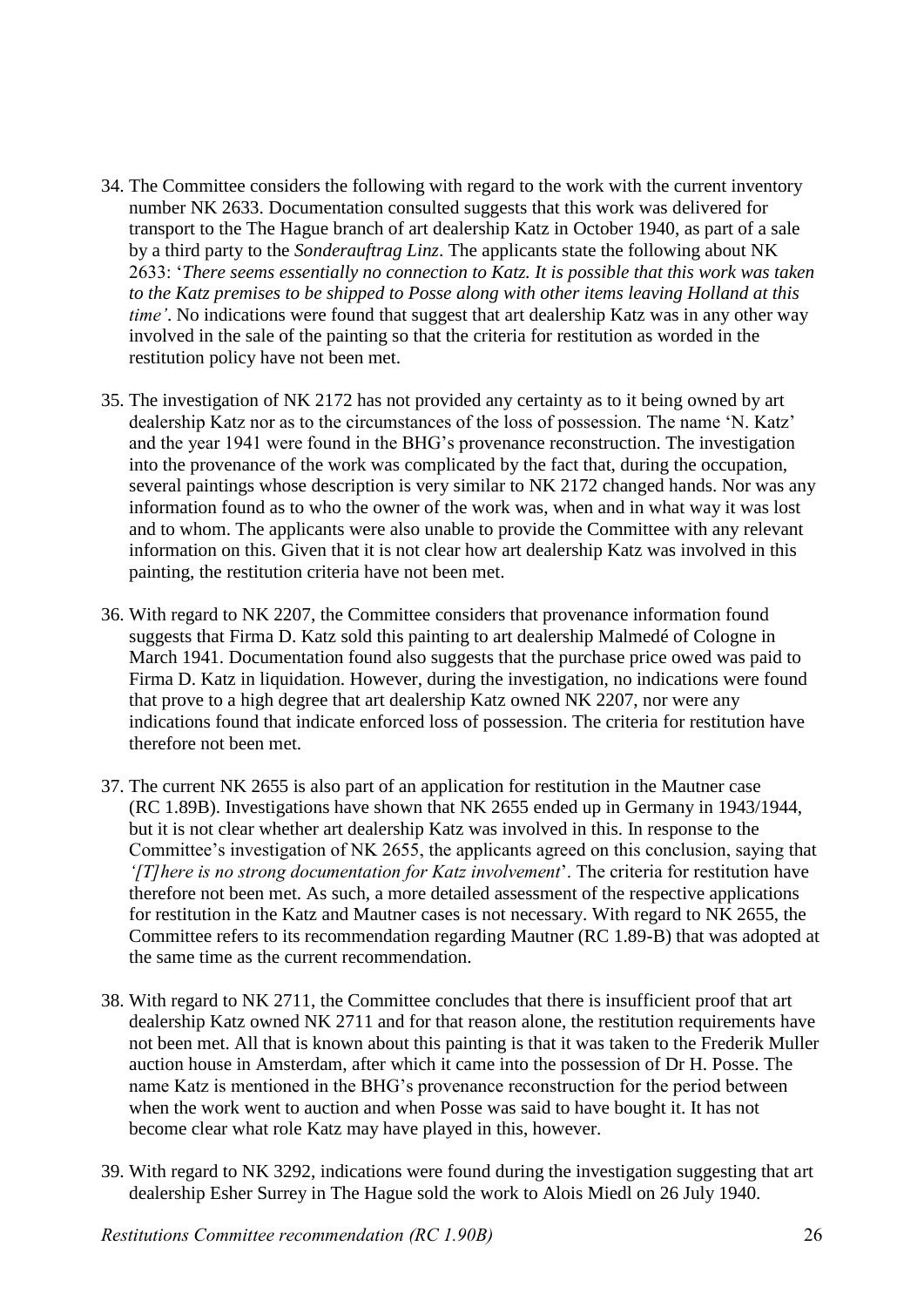Although the BHG provenance reconstruction mentions the name Katz and links it to the date 11 September 1940, based on its own investigation findings, the Committee believes that this reference is a mistake.

40. As such, there are no works in this category that qualify for restitution.

## **D. Conclusion**

The Restitutions Committee advises the Minister for Education, Culture and Science to return the painting *Man with high cap* by Ferdinand Bol (NK 1668) to the rightful heirs of Benjamin Katz and Nathan Katz and to reject the rest of the claim.

Adopted at the meeting of 17 December 2012 by W.J.M. Davids (chair), J.Th.M. Bank, P.J.N. van Os, D.H.M. Peeperkorn, E.J. van Straaten, H.M. Verrijn Stuart, I.C. van der Vlies (vicechair), and signed by the chair and the secretary.

(W.J.M. Davids, Chair) (E. Campfens, secretary)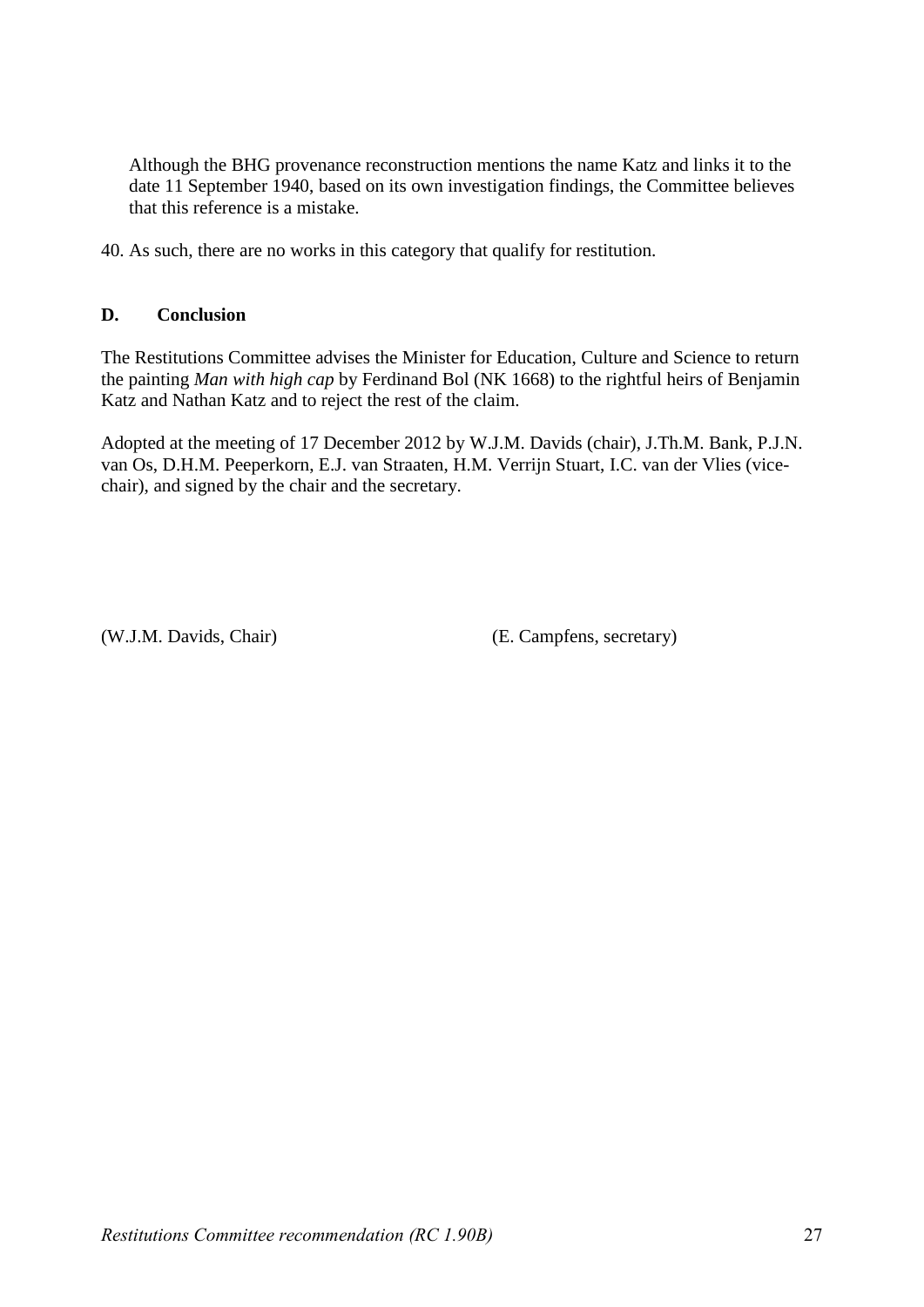### *An explanation of the lists of works of art*

The objects enumerated below in lists I, II, III and IV are the subject matter of recommendation RC 1.90B. The lists have been compiled using a list of 227 objects that the former Netherlands Institute for Cultural Heritage sent to the Minister for OCW on 14 August 2007. In the RC 1.90A case, the Committee has already recommended rejecting the restitution of 31 works of art. In letters dated 15 January 2010 and 22 September 2010, the Minister withdrew the request for advice on several works because the list also included missing and stolen works. The Minister informed the applicants about this. The remaining objects itemised below were included in the investigation and the relevant investigation details were incorporated into the draft investigatory report that was sent to the applicants for comment.

The lists I, II and III concern works of art that were in all likelihood purchased from art dealership Katz by the said person or organisation. List IV concerns objects that were hard to classify in the above categories. Each object has been given a date. These dates come from a range of different sources dating from before and after the occupation, such as invoices, receipts, inventory books and correspondence. Seeing as each of these documents had a different purpose, e.g. the registration of payment, delivery or stock, the date given should be regarded as being no more than an indication of a point in time in a period during which a transaction took place. The starting point taken is the last date that the Origins Unknown Agency (BHG) mentions in the provenance history of a particular work of art at art dealership Katz. If information has been found following additional investigations conducted by the Committee that makes another date more plausible, then that date has been noted. '00' has been used if information about the month or the day is missing. If, for instance, '00-00-1942' is noted, nothing more about the work is known except that a sale probably took place in 1942.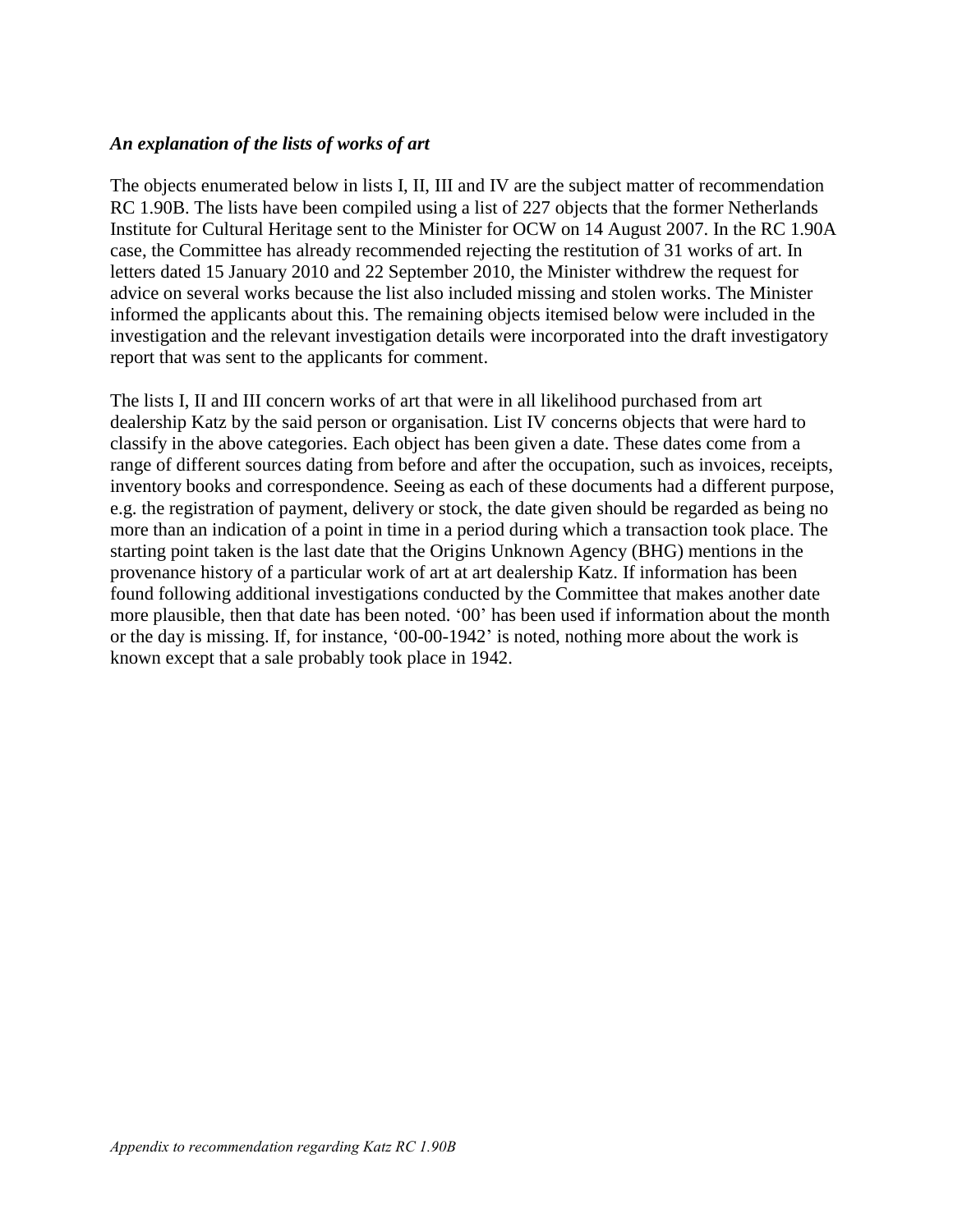### *List I - Works of art that came into the possession of Alois Miedl / kunsthandel v/h J. Goudstikker N.V.*

001 - 14-05-1940 – NK 2426 – M.J. van Mierevelt, Maerten Harpertsz. Tromp (1598-1653) 002 - 08-07-1940 – NK 2467 – A. van Borssum, Interieur van de Pieterskerk in Leiden 003 - 08-07-1940 – NK 2634 – J.I. van Ruisdael, Rotslandschap met waterval 004 - 08-07-1940 – NK 2544 – J.J. van Goyen, Gezicht op Rhenen 005 - 08-07-1940 – NK 2574 – Onbekend (Meester van de Verloren Zoon), Elia door de raven gevoed 006 - 15-07-1940 – NK 2601 a-b – Meester van de Aanbidding te Antwerpen, De presentatie van Christus in de tempel (binnenzijde) en de Annunciatie (buitenzijde) 007 - 02-08-1940 – NK 1508 – F. de Hulst, Strandtafereel bij Scheveningen 008 - 02-08-1940 – NK 1536 – Onbekend, Romeinse capriccio 009 - 02-08-1940 – NK 1590 – J. de Wit, Allegorie van jacht en muziek 010 - 02-08-1940 – NK 1625 – A. van Dijck, Oude vrouw in de bijbel lezend 011 - 02-08-1940 – NK 1626 – H.W. Wieringa, Portret van een man, mogelijk Jan de Stomme, genaamd Voogelesang (1615-1657/58) 012 - 02-08-1940 – NK 2196 – A. van der Neer, Een vergezicht bij maanlicht 013 - 05-08-1940 – NK 1738 – A. Cuyp, Heuvelachtig landschap met reizigers, herders en vee 014 - 05-08-1940 – NK 2004 – P. Claesz; R. Koets I, Stilleven met zalmmoot en fruitmand 015 - 05-08-1940 – NK 1620 – I. Jouderville, Judas brengt de zilverlingen terug 016 - 05-08-1940 – NK 3294 – J.J. van Goyen, Winterlandschap met schaatsers op ijsvlakte 017 - 05-08-1940 – NK 2613 – G.Dou, Een astroloog 018 - 05-08-1940 – NK 2195 – E.L. van der Poel, Astronoom met armillairsfeer 019 - 05-08-1940 – NK 2694 – S. Koninck, Oude man met baard 020 - 05-08-1940 – NK 2427 – M.J. van Mierevelt, Jonkvrouwe Cornelia Teding van Berkhout (1614-1680). 021 - 06-08-1940 – NK 1531 – P. van Dijk, Cornelia Boddaert (gest. 1747). Echtgenote van Samuel Radermacher 022 - 06-08-1940 – NK 1416 – P. Coecke van Aelst, Drieluik: Aanbidding der wijzen (midden); Maria in aanbidding voor het Christuskind (links); presentatie van Christus in de tempel (rechts) 023 - 06-08-1940 – NK 1862 – J.F. van Douven, Jachtgezelschap rustend aan de zoom van een bos 024 - 06-08-1940 – NK 1864 – P. Mulier I, Zeilschepen op een woelige zee 025 - 06-08-1940 – NK 1909 – A. de Gelder, Edna zegent Tobias en Sara 026 - 06-08-1940 – NK 1910 – H. Goltzius, Diana en haar nimfen ontdekken de zwangerschap van Callisto 027 - 06-08-1940 – NK 1911 – P. de Molijn, Landschap met een wolfabriek 028 - 06-08-1940 – NK 1933 – G. Hainz, Stilleven met vaas bloemen in nis 029 - 06-08-1940 – NK 2583 – J.J. van Goyen, IJsgezicht met schaatsers bij een dorp 030 - 06-08-1940 – NK 2824 – Meester van 1518, Aanbidding der koningen 031 - 06-08-1940 – NK 3276 – J. Liss, Een schilderes schildert het portret van een vrouw in haar atelier 032 - 06-08-1940 – NK 1967 – J. Victors, Lot en zijn dochters 033 - 06-08-1940 – NK 2091 – P.F. de Hamilton, Stilleven met dood wild 034 - 06-08-1940 – NK 1968 – Onbekend, Deftig gezelschap in een slotpark 035 - 06-08-1940 – NK 2000 – J. van de Cappelle, Schepen op de Merwede bij Dordrecht 036 - 06-08-1940 – NK 1903 – Navolger van C. van Mander I, Christus aan het kruis met Maria, Johannes en Maria Magdalena 037 - 06-08-1940 – NK 1584 – G. van Berleborch, Stilleven met druiventrossen en roemer 038 - 06-08-1940 – NK 1586 – M. van Musscher, Een schilder in zijn atelier 039 - 06-08-1940 – NK 1534 – S. Scott, Piazza San Marco in Venetie 040 - 06-08-1940 – NK 1598 – F. Granacci, De Heilige Familie en Johannes de Doper 041 - 06-08-1940 – NK 1642 – J. Spilberg II, De verafgoding van Koning Salomo 042 - 06-08-1940 – NK 1718 – T. Heeremans, IJstafereel aan de rand van een dorp 043 - 06-08-1940 – NK 1768 – A. Cuyp, Rotsachtig landschap met de vlucht naar 044 - 06-08-1940 – NK 1657 – M. Simons, Stilleven met kreeft op een schaal, fruit en roemer 045 - 06-08-1940 – NK 1832 – M.J. van Miereveld (kopie naar), Frederik Hendrik (1584-1647), Prins van Oranje 046 - 07-08-1940 – NK 1506 – C.G. Decker, Huisje aan het water 047 - 07-08-1940 – NK 1509 – B. Fabritius (navolger van), Man met baard 048 - 07-08-1940 – NK 1510 – F. Bol, Vrouw zittend in stoel met boek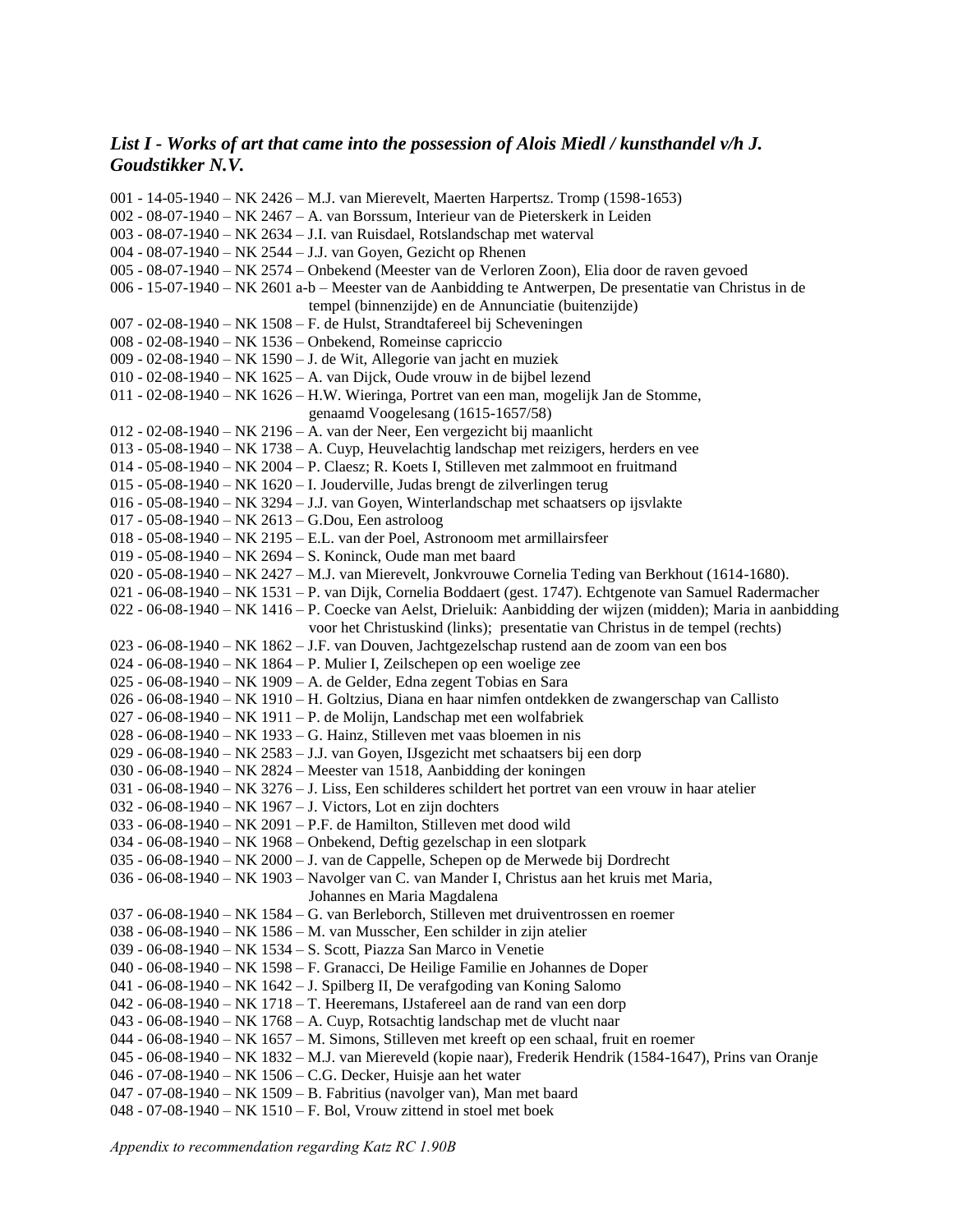049 - 07-08-1940 – NK 1535 – Kopie naar P.H. Subleyras, Maria Magdalena zalft de voeten van Christus 050 - 07-08-1940 – NK 1587 – F. van Mieris I, Man in oosters kostuum 051 - 07-08-1940 – NK 1588 – P. van Dijk, Samuel Radermacher (1693-1761) 052 - 07-08-1940 – NK 1550 – J. van der Ulft, Het Colosseum te Rome 053 - 07-08-1940 – NK 1582 – N. Maes, Johanna van den Brande (1668-1691). Echtgenote van Daniël Radermacher II 054 - 07-08-1940 – NK 1595 – N. Maes, Daniël Radermacher II (1664-1708) 055 - 07-08-1940 – NK 1638 – J. van Bijlert, De verleiding 056 - 07-08-1940 – NK 1682 – E. Vonck, Jongen met dode vogel en haas 057 - 07-08-1940 – NK 1812 – J. van de Velde III, Stilleven met roemer, bierglas en oesters 058 - 07-08-1940 – NK 1761 – C. Bonavia, Romeins landschap met grafmonument 059 - 07-08-1940 – NK 1877 – N. Knüpfer, Gyges doodt Kandaulus 060 - 07-08-1940 – NK 1907 – J.A. Berckheyde, Straattafereel 061 - 07-08-1940 – NK 2311 – G. van den Eeckhout, Christus voor de schriftgeleerden 062 - 07-08-1940 – NK 2332 – J. van Rossum, Godard Adriaen (1621-1691), baron van Reede van Amerongen te paard 063 - 07-08-1940 – NK 2383 – H. van Streek, Interieur van de Oude Kerk te Delft 064 - 07-08-1940 – NK 1908 – Onbekend, Portret van twee kinderen van de familie De Potter 065 - 07-08-1940 – NK 2075 – Kopie naar Rembrandt van Rijn, Oude man in een fantasievol kostuum met een stok 066 - 07-08-1940 – NK 2090 – A. van Ostade, Een dorpsfeest 067 - 07-08-1940 – NK 2167 – J.H. Steen, Ruziënde boeren voor een herberg ("Het krakeel") 068 - 07-08-1940 – NK 2429 – W. van Nieulandt II, Romeinse capriccio met het Septizodium, de Tombe van Porsenna en de Tempel van Vesta 069 - 07-08-1940 – NK 2499 – J.H. Steen, De kwakzalver 070 - 07-08-1940 – NK 2516 – M. de Hondecoeter (school van), Vogelconcert 071 - 07-08-1940 – NK 2542 – F. Bol (stijl van), Portret van een jonge man 072 - 07-08-1940 – NK 2543 – P. van Dijk, Portret van een man 073 - 07-08-1940 – NK 2629 – N. Maes, Everhard Ruytenbeeck (gest. 1716) 074 - 07-08-1940 – NK 2772 – F. van Mieris I, De vioolspeler 075 - 07-08-1940 – NK 2650 – P.D. van Santvoort, Heuvelachtig landschap met een zandweg 076 - 07-08-1940 – NK 2654 – E.L. van der Poel, Interieur van een schuur met een boer die een vrouw het hof maakt 077 - 07-08-1940 – NK 2657 – J. Verkolje I, Interieur met een man die een vrouw het hof maakt 078 - 07-08-1940 – NK 2878 – A. Houbraken, Portret van een meisje 079 - 07-08-1940 – NK 2910 – H.G. Pot, Portret van een vrouw 080 - 07-08-1940 – NK 3106 – J.G. Cuyp, Adriana Passier (geb. circa 1591) 081 - 07-08-1940 – NK 3388 – J. de Momper II, Rotslandschap met ruiters 082 - 13-08-1940 – NK 2873 – R. Carriera, Een muze 083 - 13-08-1940 – NK 2874 – R. Carriera, Een muze 084 - 14-08-1940 – NK 2924 – Q.G. van Brekelenkam, Interieur met kaartspelers 085 - 14-08-1940 – NK 3105 – B.G. Cuyp, Man met globe 086 - 14-08-1940 – NK 1517 – J.J. van Goyen, Gezicht op Rhenen 087 - 14-08-1940 – NK 1518 – J.J. van Goyen, Gezicht op het Valkhof te Nijmegen 088 - 14-08-1940 – NK 1621 – Anoniem, Landschap met Jozef verkocht door zijn broeders 089 - 21-08-1940 – NK 2403 – N. Maes, Portret van een man, mogelijk Herpert Tromp (1627-1691) 090 - 06-09-1940 – NK 2773 – J. van Kessel (navolger), Dorp op heuvel in de winter 091 - 11-09-1940 – NK 683 – Onbekend, Tapisserie van wol met voorstelling van Bathseba in het bad 092 - 11-09-1940 – NK 687 – Onbekend, Tapisserie van wol met voorstelling van de dood van Lucretia 093 - 19-09-1940 – NK 1479 – J.P. Schoeff, Landschap 094 - 09-11-1940 – NK 1513 – J. van Son, Stilleven met verguld zilveren beker, oester en een geschilde citroen 095 - 23-12-1940 – NK 2855 – Onbekend, B. van Orley, Maria met het Christuskind aan de borst 096 - 00-00-1941 – NK 2305 – Onbekend, Lezende man 097 - 06-12-1941 – NK 1511 – A. van Dyck (in de stijl van), Maria Henriëtta Stuart (1631-1661), Koningin van Engeland weduwe van Willem II, Prins van Oranje 098 - 06-12-1941 – NK 2490 – M. de Hondecoeter, Hoenderhof 099 - 06-12-1941 – NK 1544 – J.H. Steen, De verdrijving uit de tempel 100 - 23-04-1942 – NK 1974 – Onbekend, Een gezelschap in een interieur 101 - 23-04-1942 – NK 2261 – School van Rembrandt, Opwekking van Lazarus (fragment)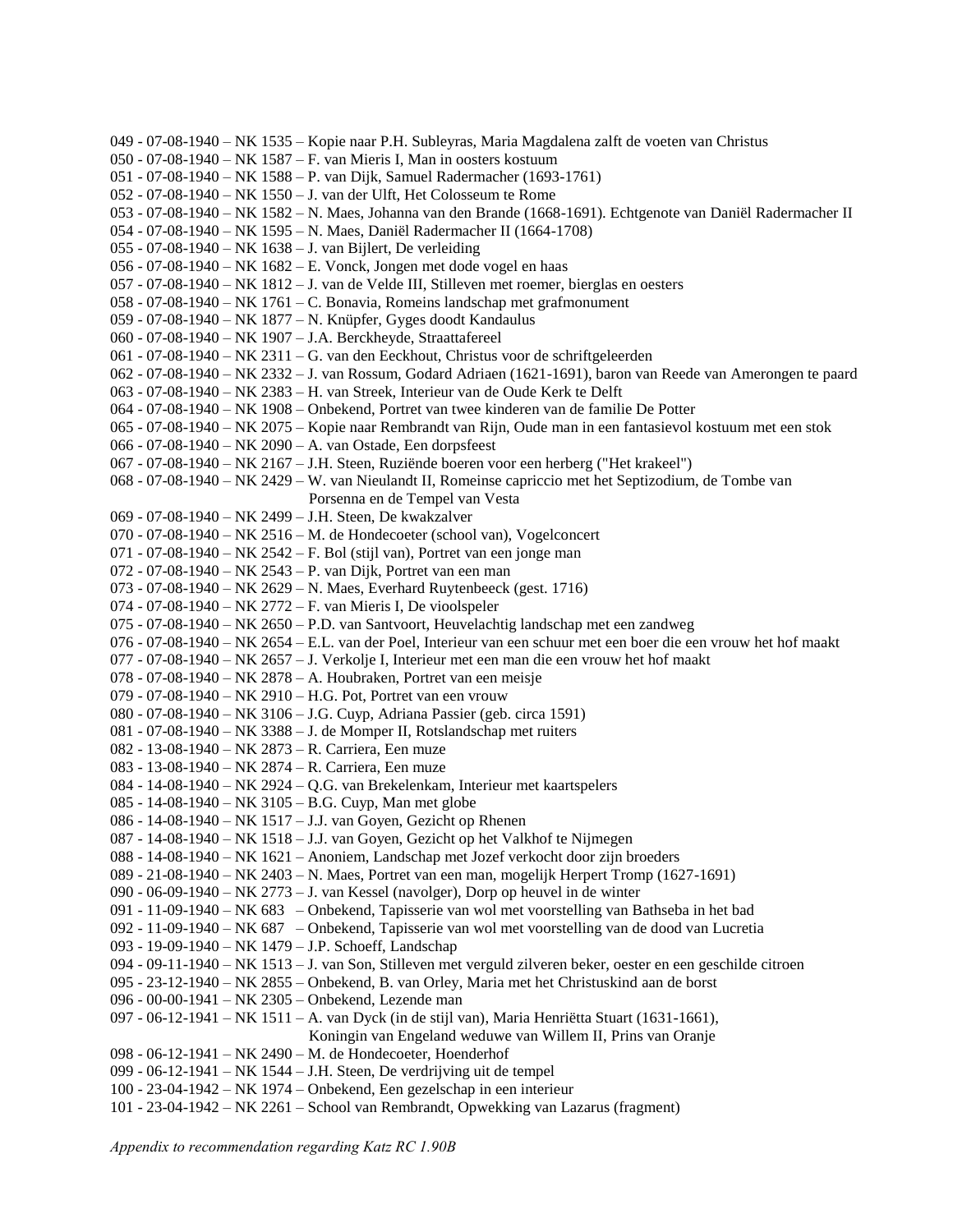#### *List II - Works of art that came into the possession of the Sonderauftrag Linz*

01 - 00-00-1940 – NK 2580 – G.A. Berckheyde, Landgoed Elswout te Overveen nabij Haarlem 02 - 00-00-1940 – NK 2685 – E. de Witte, Interieur met een vrouw die op een virginaal speelt 03 - 19-07-1940 – NK 2479 – Navolger van J. H. Steen, Een Roker 04 - 19-07-1940 – NK 1678 – S.J. van Ruysdael, Riviergezicht met kanaalschip en zeilboten 05 - 19-07-1940 – NK 1669 – D. van Tol, Een oude vrouw in een venster geeft een plant water 06 - 22-07-1940 – NK 2453 – J. van Streek, Stilleven met fruit, Chinese schaal en andere objecten 07 - 08-08-1940 – NK 1650 – J.I. van Ruisdael, Boslandschap met vijver 08 - 08-08-1940 – NK 1651 – A. van Ostade, Een lierdraaier 09 - 08-08-1940 – NK 1789 – S.J. van Ruysdael, Rivierlandschap met veerboot 10 - 13-08-1940 – NK 2591 – Kopie naar J.I. van Ruisdael, Strandtafereel bij Egmond 11 - 13-08-1940 – NK 2549 – G. A. Berckheyde, Interieur van de St. Laurenskerk, Rotterdam 12 - 04-09-1940 – NK 2276 – G. van den Eeckhout, De edelmoedigheid van Scipio 13 - 17-09-1940 – NK 1647 – Kopie naar Rembrandt van Rijn, Oude man met Baard 14 - 17-09-1940 – NK 2714 – N. Knüpfer, De prediking van Johannes de Doper 15 - 27-09-1940 – NK 2445 – N. Maes, Een straatmuzikant speelt de draailier voor een huisdeur 16 - 27-09-1940 – NK 2359 – J. van de Velde III, Stilleven 17 - 27-09-1940 – NK 2696 – J.M. Molenaer, Musicerende kinderen 18 - 27-09-1940 – NK 2621 – G. Horst, Genezing van de blinde Tobias 19 - 27-09-1940 – NK 1746 – A. van der Neer, Een zandweg met valkenier en kasteel in de verte 20 - 27-09-1940 – NK 1680 – D. Mijtens II, Meleager geeft de kop van het zwijn aan Atalanta 21 - 27-09-1940 – NK 1701 – F. Bol, Portret van familie in gedaante van Venus, Mars en Cupido 22 - 05-10-1940 – NK 1809 – D. Maas, Jachtstoet passeert een fontein 23 - 31-10-1940 – NK 2388 – J. van Son, Stilleven met kreeft en fruit 24 - 08-11-1940 – NK 1705 – M. van Musscher, Portret van vrouw en haar dochter met een papegaai 25 - 08-11-1940 – NK 2616 – S.J. van Ruysdael, Paardenmarkt te Valkenburg (Zuid-Holland) 26 - 08-11-1940 – NK 1720 – G. J. Sibilla, Bathseba badend 27 - 05-12-1940 – NK 1750 – D. Teniers II, Rustende veehoeder met vee bij een taveerne 28 - 05-12-1940 – NK 1793 – Onbekend, De Heilige Verwantschap 29 - 05-12-1940 – NK 1811 – W. van Mieris, Interieur met man die een pijp stopt en vrouw met kan 30 - 05-12-1940 – NK 1747 – P. de Neyn, Boerderij aan het water 31 - 00-00-1941 – NK 2367 – W. van de Velde II, Zeeslag tussen een Hollandse en een Franse vloot 32 - 24-01-1941 – NK 2450 – Ph. Wouwerman, Een schimmen met rustende boeren voor een school 33 - 06-02-1941 – NK 1659 – In de stijl van A van Dyck, Aanbidding door de herders 34 - 06-02-1941 – NK 1660 – G. Hainz, Stilleven met bierkan met deksel, schaal en borden met citroen en suiker 35 - 06-02-1941 – NK 2722 – J. Cornelisz van Oostsanen, Aanbidding der herders 36 - 06-02-1941 – NK 1666 – A.J. Klomp, Kudde bij een boerderij 37 - 06-02-1941 – NK 2452 – J.J. van Goyen, Gezicht op de Merwede bij Dordrecht; gezicht op de Batsentoren, Zeeland 38 - 10-02-1941 – NK 1652 - W. van Mieris, De Poelier 39 - 13-02-1941 – NK 2422 – H. van der Burgh, Moeder en kind bij een raam 40 - 22-03-1941 – NK 1926 – Onzekere toeschrijving I. van Ostade, Interieur van een stal met boer en een paard 41 - 23-04-1941 – NK 2727 – J.H. Steen, De waarzegster 42 - 23-04-1941 – NK 1688 – H. de Fromantiou, Stilleven met bloemen in een vaas, oosters tapijt en eekhoorn 43 - 23-04-1941 – NK 2589 – H.G. Pot, Vanitas 44 - 25-04-1941 – NK 2523 – C. Netscher, Portret van een man en vrouw 45 - 23-04-1941 – NK 1810 – Kopie naar G. ter Borch, Willem Everwijn (1617-1673) 46 - 28-04-1941 – NK 1794 – Onbekend, De Visitatie 47 - 06-05-1941 – NK 2631 – Brusselse meester van 1520, Lamentatie over de dode Christus door Maria, Johannes en Maria Magdalena 48 - 25-06-1941 – NK 2393 – S.J. van Ruysdael, Stad aan een rivier 49 - 25-06-1941 – NK 2560 – N. Maes, De Luistervink 50 - 29-09-1941 – NK 2738 – P.C. van Slingeland, Familie in een interieur 51 - 29-09-1941 – NK 1648 – Kopie naar Rembrandt van Rijn, Christus als hovenier

*Appendix to recommendation regarding Katz RC 1.90B*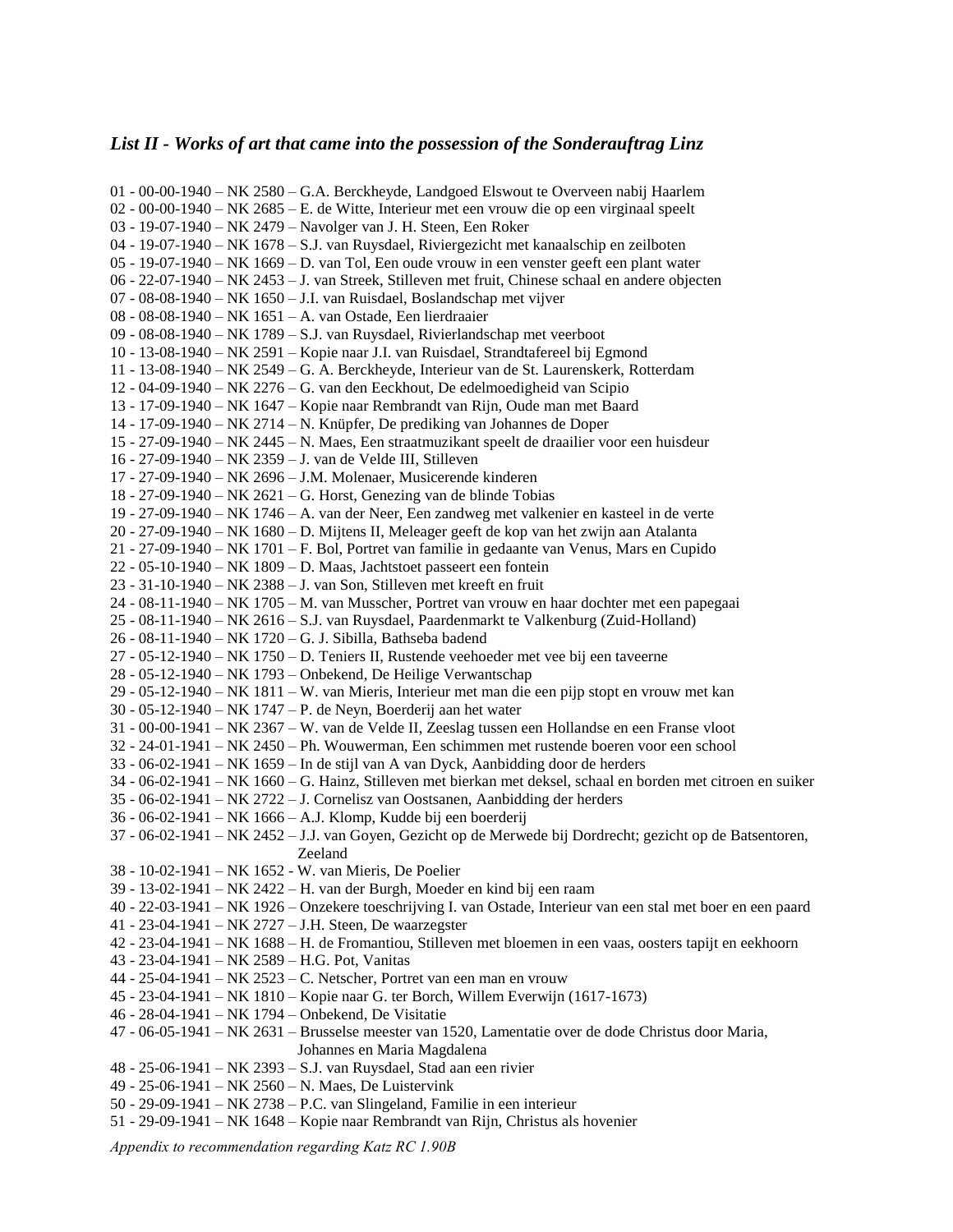- 52 29-09-1941 NK 1716 D. Teniers II, Landschap met twee reizigers en huizen langs rivier
- 53 18-11-1941 NK 1725 M. de Hondecoeter, Pluimvee
- 54 18-11-1941 NK 1691 Navolger van A. van Beijeren, Stilleven met rode kreeft en zilveren kan
- 55 18-11-1941 NK 1756 G. Lundens, Interieur van een herberg met jagers en andere figuren
- 56 18-11-1941 NK 2083 T. de Keyser, Anna Hunthums (1595-1639)
- 57 19-11-1941 NK 1729 R. Brakenburg, Vrolijk gezelschap in een herberg
- 58 19-11-1941 NK 1668 F. Bol, Man met hoge baret
- 59 28-11-1941 NK 1654 G. Flegel, Stilleven met kazen, glaswerk en speelkaarten
- 60 28-11-1941 NK 1662 Anoniem, Dorpsstraat met muzikant (de liereman)
- 61 23-02-1942 NK 2468 R. Brakenburg, Vrolijk gezelschap
- 62 30-03-1944 NK 2519 C.H.J. Leickert, Gezicht op Nijmegen
- 63 30-03-1944 NK 2309 A.J. van der Croos, Landschap nabij Alkmaar
- 64 30-03-1944 NK 2550 P. Codde, Paar in interieur
- 65 30-05-1944 NK 2365 A. Storck, Imaginaire haven aan de Middellandse Zee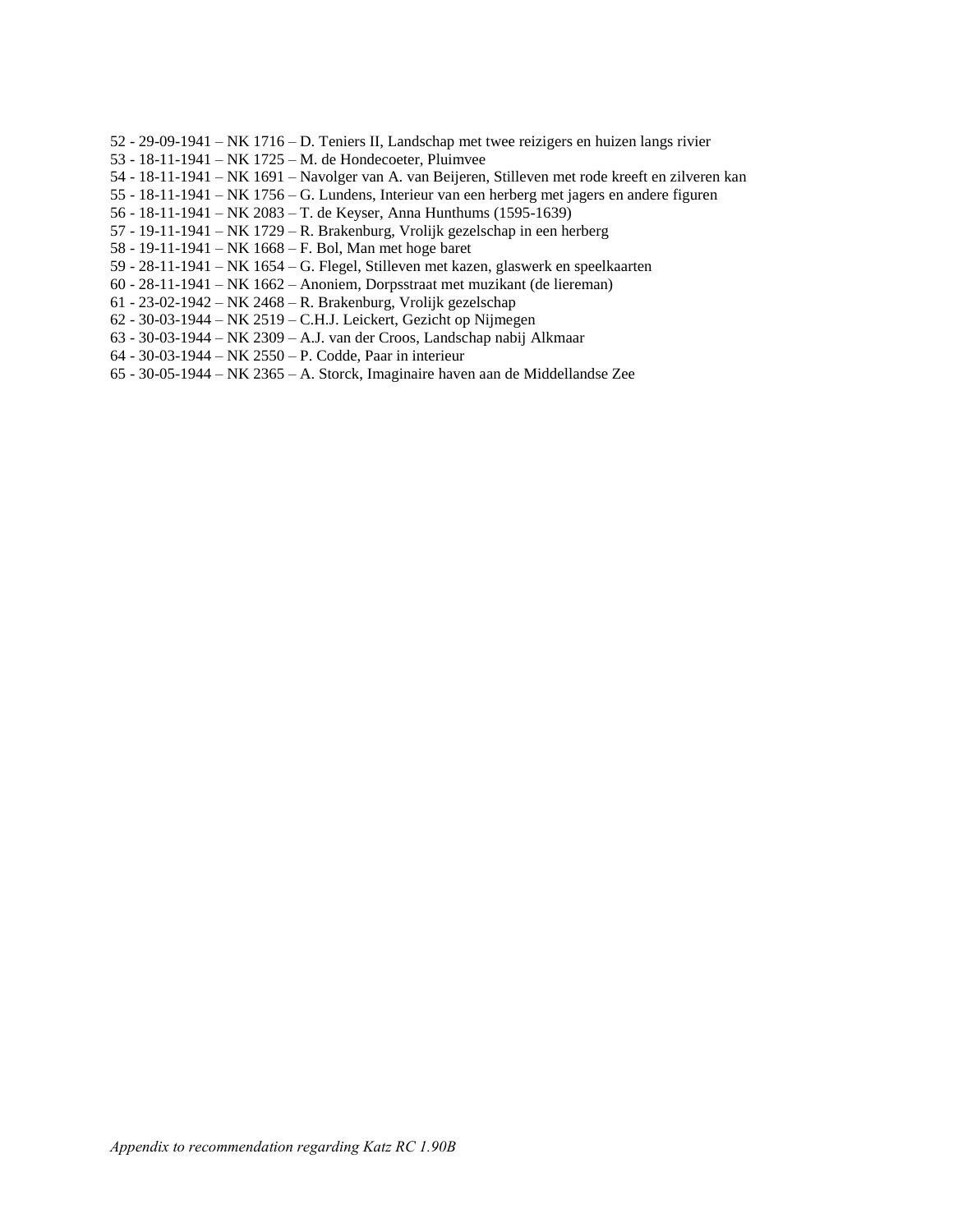## *List III - Works of art that came into the possession of Hermann Göring*

| $01 - 00 - 00 - 1940 - NK$ 2716 – P. Koninck, Vergezicht met wandelaar                                          |
|-----------------------------------------------------------------------------------------------------------------|
| 02 - 28-07-1940 – NK 1600 – A. van Beyeren, Stilleven met schotel, bokaal, Chinese kom en andere voorwerpen     |
| 03 - 28-07-1940 – NK 1824 – Kopie naar A. van Dyck, Mary Feilding (1613-1638), Markiezin van Hamilton           |
| 04 - 28-07-1940 – NK 1825 – Kopie naar A. van Dyck, James Stuart (1612-1655), Hertog van Lenox en Richmond      |
| 05 - 25-08-1940 – NK 2465 – B. van Orley, Drieluik                                                              |
| 06 - 27-09-1940 – NK 1695 – J.G. Cuyp, Michiel Pompe van Slingelandt (1643-1685) op zesjarige leeftijd, met een |
| valk, geplaatst tegen een landschap                                                                             |
| 07 - 27-09-1940 – NK 1751 – N.E. Pickenoy, Elisabeth Cobbault (1588-1655). Echtgenote van Pieter de Schilder    |
| 08 - 27-09-1940 – NK 2608 – Atelier van Rembrandt van Rijn, Saskia van Uylenburch (1612-1642).                  |
| Echtgenote van de schilder                                                                                      |
| 09 - 00-01-1941 – NK 1890 – J.J. van Goyen, IJstafereel bij Dordrecht                                           |
| 10 - 22-03-1941 – NK 2575 – Onbekend, Triptiek met Christus aan het kruis                                       |
| 11 - 22-03-1941 – NK 2923 – P. Aertsen, Christus voor Pontius Pilatus                                           |
| 12 - 22-03-1941 – NK 3103 – J.C. Vermeyen, Portret van een man                                                  |
| 13 - 22-03-1941 – NK 2826 – J. Cornelisz. Van Oostsanen, Calvarieberg                                           |
| 14 - 22-03-1941 – NK 2777 – C.C. van Haarlem, Fruitoogst (herfst; Pomona ontvangt de fruitoogst)                |
|                                                                                                                 |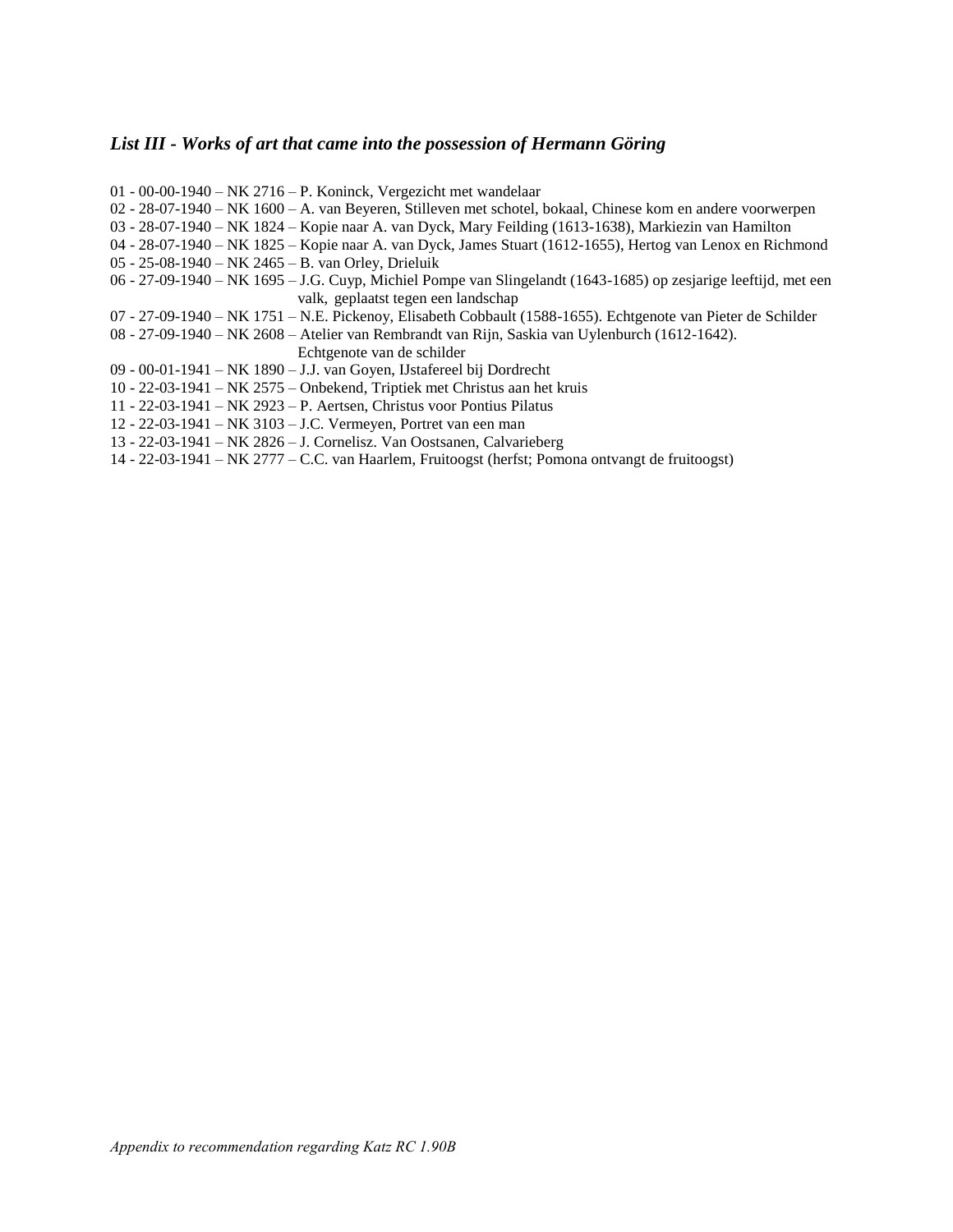#### *List IV - Other works of art*

- 01 00-00-1940 NK 2603 J.S. Mancadan, Rotsachtig landschap met Ruiter
- 02 00-09-1940 NK 2823 P. Wouwerman, Paardenmarkt te Valkenburg
- 03 00-09-1940 NK 1815 Q.G. van Brekelenkam, Interieur met man en vrouw
- 04 00-10-1940 NK 2633 P.P. Rubens, Jan Neyen (1568-1612)
- 05 26-07-1940 NK 3292 N. Molenaer, IJsgezicht met schaatsers bij een stadsmuur
- 06 00-00-1941 NK 2172 Meester van de Jaren Veertig, Portret van een man
- 07 28-03-1941 NK 2207 Navolger van J.G. Cuyp, Portret van een meisje met een geit
- 08 00-10-1941 NK 2711 J.D. de Heem, Stilleven met glas, glasstandaard en muziekinstrumenten
- 09 00-00-1943 NK 2655 J.H. Steen, Rivierlandschap met figuren en een wagen voor een toren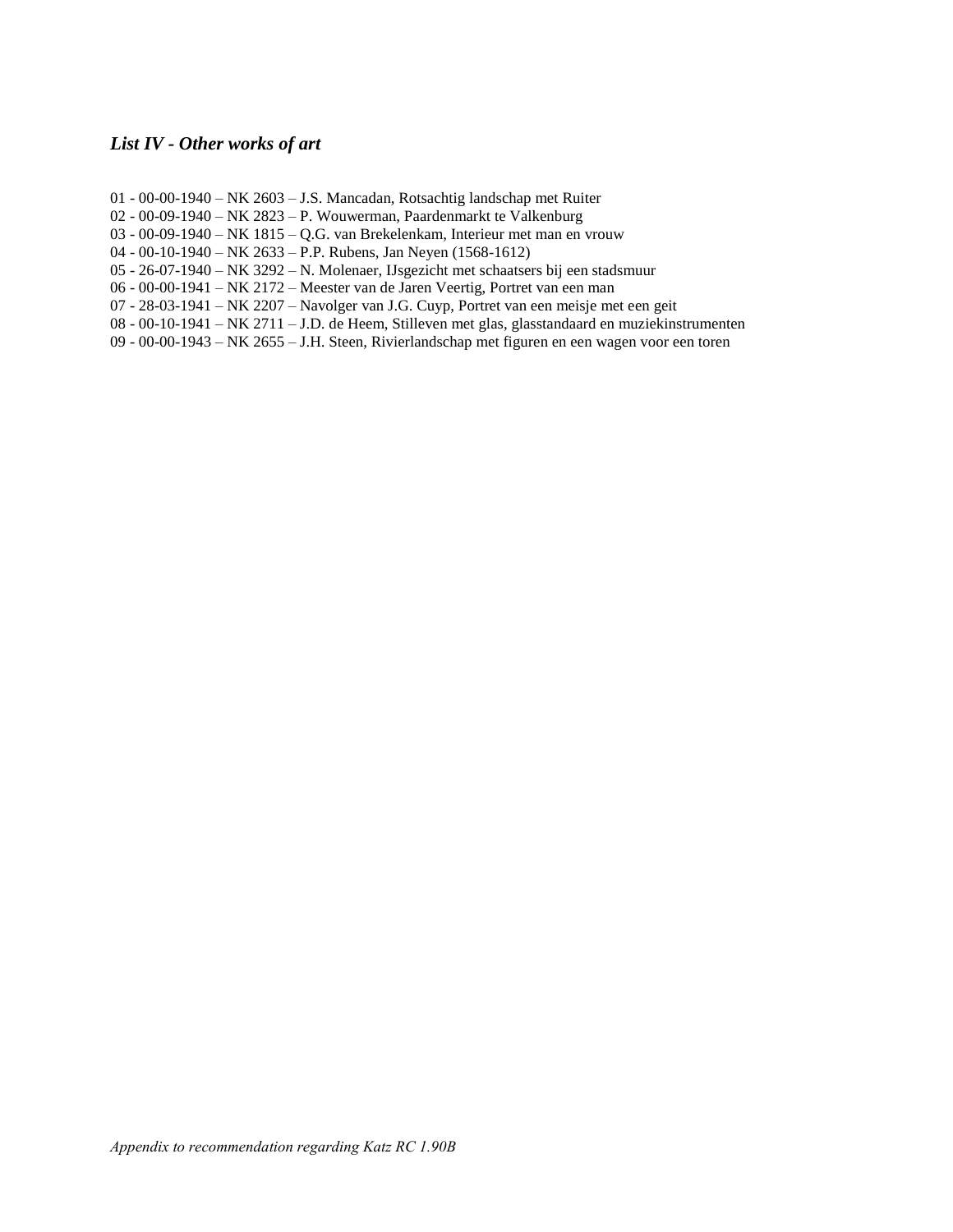#### *List V - Archives and literature consulted*

#### Selection of archives consulted

#### **Federal Archives in Berlin**:

Personal records in the Political Archive of the Federal Foreign Office

#### **The Federal Archives in Koblenz**:

B323, inv. nos: 39, 102, 110, 111, 112, 113, 114, 145, 146, 151, 152, 156, 164, 574, 575, 1213, 1214, 1215

#### **Archive of the Dutch province of Gelderland**:

Trade Register of the Chamber of Commerce and Industries in Arnhem File numbers 1312, 11234 Trade Register of the Chamber of Commerce and Industries in Deventer File 2693

#### **National Archives of the Netherlands**:

Trade Register of the Chamber of Commerce and Industries in The Hague 1921-1969 (entry 3.17.13.03) Files 23742, 27751, 46628

Ministry of Justice: Central Archives for Special Criminal Jurisdiction (entry 2.09.09) Files 52780, 76957/1, 90589, 107699, 108770, 108590 / 15765 (component 99291)

Ministry of Justice in London (entry 2.09.06) Inv. nos. 13064, 13125, 13063, 795, 1320

Ministry of Finance: General index (entry 2.08.78)

Ministry of Finance / Department of the General Secretariat (entry 2.08.52) Inv. nos. 277, 278

Swiss Legation (entry 2.05.49) Inv. nos. 863, 873

Dutch Ministry of Foreign Affairs, Code Archive (entry 2.05.117) Inv. no. 8063

Chancellery of Netherlands Orders, 1815-1994 (entry 2.02.32) Inv. nos. 508, 882

Ministry of Defence in London, Ministry of War in London and settlement thereof, 1941-1947 (entry 2.13.71)

Inv. nos. 2519, 1411, 1413, 1414

National Security Agency (entry 2.04.80.01) Inv. no. 2392

- Archive of the Public Prosecution Service at The Hague Court of Justice (entry 3.03.89) Inv.no. 503 (old inventory number: VI 419)
- Netherlands Property Administration Institute (NBI), Special Management Office (entry 2.09.16) Inv. nos. 851-883 ('Goldsticker Miedl')

Netherlands Art Property Foundation (2.08.42)

*Appendix to recommendation regarding Katz RC 1.90B*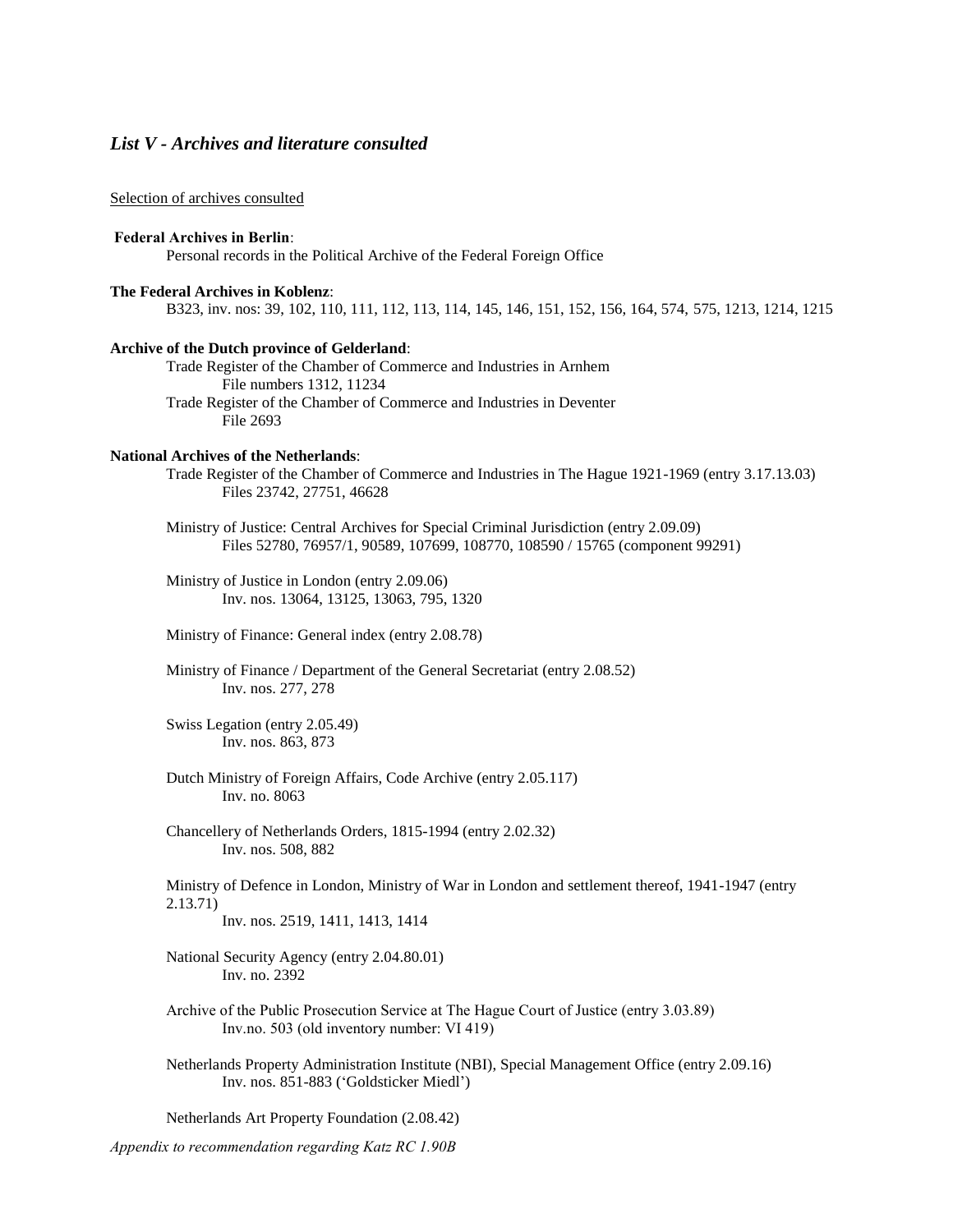Miscellaneous, in particular inv. nos. 154, 227, 393, 433, 717, 851, 865, 1042, 1044, 1061, 1037, 1160

Archive of the *Reich Commissariat for the Occupied Dutch Territories - Enemy Property Management, 1940-1945* (entry 2.08.68) Inv. no. 406

Archive of the Council for the Restoration of Rights (entries 2.09.48.01, 2.09.48.02), Inv. no. 180

#### **Municipal Archive of Rotterdam**:

Archive of Museum Boijmans Van Beuningen (also Boymans), entry number: 181, dates 1848-1991

#### **NARA, Washington DC, VS**:

O.S.S. Art Looting Investigation Unit Consolidated Interrogation Reports (CIR),

Report No. 2, The Goering Collection, September 1945

M1944. Records of the American Commission for the Protection and Salvage of Artistic and Historic Monuments in War Areas, 1943-1946; Reports compiled 1944-1946; liaison-Dutch; catalogue ID 1518796; roll 0008

#### **NIOD Institute for War, Holocaust and Genocide Studies**:

Notes for Historical Work, entry 785, inv. no. 54 General security commissioner (senior SS and police official, north west area), entry 077, inv. no. 1308

#### **Netherlands Institute for Art History (RKD)**:

Exhibition catalogues of Firma D. Katz of Dieren, 1933-1939 Various archives and (documentation) collections

#### **Amsterdam City Archives**:

JOKOS file nos. 60191, 13139

#### **Various:**

Oral history interview with Kate (Mrs. Hanns S.) Schaeffer, 1975 June 18, Archives of American Art, Smithsonian Institution

Documents from the personal archives of the Katz family

Interview with Z.Z. in B., 2011 Interview with S.S. in L., 2011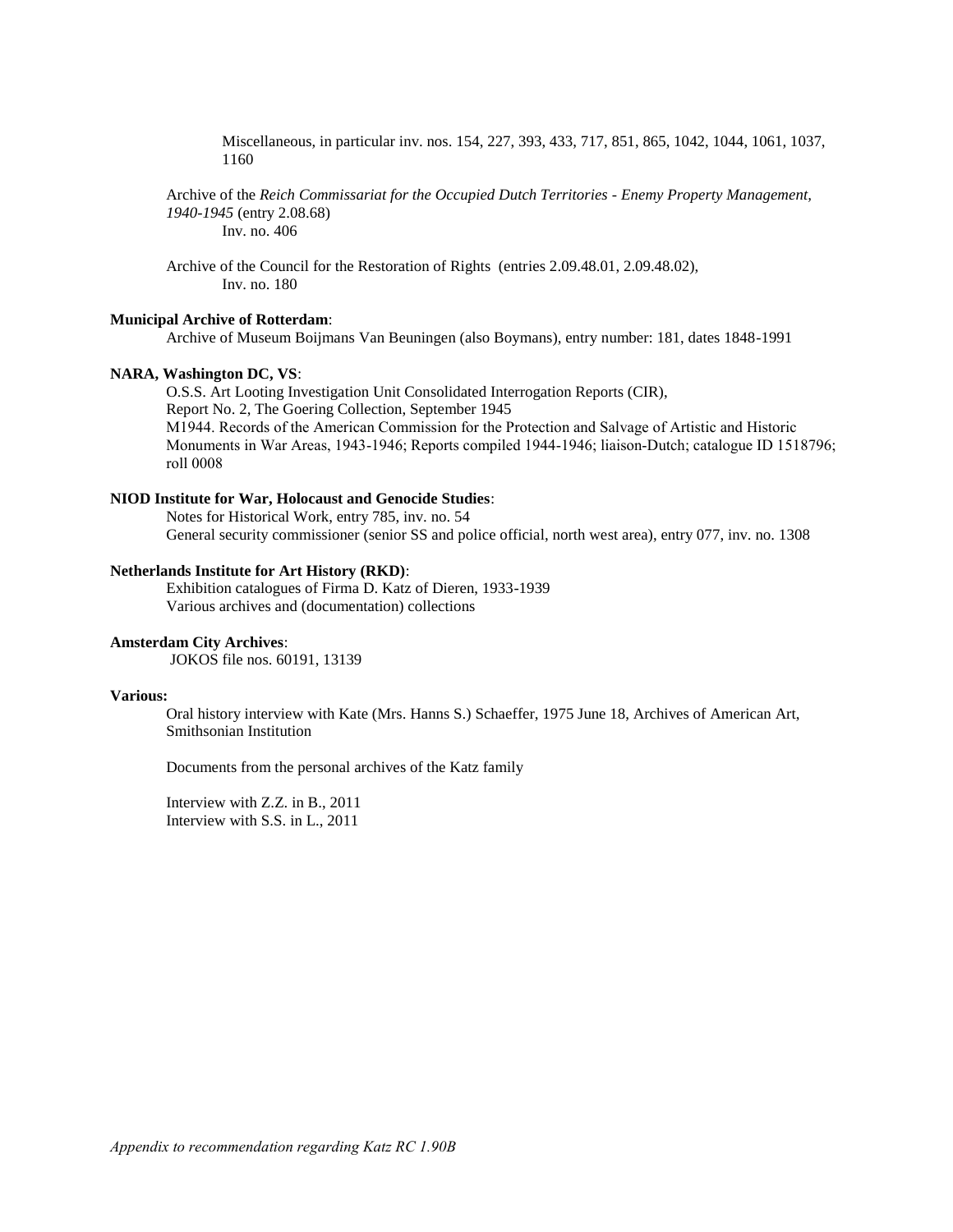#### Selection of literature consulted

Thomas Buomberger, *Raubkunst - Kunstraub: Die Schweiz und der Handel mit gestohlenen Kulturgütern zur Zeit des Zweiten Weltkriegs* (Looted art: Switzerland and the trade in stolen cultural assets during the Second World War) Zürich, 1998.

Elon Danziger, 'The Cook collection, its founder and its inheritors' in: *The Burlington Magazine*, volume CXLVI, no. 1216, pages 444, 458.

Günther Haase, *Die Kunstsammlung des Reichsmarschalls Hermann Göring: eine Dokumentation ; mit Faksimiles sowie einem Dokumentenanhang* [Reich Marshall Hermann Göring's art collection: a documentation; with facsimiles and appendix] (Berlin, 2000).

Dirk Hannema, *Beschrijvende catalogus van de schilderijen uit de kunstverzameling Stichting Willem van der Vorm, Westersingel 66, Rotterdam* [Descriptive catalogue of the paintings in the art collection of Stichting Willem van der Vorm, Westersingel 66, Rotterdam] (Rotterdam, 1962).

Dirk Hannema, *Flitsen uit mijn leven als verzamelaar en museumdirecteur* [Glimpses of my life as collector and museum director] (Rotterdam, 1973).

Kathrin Iselt, *Sonderbeauftrager des Führers. Der Kunsthistoriker und Museumsmann Hermann Voss (1884-1969)*  [Special envoy of the Führer. The art historian and museum man Hermann Voss 1884-1969] (Cologne, 2010).

Lou de Jong, *Het Koninkrijk der Nederlanden in de Tweede Wereldoorlog* [The Kingdom of the Netherlands during Second World War] (various years).

Hans Kooger, *Joods leven in Dieren, Rheden en Velp* [Jewish life in Dieren, Rheden and Velp] (Zutphen, 1987).

Hanns Christian Löhr, *Das Braune Haus der Kunst. Hitler und der Sonderauftrag Linz* [The Brown House of Art. Hitler and the Special Commission: Linz] (Berlin, 2005).

Jonathan Lopez, *The Man who made Vermeers,* Orlando, 2009.

Joggli Meihuizen, *Noodzakelijk Kwaad. De bestraffing van economische collaboratie in Nederland na de Tweede Wereldoorlog* [Necessary evil. Punishing economic collaboration in the Netherlands after the Second World War] (Amsterdam, 2003).

Pauline Micheels, *De vatenman. Bernard van Leer (1883-1958)* [The barrel man Bernard van Leer (1883-1958)] (Amsterdam, 2002).

Bob Moore, *Slachtoffers en overlevenden. De nazi-vervolging van de joden in Nederland* [Victims and Survivors: The Nazi Persecution of the Jews in the Netherlands] (Amsterdam, 1998).

Eelke Muller and Helen Schretlen, *Betwist Bezit. De Stichting Nederlands Kunstbezit en de teruggave van roofkunst na 1945* [Contested Ownership. The Netherlands Art Property Foundation and the restitution of looted art after 1945] (Zwolle, 2002).

Saam Nijstad, *Van antiquair tot kunsthandelaar. Leven en werk van Saam Nijstad en zijn ontmoeting met de Nieuwe Wereld* [From antiques dealer to art dealer. The life and work of Saam Nijstad and his encounter with the New World] (Zwolle 2004).

Ruth and Max Seydewitz, *Die Dame mit dem Hermelin* [The Lady with the Ermine] (Berlin, 1963).

Coen Stuldreher, *De legale rest* [The legal rest] (Amsterdam, 2007).

*Appendix to recommendation regarding Katz RC 1.90B*